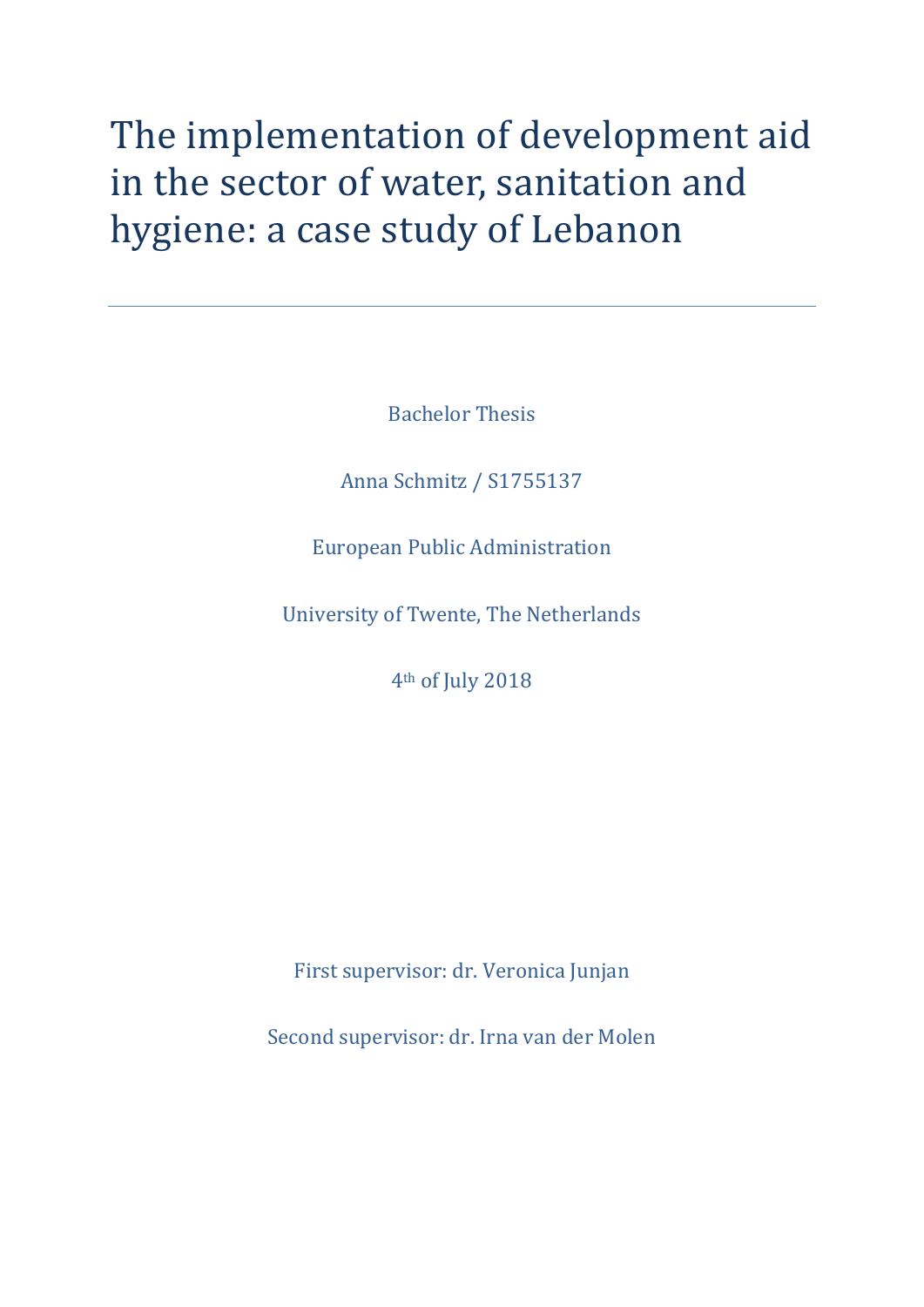# <span id="page-1-0"></span>**Abstract**

This bachelor thesis provides knowledge about the factors and stakeholders involved in the implementation and the effectiveness of development aid in the sector of water, sanitation and hygiene (WASH), using Lebanon as case study. The descriptive research question posed is: *What are the factors influencing the implementation of development aid by sector- specific state actors in the sector of water, sanitation and hygiene in Lebanon between 1990 and 2017?* Three sub-questions addressing relevant concepts have been formulated examining the factors supporting and hampering the implementation process, the stakeholders involved in the process and the effectiveness of aid implemented. The research method of a realistic literature review following the criteria of Pawson (2005) is used to conduct a qualitative data analysis of secondary data. Three programme theories addressing each of the three sub-questions have been constructed and refined by extracting data from pre-selected policy papers published by state actors. Due to an insufficient amount of data the central research question can only partially be answered. However, this research identified further relevant factors supporting the implementation, identified that other stakeholders are involved apart from the respective governments and that most papers address monitoring and evaluation. For future research it is recommended to look for a more comprehensive amount of data, in order to fully answer the research question.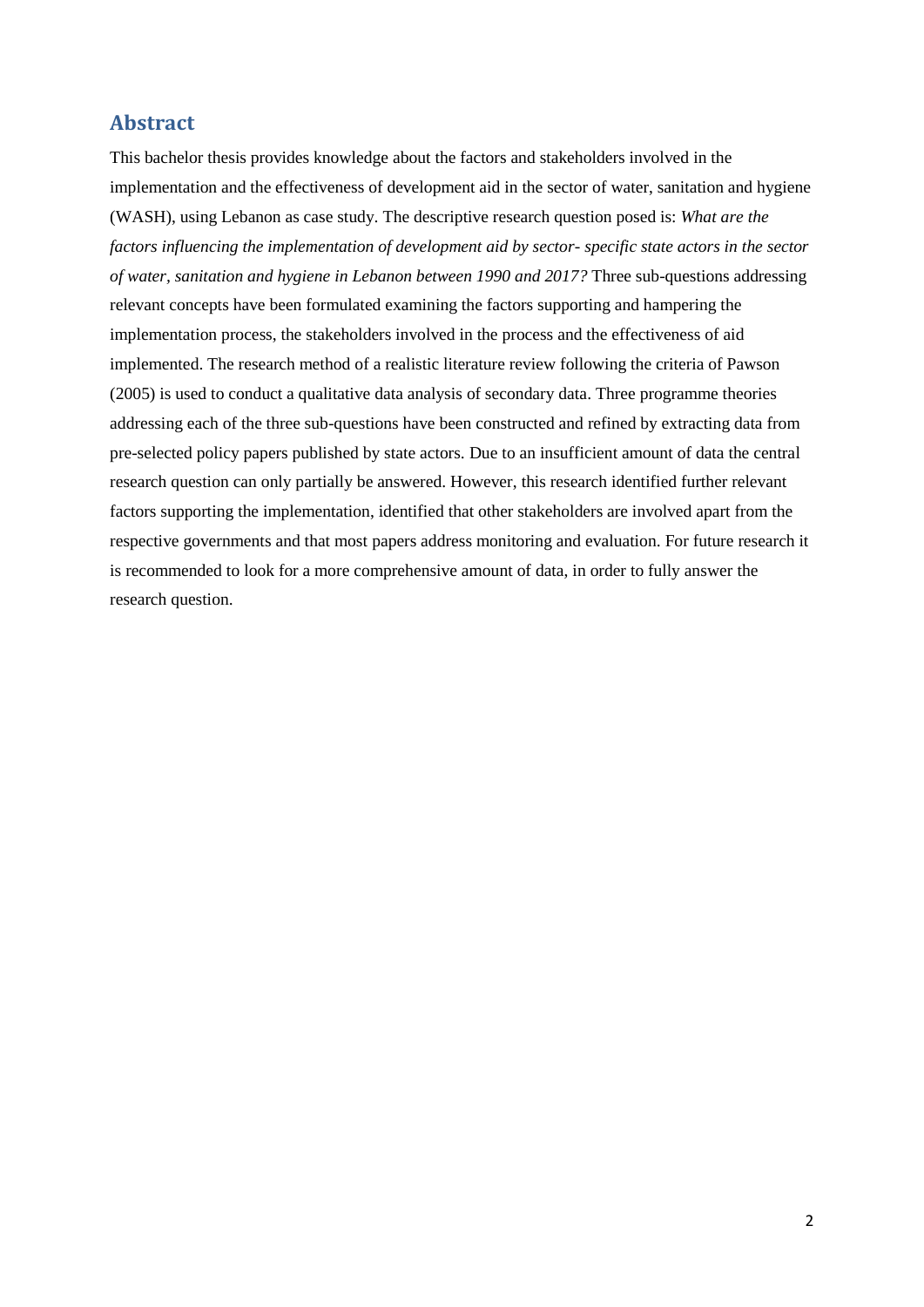# Table of content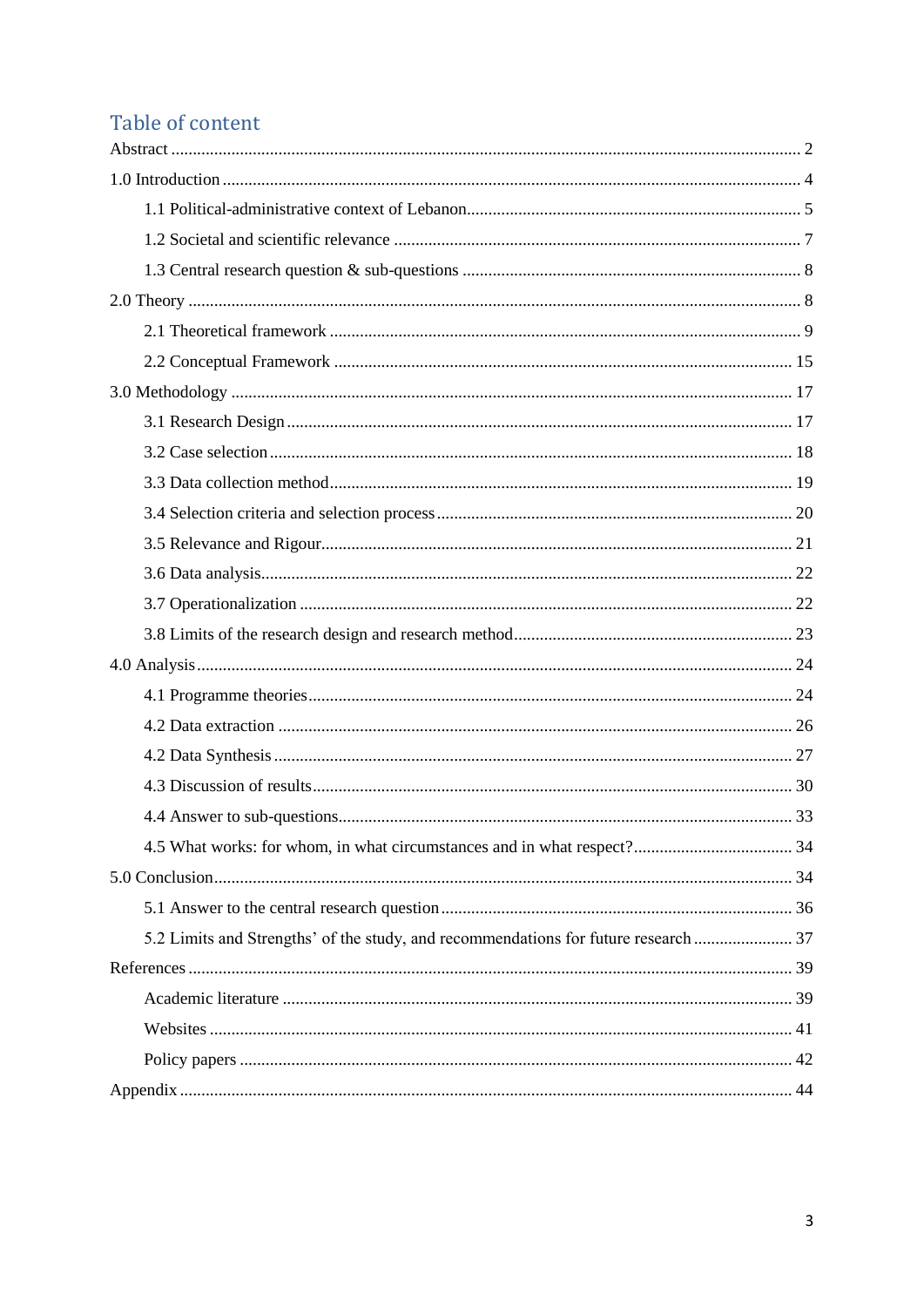# <span id="page-3-0"></span>**1.0 Introduction**

This Bachelor thesis addresses the issue of development aid implementation in the sector of water, sanitation and hygiene in Lebanon. According to the 'Fragile state index' Lebanon is considered as a fragile state, the country is ranked on place 43 out of 178 countries (Fragile State Index, 2017). To increase the water supply for the people in fragile states, development aid from bilateral and multilateral donors is needed to secure access to drinking water, improve sanitation facilities and hygienic conditions. In particular, in Western Countries people should acknowledge that access to water is a human right. "On 28 July 2010 the United Nations General Assembly explicitly recognized the human right to water and sanitation and acknowledged that clean drinking water and sanitation are essential to the realisation of all human rights" (UN, 2010). Besides that, Goal 6 of the 'Sustainable Development Goals' set by the UN aims to 'Ensure access to water and sanitation for all', which demonstrates the urgent need of progress in this particular sector (UN, 2017). Not only recognize international organization the urgency of the matter, but states as well, according to the German Federal Ministry of Economic Cooperation and Development, "one of the key challenges of the 21th century is to secure a sustainable water supply and provide a growing world population with as much safe water as they require in order to meet their basic needs" (BMZ Water Strategy, 2017). Yet, many people in fragile states, including Lebanon, are dealing with inadequate water supply and have to face insufficient sanitation utilities, thus experiencing a low level of hygiene. People in Western countries wonder, what happens with the large amount of money donated or lent by governments, by private donors or by international organizations to fragile states?

The problem addressed in this study is the insufficient development aid in the sector of water, sanitation and hygiene, more specifically whether this depends on the factors influencing the implementation process, its stakeholders or effectiveness of aid in this sector. Particularly in Lebanon the scarcity of water is a huge problem for the population. "Lebanon experienced a civil war that lasted for more than 15 years from 1975 to 1990. The duration and severity of the war led to a huge devastation of the physical, human and social capitals" (Dibey, 2007:1). The consequences of the civil war and the conflicts that followed afterwards are still visible today. Lebanon is a densely populated country, according to the World Bank (2016) there are around 6 million people currently living in Lebanon, the Government of Lebanon in October 2016 estimated that 1,5 million of those are Syrians who fled the conflict in Syria (Government of Lebanon, 2017). The high influx of refugees entering the country in a short period of time has challenged the country in a new way and has "put the country's water supply under mounting pressure: UN- Habitat estimates that demand on water services has increased by almost 30 per cent since the crisis began" (Walnycki, 2017). The refugee crisis Lebanon faces, makes the case of Lebanon an urgent one. "But the backstory to Lebanon's water crisis far predates the influx of Syrian refugees. Decades of civil unrest and underinvestment, followed by episodes of conflict driven by regional and sectarian tensions, have splintered towns and cities"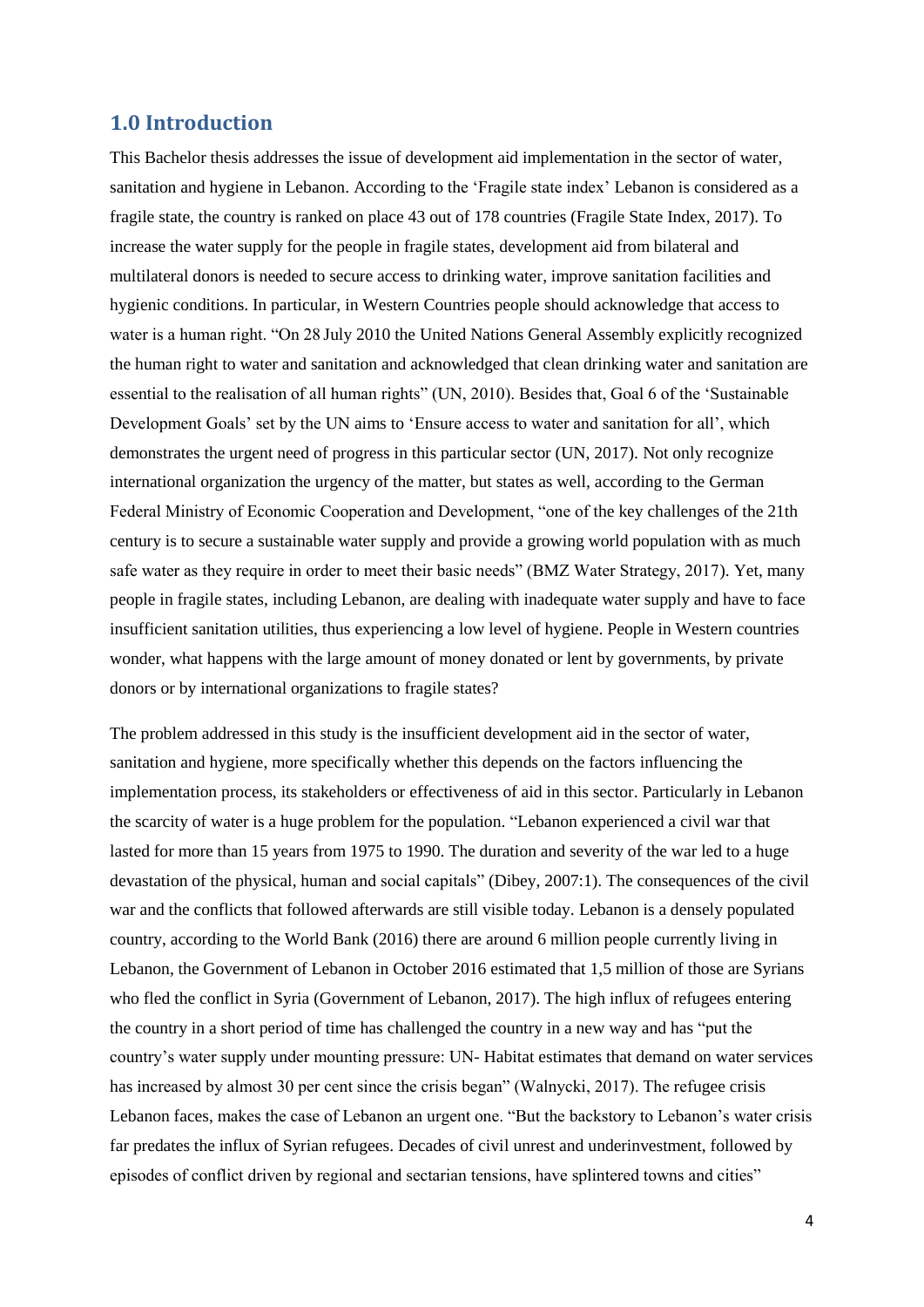(Walnycki, 2017). This statement shows that not only the high influx of refugees in the past years has put the system under pressure. Foremost the civil- war like circumstances persisting in Lebanon for decades make it increasingly difficult to maintain water services. Since the end of the civil war in 1990 up until today Lebanon heavily relies on development aid due to its enduring instability. In 2016 Lebanon has, according to the World Bank, received 1,138,520,000 US Dollar of net official development assistance and official aid (The World Bank, 2016). In spite of the development aid given by bilateral and multilateral donors, the water crisis in Lebanon is worsening. The depicted situation in Lebanon lead to the following research question: *What are the factors influencing the implementation of development aid by sector- specific state actors in the sector of water, sanitation and hygiene in Lebanon between 1990 and 2017?* The long history of instability and the current developments make Lebanon an interesting and unique case to investigate.

#### <span id="page-4-0"></span>**1.1 Political-administrative context of Lebanon**

The Lebanese Republic with its capital Beirut is located in the Middle East, neighbouring the countries of Syria and Israel. Since its independence from France in 1943 the country has been marked by its crisis but also by prosperity built on its position as a regional centre for finance and trade. The civil war lasting from 1975-1990 was followed by years of social and political instability. The Lebanonbased Hezbollah militia and Israel exerted attacks against each other and fought a brief war in 2006. Lebanon is officially a sovereign state and a parliamentary republic. The population of Lebanon consists of Shia Muslims, Sunni Muslims, Christians and Druze, also Palestine and Syrian refugees are living in the country. This diversity is also reflected in the government of Lebanon, shown by the last parliamentary elections in May 2018. Lebanon has a highly fragmented political landscape. Politically, the 'Taif Agreement', ratified in 1989, provided the basis for the ending of the civil war and the return to political normalcy in Lebanon. The Lebanese government is resilient on the one hand, and instable on the other hand because political positions are given based on religious affiliation. This makes the country politically challenging. The complexity of Lebanon can be shown by the example of the legal system, which is a mixed legal system of civil law based on the French civil code, Ottoman legal tradition, and religious laws covering personal status, marriage, divorce, and other family relations of the Jewish, Islamic, and Christian communities (CIA, The World Factbook: Lebanon, 2018).

The water sector in Lebanon is characterized by administrative challenges. The Council for Development and Reconstruction is a Lebanese governmental organization that is in charge to rebuild infrastructure after the civil war in 1990 and the war with Israel in 2006, which also is responsible for rebuilding of water and sanitation facilities. The Water law 221 passed in 2000 was a milestone, because it reorganized the entire sector. Since then the water supply is managed by four governmental regional water providers and sanitation is organized decentralized by municipalities (Aquastat:Lebanon, 2008). Apart from that the Ministry of Energy and Water is responsible for policy setting, which also published the 'National Water Sector Strategy' in 2010. The 'National Water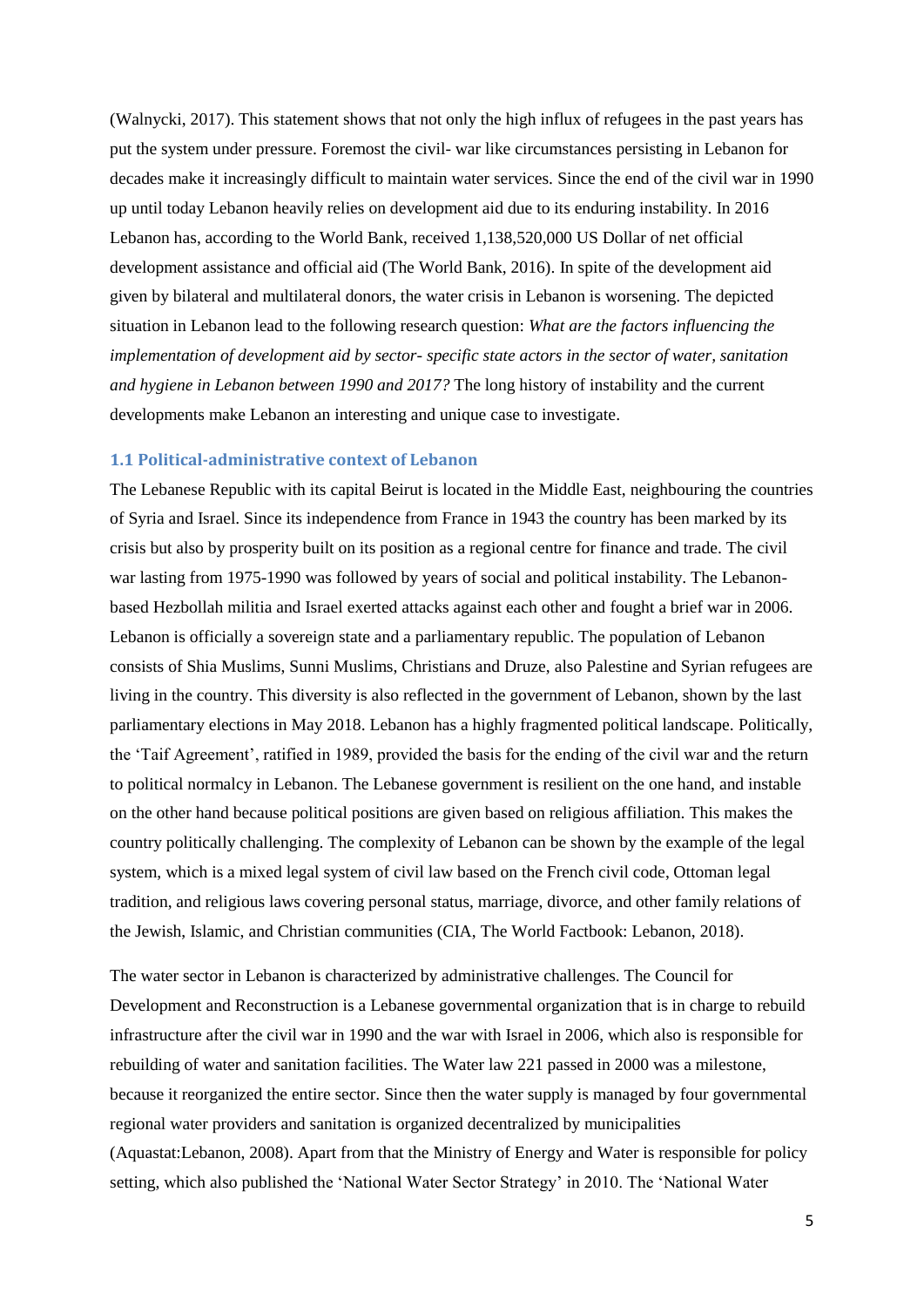Sector Strategy' set the goal "to ensure water supply, irrigation, and sanitation services throughout Lebanon on a continuous basis and at optimal service levels, with a commitment to environmental, economic and social sustainability". USAid compiled a water and development country plan for Lebanon (n.d.: 2) which describes the situation in the country: "Lebanon is on the threshold of water scarcity, with surface water heavily exploited and groundwater already in overdraft. Lebanon has a slightly higher rate of household connections (79 percent) than the average for the Middle East North Africa (MENA) Region (75 percent), but trails behind many countries of the region, including Egypt and Algeria (80 percent), Morocco (90 percent)." The 'Global Water Strategy' (2017:29) published by the U.S. Government further outlines the precarious situation in Lebanon "Only 48 percent of the population has access to safely managed water, while 20 percent has access to safely managed sanitation. Unsustainable water use practices, poor management of wastewater, and water treatment problems collectively reduce the availability of drinking water. Much of the country's infrastructure remains outdated and vastly inadequate to provide reliable service delivery." Beyond that explains the BMZ Strategy Paper (2017:5) another dimension of water scarcity and warns that "Competition for water will increase – both nationally, and in relation to transboundary water bodies. This can give rise to social, domestic and transboundary conflicts that adversely affect social stability and regional development. As water scarcity increases there is a growing risk that violent conflicts may ensue." This word of warning is also a matter of concern for Lebanon and the neighbouring countries. In order to improve the water supply, sanitation and hygiene situation in developing countries and as well in other fragile states has UNICEF initiated the WASH Programme, *"*WASH is the collective term for Water, Sanitation and Hygiene. Due to their interdependent nature, these three core issues are grouped together to represent a growing sector. While each is a separate field of work, each is dependent on the presence of the other" (UNICEF, 2016). The WASH Initiative was founded 2009 and is a coalition of international NGOs, national governmental authorities and local grass-roots movement. The core of the WASH agenda, are the targets of the sustainable development goal 6 of the UN, which aims to 'ensure availability and sustainable management of water and sanitation for all'. The programme is made to educate and raise public awareness and is therefore linked to the education and health systems of the countries, which is also the case in Lebanon. Due to the initiative the sector including water supply, sanitation and hygiene is often named WASH sector in the media, in policy papers or in other reports. The abbreviation WASH is used interchangeably with water sector in this study.

According to the World Bank it is difficult to make statements about the Lebanese poverty rate, because "The latest official poverty rate is based on data from 2011-12 and cannot be used for poverty projections due to the substantial structural changes that the country has been undergoing in large part due to the large refugee influx" (World Bank, 2018). The influx of Syrian refugees also contributed to a higher level of unemployment in Lebanon. Further details about Lebanon's economic situation, the country suffers from a very high degree of public debt and has in terms of the ratio of debt-to-GDP the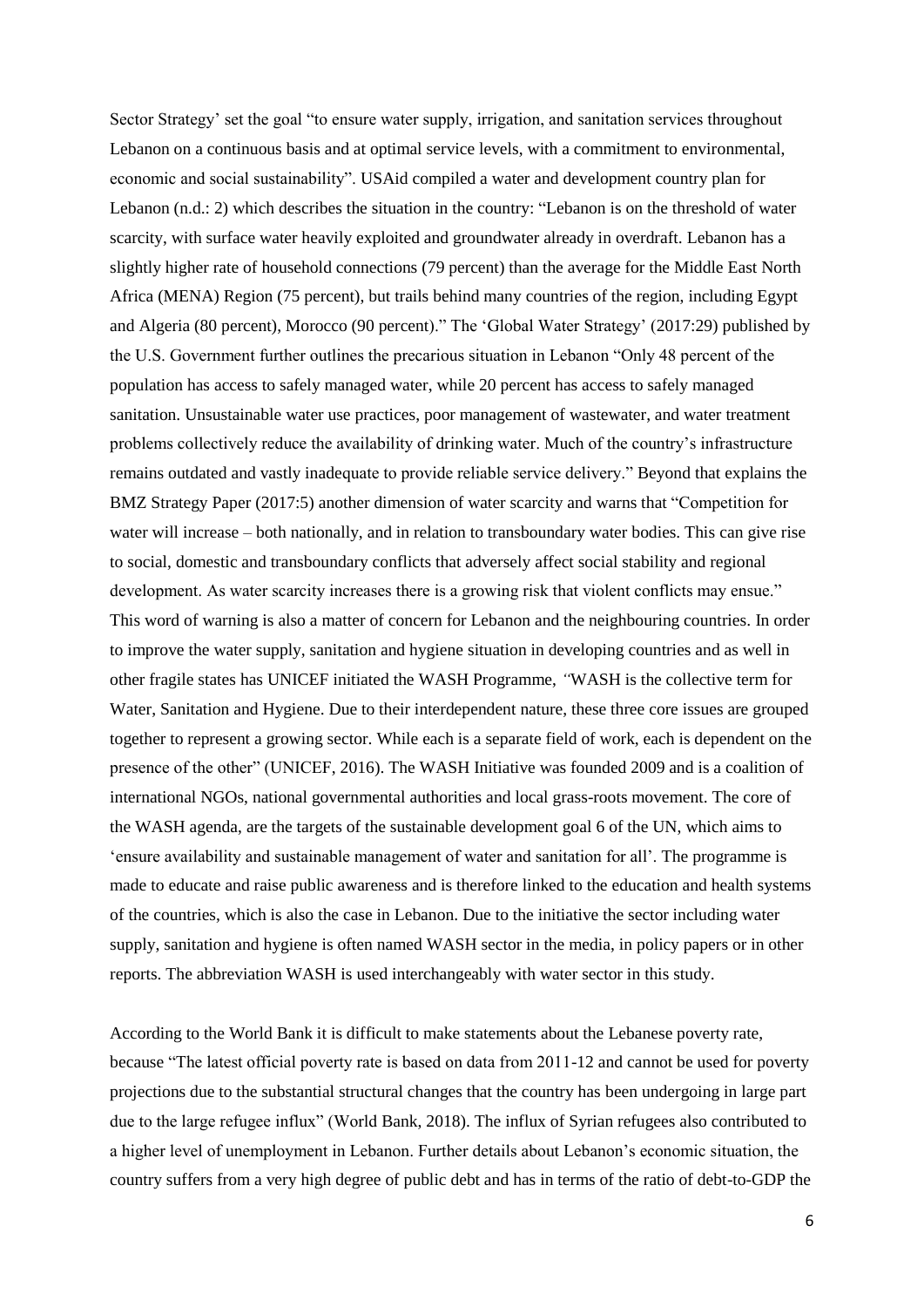third highest public debt in the world. That has severe consequences for the governments' ability to invest in the Lebanese infrastructure and other public goods, since 48% of domestic governments' revenue is already spend for the interest payments. Moreover, the Lebanese economy is serviceoriented and the main growth sectors are banking and tourism but also trade is extremely important to Lebanon's economy. The combined value of exports and imports equals 121 percent of the GDP (Index of Economic freedom, 2018). Beyond that, "the International Monetary Fund warned that Lebanon's economic situation remains fragile due to slow GDP growth and rising public debt" (The Daily Star Lebanon, 2018) . This illustrates that Lebanon relies heavily on foreign aid. The major bilateral aid donors to Lebanon are Western states, especially the USA and some European countries and also Western-allied Gulf countries such as Saudi Arabia or Kuwait, and Iran (Combaz, 2013). To conclude, the Lebanese economy is fragile and has been challenged by the civil war in Syria as well as by the high influx of Syrian refugees entering the country in the past years.

This Bachelor thesis is organised as following, this first chapter introduces the topic of the thesis, discusses the context and the scientific and societal relevance of the thesis, the second chapter presents the theoretical and conceptual framework, the third chapter addresses the methodology used, the fourth chapter provides the analysis and the last chapter concludes the main findings of the analysis and gives an answer to the central research question of the thesis.

#### <span id="page-6-0"></span>**1.2 Societal and scientific relevance**

In previous research the focus either has been on the impact of donor countries aid allocation (White, 2003) or on strengthening state capacity in fragile states conducted by for example Eade (2007) and Brinkerhoff and Morgan (2010). Besides that a lot of research has been conducted on the effects of foreign aid on economic growth, for example Monkam's research (2008). This study is scientifically relevant because it facilitates new insights of the case of Lebanon in this specific sector and therefore contributes to the existing literature. However, societal relevance relates to the importance of the research for the society as a whole (Geurts, 1999). The chronic water scarcity is experienced in different ways but undoubtedly affects the entire population, from the wealthy Lebanese living in the capital city of Beirut down to the poorest refugee family living in camps. In addition, the findings can be used for a more effective implementation of development aid in the sector of water, sanitation and hygiene in other fragile states as well. Besides that, the research is not only of relevance for fragile state but shall also provide a better insight in the process of development aid spending by state-actors of developed countries. In addition to the societal relevance is the research conducted in this study relevant for the scientific world as well. For scholars, this study complements existing research on development and provides an opportunity to better understand the conditions under which aid can be most effective. The topic is interesting from a theoretical point of view because previous studies have rarely employed on the factors influencing the implementation of development aid in this specific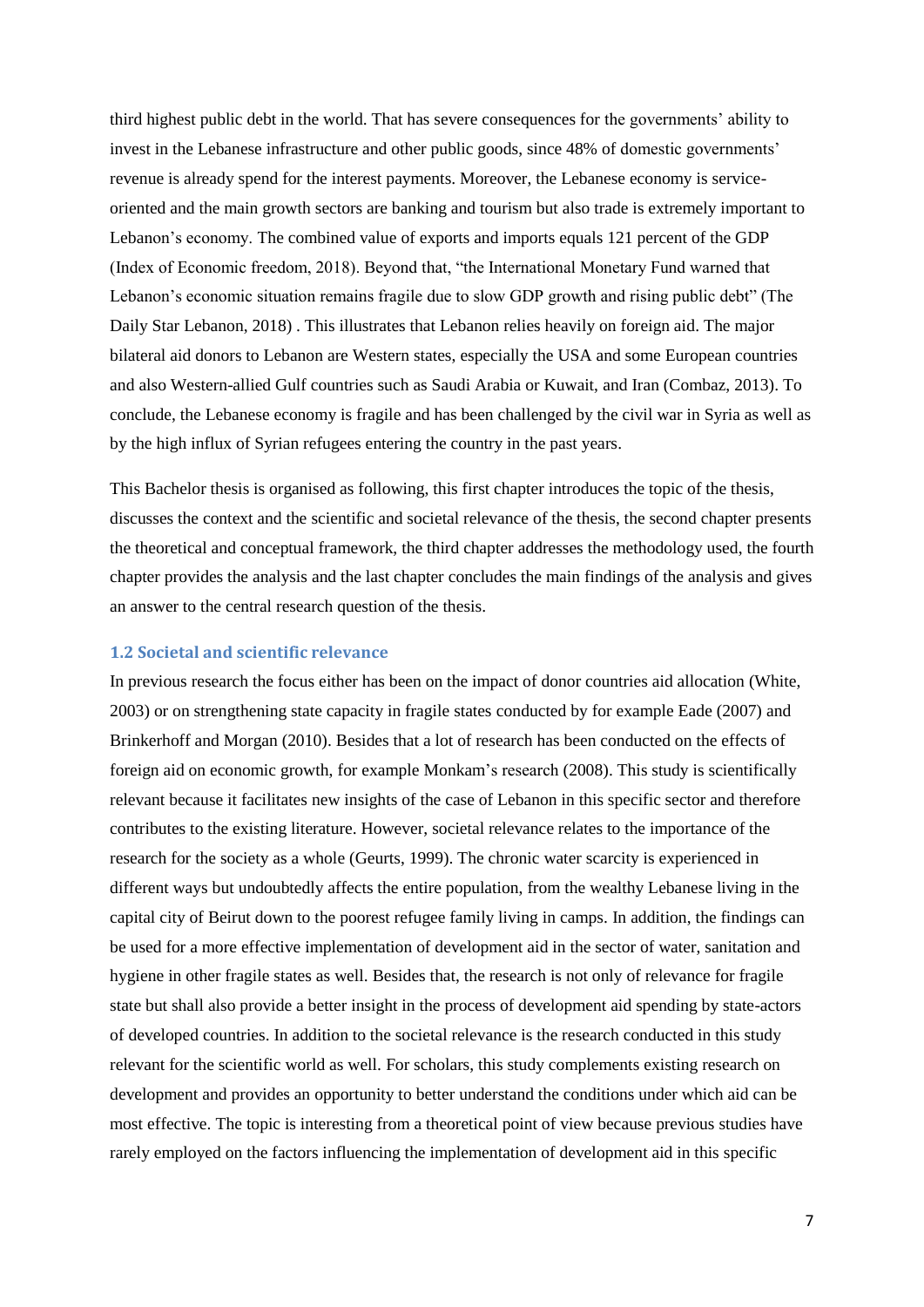sector. The knowledge gained from this research is adding to the existing pool of information in this interdisciplinary field of research.

### <span id="page-7-0"></span>**1.3 Central research question & sub-questions**

The central research question asked in this Bachelor thesis is the following:

What are the factors influencing the implementation of development aid by sector- specific state actors in the sector of water, sanitation and hygiene in Lebanon between 1990 and 2017?

The following sub-questions have been defined to give a more precise answer to the central research question:

- 1. What are the factors that support and hamper the implementation of development aid in the sector of water, sanitation and hygiene?
- 2. Who are the stakeholders involved in the process of sector- specific development aid implementation?
- 3. To what extent is development aid given by state actors to the sector of water, sanitation and hygiene effective?

The central research question is a descriptive question followed by three descriptive sub- questions, which are added to get a more detailed picture of the core concepts such as development aid, implementation factors and aid effectiveness. Moreover, the central question aims to identify factors which are supporting or hampering the implementation of development aid by sector-specific state actors to Lebanon. The research questions help to provide an in depth analysis of the implementation process of development aid in a fragile state in a particular aid sector. The core concepts used in the research question and its sub-questions are elaborated in the theory chapter 2.0 of this bachelor thesis.

The introduction chapter introduced into the topic of development aid implementation in the water sector in Lebanon, pointed out the urgency of the matter and described the political-administrative context in Lebanon. Furthermore, the chapter outlined the societal and scientific relevance of this bachelor thesis and presented the central research question and its sub-questions.

# <span id="page-7-1"></span>**2.0 Theory**

The second chapter addresses the theoretical and conceptual framework of this study. Existing theories from scientific literature relevant for this study are discussed in this chapter. Firstly, two general concepts for this study are outlined, followed by the discussion of the three main concepts, namely development aid, implementation factors and aid effectiveness which are used in the research question and its sub-questions. The conceptual framework is presented at the end of this chapter.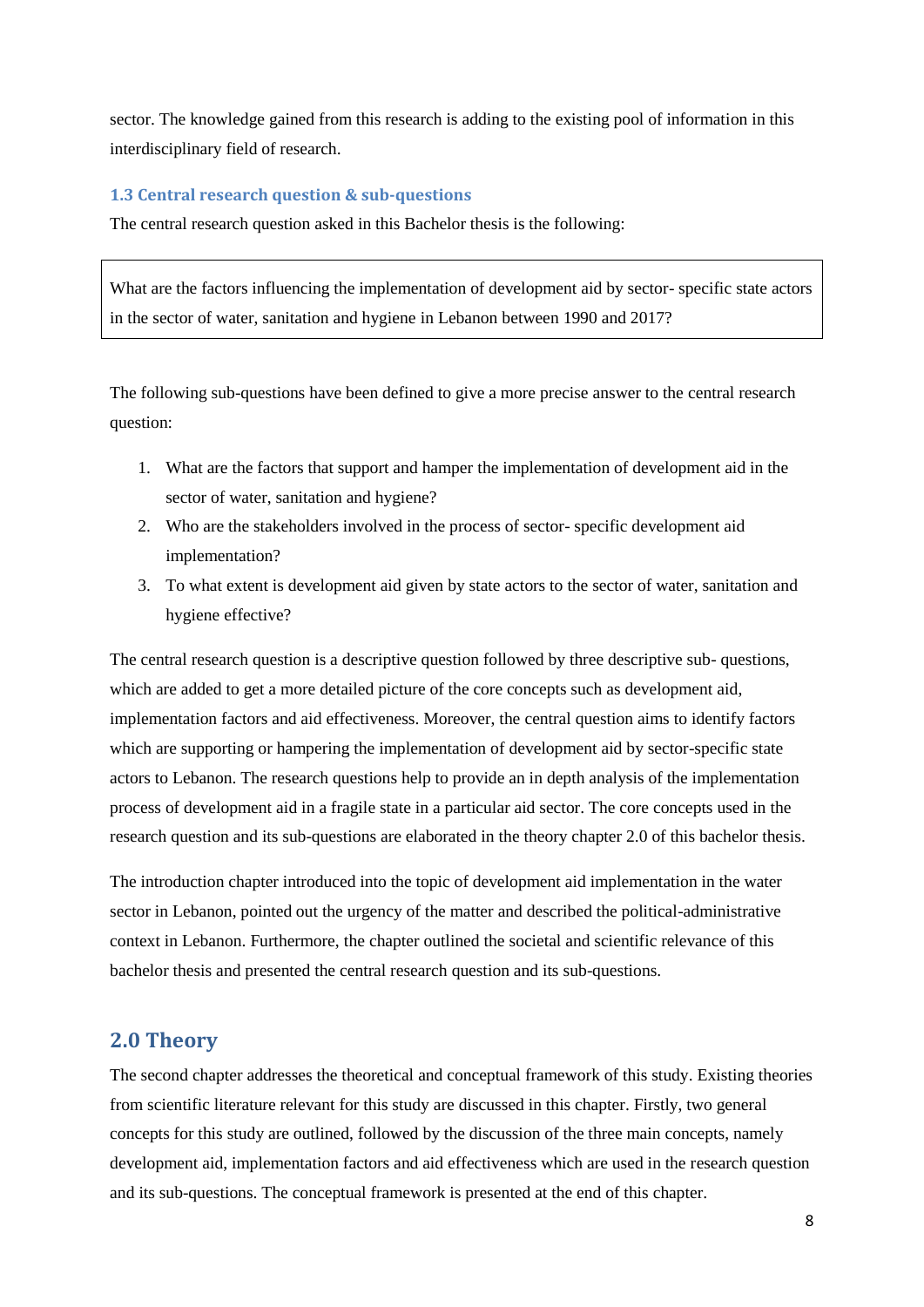#### <span id="page-8-0"></span>**2.1 Theoretical framework**

In this section of chapter 2 the theoretical concepts relevant for this study are discussed.

#### **Fragile states**

This bachelor thesis deals with the case of Lebanon, a country that is considered as a fragile state. Yet, Lebanon is according to the World Bank (2018) an upper middle- income country. That a fragile state is not necessarily a developing or low-income country is an important distinction to note. Lebanon is classified by the World Bank as an upper middle- income country and still can such a country perform badly in terms of state legitimacy, providing security and public services for its citizen, suffer from economic instability or brain drain or demographic pressures (Fragile State Index, 2018). Besides those factors, political instability and a fragmented multi-ethnical society can make a country a fragile one and increase the risk of a new outbreak of a civil war, which is also the case for Lebanon. The distinction of terms is considered important therefore Lebanon is referred to as a fragile state throughout this study. In recent years, state fragility has gained importance at the international level as a result of the perceived links between poverty, conflict and global terrorism. However, not one conform definition could have been formulated and fragility is defined in various ways. According to the States of Fragility Report (2016:22): "Fragility is defined as the combination of exposure to risk and insufficient coping capacity of the state, system and/or communities to manage, absorb or mitigate those risks". This implies that fragile states are typically defined by its instability. Brinkerhoff (2010:66) defines in his paper state fragility as follows: "Fragile states have governments that are incapable of assuring basic security for their citizens, fail to provide basic services and economic opportunities and are unable to garner sufficient legitimacy to maintain citizen confidence and trust".

Brinkerhoff (2010:66) also puts a strong emphasis on the citizens in his paper, he states that: "Fragile states have citizens who are polarised in ethnic, religious or class-based groups, with histories of distrust, grievance and/or violent conflict. They lack the capacity to cooperate, compromise and trust". His statement points out that it is for several reasons difficult to reinstall stability. Besides that, he alludes that "Post-conflict and recovering states need to identify and pursue pathways to rebuilding capacity and filling deficits, and to avoid the ever-present risks of backsliding. Countries that have experienced violent conflict face a 40 per cent risk of renewed violence within 5 years"(Brinkerhoff, 2010:66). A fragile state is struggling at almost all levels and sectors of the country and has not only one gap to fill, resulting in a challenge not only for the countries and their citizens but also for developed countries attempted to help them. From experience it is known that "fragile states are the hardest countries in the world to help develop. Working with them is difficult and costly and carries significant risks. Aid programmes in fragile states pose difficult policy dilemmas"(DFID, 2005:5). Robert Zoellick, the president of the World Bank, adds on to this and manifests in his paper that "fragile states are the toughest development challenged of our era" (Zoellick, 2008: 68). The literature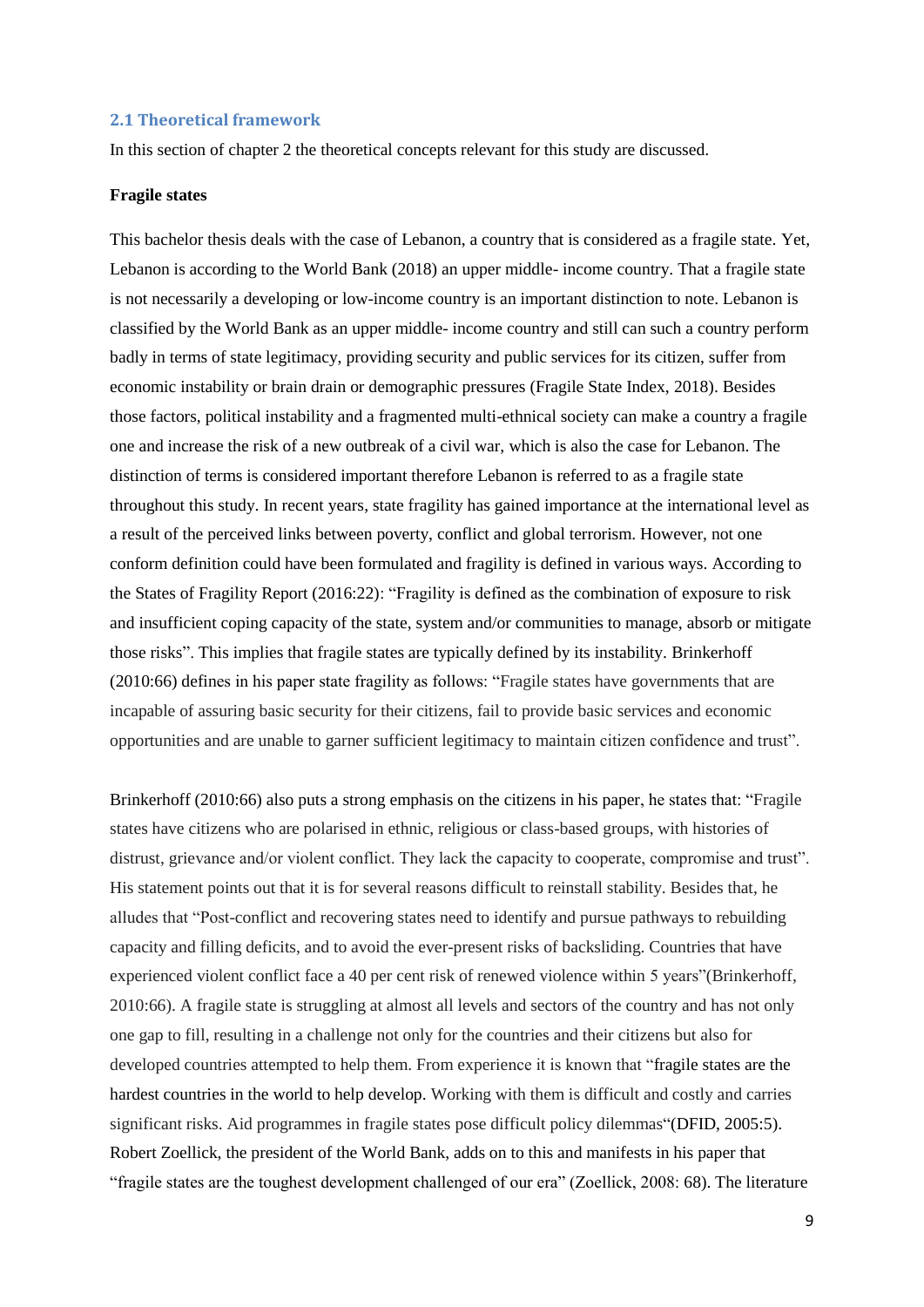about fragile state is still emerging and Bertoli argues that "The loosely defined character of the concept of fragility is a disturbing feature from both an academic and a policy-oriented perspective, as it produces an unwarranted perception of coincidence among rather different approaches which use the same jargon" (Bertoli, 2012: 212). This statement shows that it needs more fragile state-specific research in the scientific world to provide a full picture. For this study, the definition from the 'State Fragility report' of 2016 is used to define the concept of Fragility.

#### **State actors**

The research question deals with development aid spent by state actors to Lebanon, thus bilateral aid. Therefore is in the following paragraph the concept of state actors and their role as donors outlined. According to international relations literature state actors are governments and their ministries themselves or agencies acting on behalf of the government. From research appears that many countries channel most of their aid budget through multilateral institutions instead of bilateral donation. But as Collier and Dollar (2004: 267) point out, "The allocation of an aid budget is a political process. Donors have multiple objectives, the weighting of which will differ among governments." The objectives and also aid motives differ from country to country. Alesina and Dollar (2000: 4) have found in their study different donor patterns among countries: "We also find significant differences between donors. Certain donors (notably the Nordic countries) seem to respond more to the "correct" incentives, namely income levels, good institutions of the receiving countries, and openness. Other countries (notably France) give to former colonies tied by political alliances, without much regard to other factors, including poverty levels or choice of politico-economic regimes. The United States' pattern of aid giving is vastly influenced by that country's interest in the Middle East." Then again, Berthelemy (2006:193) states that not only the patterns but also the motives among aid donor countries differ: "Switzerland, Austria, Ireland, and the Nordic donors (with the relative exception of Finland, and possibly Sweden) have been so far much more altruistic than other donors. Conversely, Australia, France, Italy, and to a significant extent Japan and the United States, are more egoistic than the other donors". This shows that, to whom, how much, why and how aid is spent from donor country to recipient country is influenced by many motives. Breuning (2003: 251), another scholar, sums up different explanations in his paper, firstly: "that some characteristic of the recipient state such as need, or the fact that the recipient is of some security interest to the donor affects the level of aid provided by the donor state. Second, there are those explanations that focus on the notion that political, cultural, and economic characteristics of the donor state affect the amount of aid provided."

Followed by the donor countries objectives and motives for aid is ultimately the aid allocation of significant importance for the recipient countries. In recent years the aid allocation has emerged to a hotly discussed topic within the aid community. Alesina and Dollar (2000:1) explain in their paper that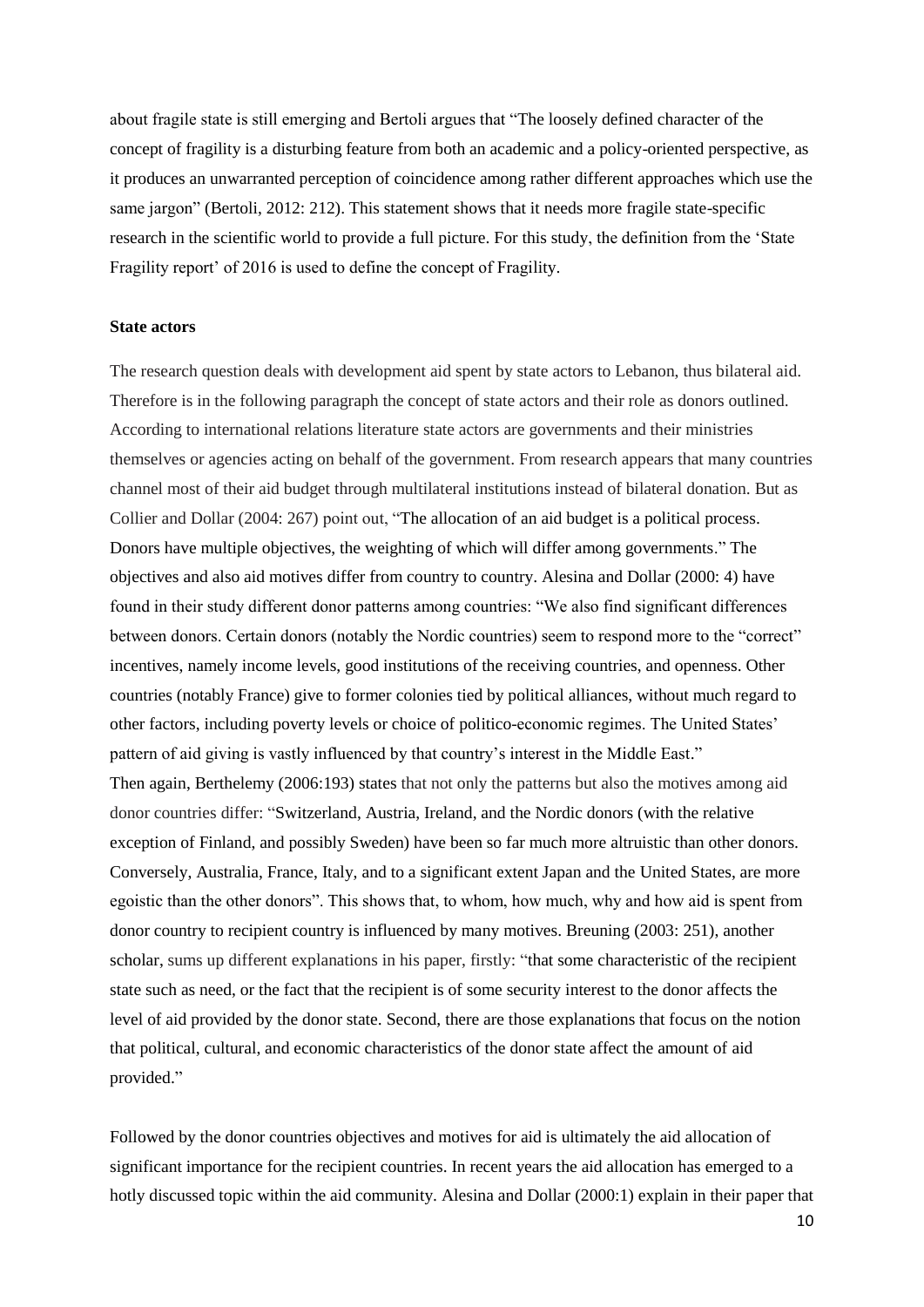the aid allocation decision is based on the following grounds, "We find considerable evidence that the direction of foreign aid is dictated by political and strategic considerations much more than by the economic needs and policy performance of the recipients." Whereas most of the scholars argue that policy performance play the leading role in the aid allocation. McGillivray (2005: 2) notes that, "While many bilateral donors' allocation decisions are often heavily influenced by criteria other than poverty reduction, there has in practice been a move towards greater selectivity, with donors concentrating aid on fewer good performers. Accompanying this move has been an increasing concern for allocations to fragile states". This impression of aid allocation is shared by Bertoli (2012:214), "The flipside of a performance-based allocation mechanism was that some countries became aid orphans, as countries characterised by what was judged as poor and not development-oriented governance recorded sharply declining and volatile aid flows". Other scholars such as Brinkerhoff (2010: 67) also detected this aid allocation behaviour, "Donors began to channel grants and loans to countries with demonstrated performance records. The dilemma for performance-based assistance models is what to do about fragile states. By definition, countries in these categories have not developed the kinds of capacities that favour success and the effective use of external assistance". This aid allocation behaviour by donor countries can accordingly to McGillivray (2003: 172) be explained by the following logic: "This is thought increase the 'poverty efficiency' of aid: giving preference in aid allocation to countries with better policy regimes means that the overall impact of aid on growth is higher, which in turns means that poverty reduction is greater". But this donor behaviour involves an enormous risk for fragile states which usually perform poorly thus receive less aid based on their bad performance, what ultimately leads to an increasing risk of poverty in fragile state.

In the following paragraphs the three main concepts used in the research questions are discussed.

#### **Development aid**

The first main concept used in this study is development aid. Commonly, the term of foreign aid is used when discussing aid spent by multi- or bilateral donors. Diego (2010: 2) explains this umbrella term as follows "The term foreign aid is a broad classification that refers to the distribution of humanitarian, developmental, or military aid by a foreign party to a domestic party". Buffardi (2011:1) explains the long tradition of foreign aid, "Foreign assistance has been one mechanism through which countries have sought to reduce poverty and stimulate economic development, with more than \$2.3 trillion in aid disbursed over the last half century". The focus of this study lays on development aid, which can be defined as: "Development aid as aid expended in a manner that is anticipated to promote development, whether achieved through economic growth or other means" (Minoui & Reddy, 2009:7). The following distinction is important to note in order to avoid confusion for the reader. Namely that, "Developmental aid differs radically from humanitarian aid in that it has immense political roots and focuses on long-term economic and social development" (Diego, 2010:3). Furthermore, the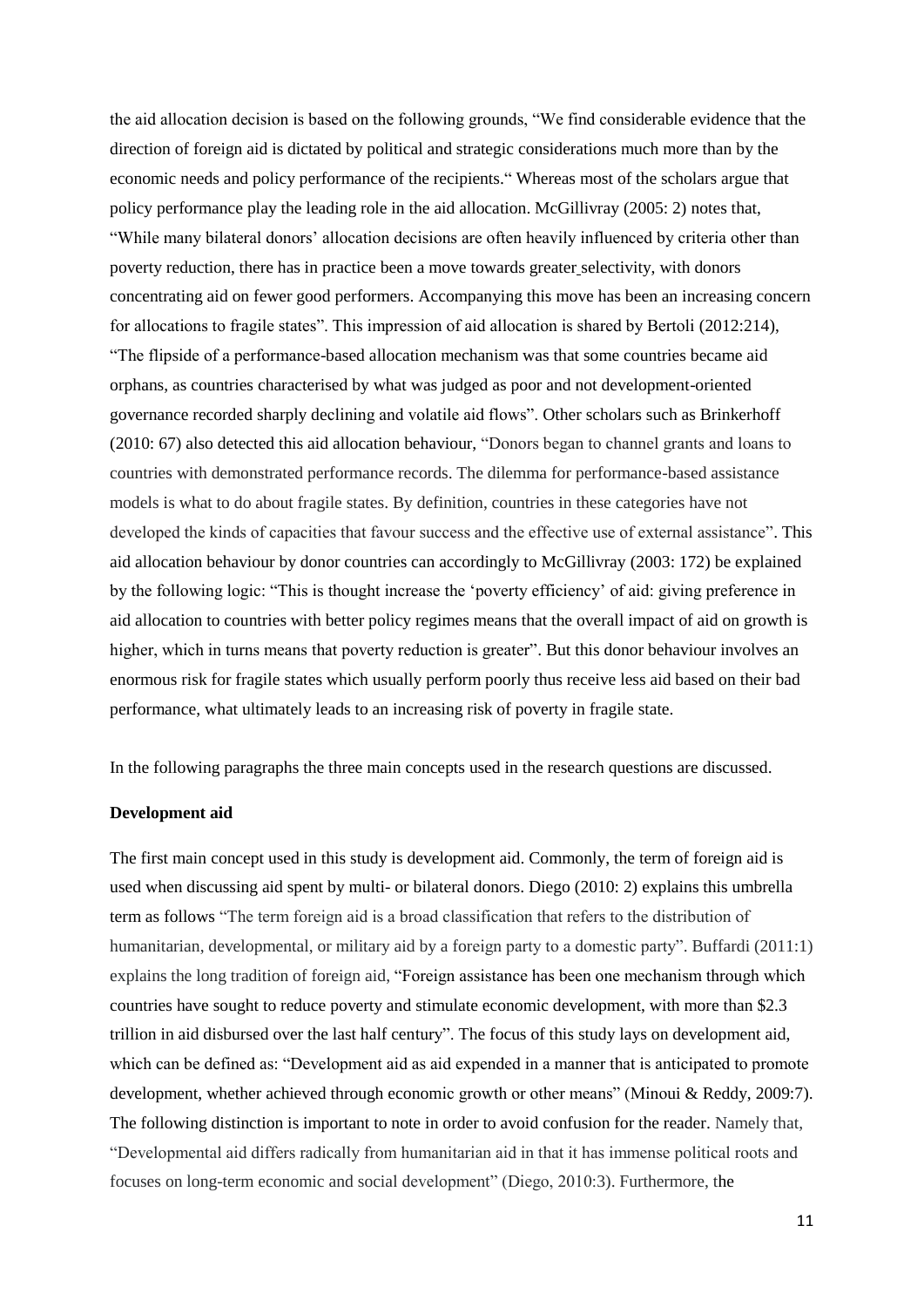Development assistance committee (DAC) from the OECD defines official development assistance (ODA) as "flows to countries and territories on the DAC list of ODA recipients and to multilateral institutions which are: provided by official agencies, including state and local governments, or by their executive agencies and each transaction of which: is administered with the promotion of the economic development and welfare of developing countries as its main objective" (OECD, 2018). Lebanon is classified from the OECD as an upper-middle income country and thus receives as well official development aid.

However, Buffardi (2011: 79) states the downsides of development aid in her paper. "The nature of donor aid flows has been criticized on three separate fronts: for providing an insufficient level of funding to meet the needs of low and middle income countries, for the volatility of aid flows, and for being ultimately self-serving in the form of 'tied' aid, meaning that funds must be spent purchasing goods and services in the donor country". Furthermore, this study focuses on bilateral aid spent from one donor country to one recipient country, in this case Lebanon. Ram (2003: 98) claims in his paper that bilateral programmes "have important strengths and functions. They have particular knowledge, historical ties, and close relationships with particular recipient countries. They have experience and skills in specific fields of development often superior to those of multilateral agencies'". Lebanon the country of choice for this case study has a long history of receiving development aid "In the first phase lasting from 1992-97, foreign aid was mainly channelled towards providing resources for post-war reconstruction projects. The second phase from 1997 to the present witnessed a qualitative shift in foreign aid utilization from reconstruction needs towards financial stability and balance-of-payments equilibrium needs" (Dibeh, 2007:1). This shows that especially since the end of the civil war in 1990, foreign assistance has been essential for the post-war reconstruction in Lebanon. Compared to decades ago, little has changed concerning Lebanon's dependence on foreign assistance.

#### **Implementation factors**

For decades much research effort has gone into state capacity of fragile or developing countries, development cooperation and aid effectiveness has also been discussed extensively. But the concept of implementation factors for development aid is a rather unstudied phenomenon and a gap in the literature has been identified by the researcher. Matland (1995) has discussed policy implementation, and he combined the existing top-down and bottom-up approaches from public administration theory to create a two-dimensional matrix to get to the bottom of how policies actually get implemented. Those two dimensions are policy ambiguity, meaning the ambiguity of goals and means and policy conflict. According to Matland (1995:157) conflict is often existent in policy implementation; he defines it as follows "For conflict to exist there must be an interdependence of actors, an incompatibility of objectives, and a perceived zero-sum element to the interaction." But apart from Matland's policy implementation research paper, the theoretical discourse of scholars who researched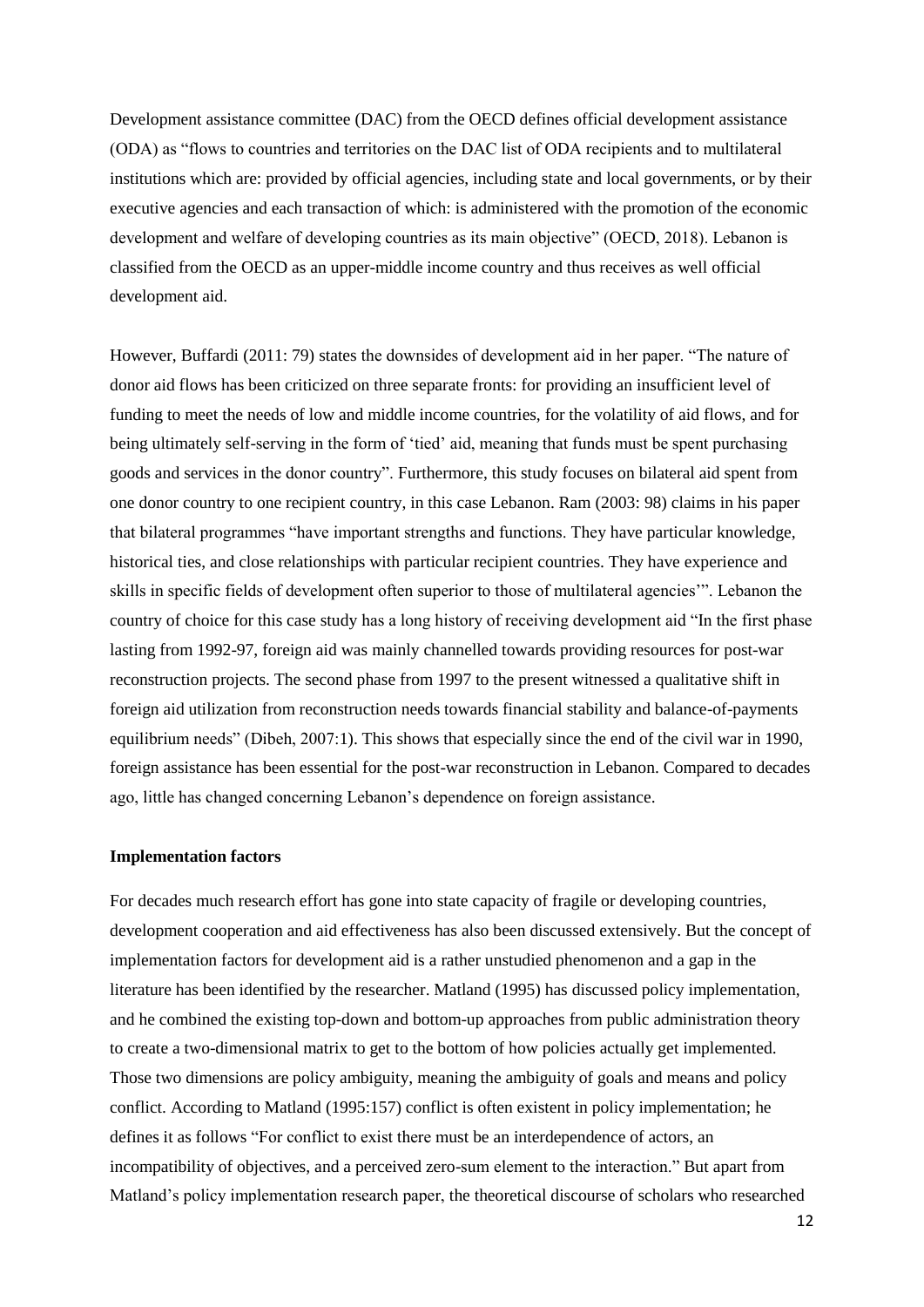on effective implementation is very diverse. The paper from Buffardi (2011:75) presents that "Previous research suggests that recipient country implementing environments play a significant role in mediating the impact of aid". However, the factors influencing the implementation process of development aid depend not only on the recipient country but also on the donor country. Another scholar argues that "The state is however the main actor in the development process" (Niyonkuru, 2016:1). While Buffardi (2011:78) identified in her paper that donor country factors are hardly studied: "Given the importance of recipient country factors in previous aid effectiveness studies and the potentially powerful influence of development donors in shaping aid goals and implementation, the neglect of donor factors is surprising. Currently, however, there exists no conceptual framework or set of operational variables with which to examine their role." Whereas, Elayah (2016: 82) points out in his paper that parties on both sides are struggling to facilitate conditions where aid can be implemented smoothly, "More precisely, these factors of deficiencies are locked within a vicious circle of corruption, weak policies and fragile institutions in recipient countries, on the one hand, and problems and objectives within the donor countries and organizations themselves, on the other".

A study conducted about development aid project implementation in Afghanistan showed that "Study results highlight that the national (recipient) government's political support and the quality of international project leadership consistently influence project success" (Kadirova, 2014: 887). She found that for a successful implementation governmental support on all levels is needed. "The national government's support is comprised of the quality of support rendered by the national government ministries and agencies at various levels of authority, various levels of groups that have the power to influence performance for project implementation "(Kadirova, 2014: 888). Her results confirm the ones presented by Buffardi (2011:78), namely that it is of utter importance to "understand what factors influence project implementation success in a post-conflict setting and apply such knowledge to improve the effectiveness of similar undertakings in the future" (Kadirova, 2014: 888). Ouma (2012:5), who studied factors affecting the effective implementation of donor funded project in Kenya, identified in his research the following factors: "adequacy of funding, timing of funds disbursement, adequacy of human resource capacity, lack of accountability (and) procurement procedures and bureaucracy". The process of implementation of development aid varies from country to country. The challenge to implement development aid is especially visible in fragile states, such as Lebanon. The Lebanese government stated in their 'crisis response plan 2017-2020' that "Public services are overstretched, with demand exceeding the capacity of institutions and infrastructure to meet needs" (Government of Lebanon, 2017). That results in struggles to implement and coordinate development aid from donor countries and actually support the Lebanese population in an efficient way. Despite the incapacity should donor countries continue with their aid projects, since "in times of incapacity of the state to meet the economic commitment to render its primary services to the society, donors (both local and international) lenders of all origins intervene through loans, grants, aid" (Niyonkuru, 2016:9). That demonstrates also the responsibility donor countries have. The theoretical discussion of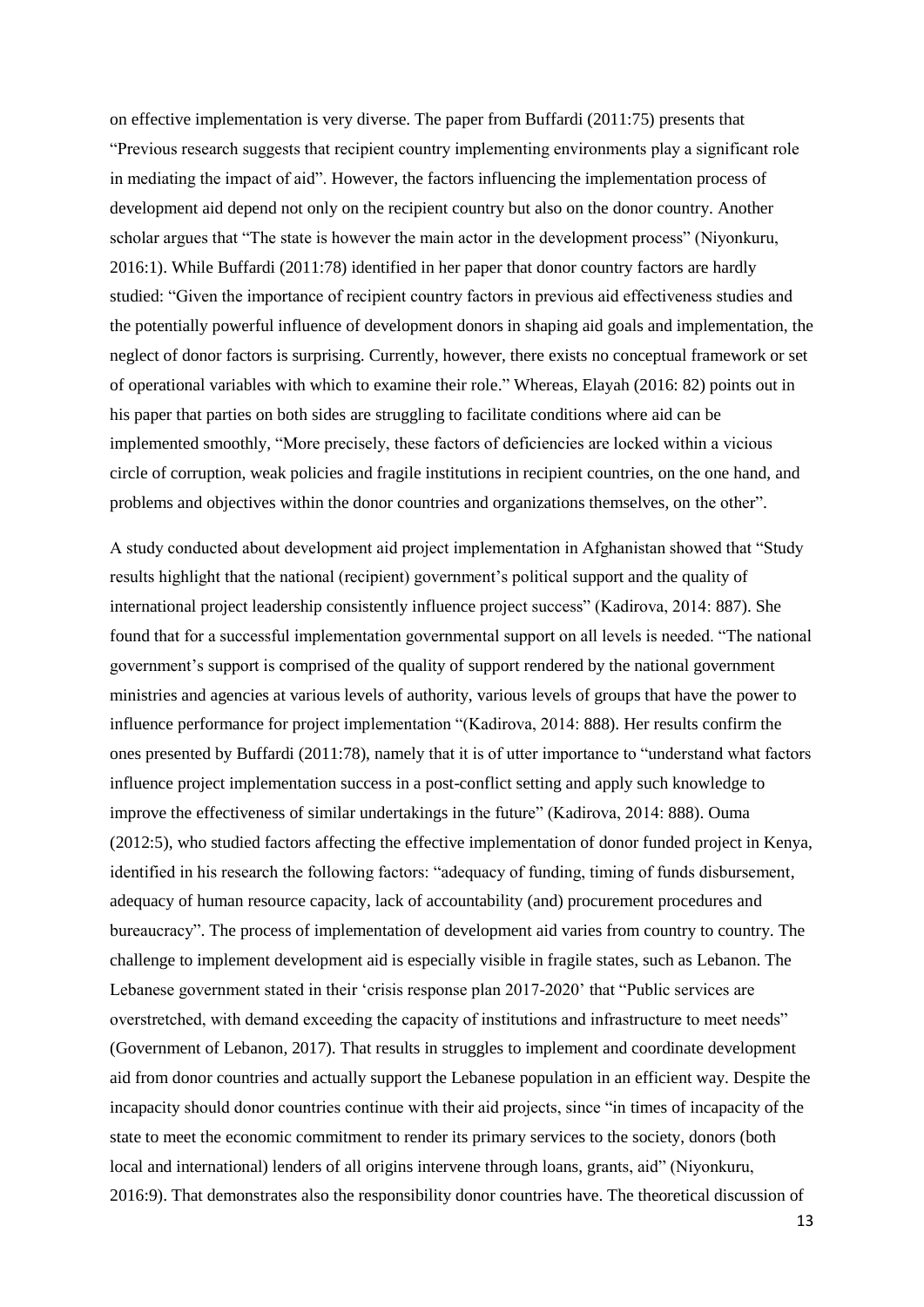implementation factors showed primarily that more research needs to be done, "Broadening the scope of aid research to investigate the ways in which donors influence aid goals, implementation, and effectiveness may offer new insights to the persistent puzzle of how aid could best be configured to maximize its impact in reducing poverty and improving human development" (Buffardi, 2011: 76). All in all, the implementation processes are influenced by many factors such as weak policies, incapable institutions, adequacy of funding and timing and also human resource capacity to organize the process is relevant.

#### **Aid effectiveness**

Aid effectiveness is another main concept of this bachelor thesis and the theoretical discourse that speaks about aid effectiveness is extensive, yet fragmented and full of contrasting views. Over the past decades the literature about aid effectiveness has shifted from studies confirming that aid works or does not work towards more controversial conclusions, leading to a debate between scholars about "That debate centres on whether the effectiveness of these inflows depends on the policy regime of recipient countries" (McGillivray, Feeny, Hermes, & Lensink, 2006: 1031). Most scholars agree on the general finding that "aid works to the extent that in its absence, growth would be lower" (McGillivray et al, 2006: 1031). But about other dimensions regarding aid effectiveness, the views are highly controversial. Particularly the effectiveness of aid in fragile states is doubted, "The international donor community has grave concerns about the effectiveness of aid to countries it classifies as 'fragile states'" (Feeny & McGillivray, 2008: 1). According to Bertoli (2012:224) aid donation is evolving in fragile states. She points out the transformation from a higher aid budget to more effective aid, "The early approaches to the definition of fragility had the merit of calling for action, although the challenge for donors was not just to scale-up aid, but also to improve its effectiveness". Other scholars look on both sides of the aid flow to explain the effectiveness of aid, "One reason is the poor performance of the bureaucracies of the receiving countries. The other reason is the pattern of the flows of foreign aid. The allocation of bilateral aid across recipient countries provides evidence as to why it is not more effective at promoting growth and poverty reduction"(Alesina & Dollar, 2000:22). Another dimension of aid effectiveness is long and short term effectiveness, which is discussed by Bertoli (2012:216). She states that "In fragile countries, for instance, general budget support, which could contribute to the strengthening of state institutions, faces the risk of a limited effectiveness as far as major development outcomes are concerned in the short run". Furthermore, she is concerned that fragile states are rather neglected than supported by donor countries, according to her view "the main target for the donor community is to ensure that aid-allocation rules and practices do not disadvantage fragile countries and to improve aid effectiveness in these countries. Hence, the label of fragile country would mainly signal the high priority for the donor community to improve aid effectiveness with regard to the countries which are defined as such" (Bertoli, 2012:216).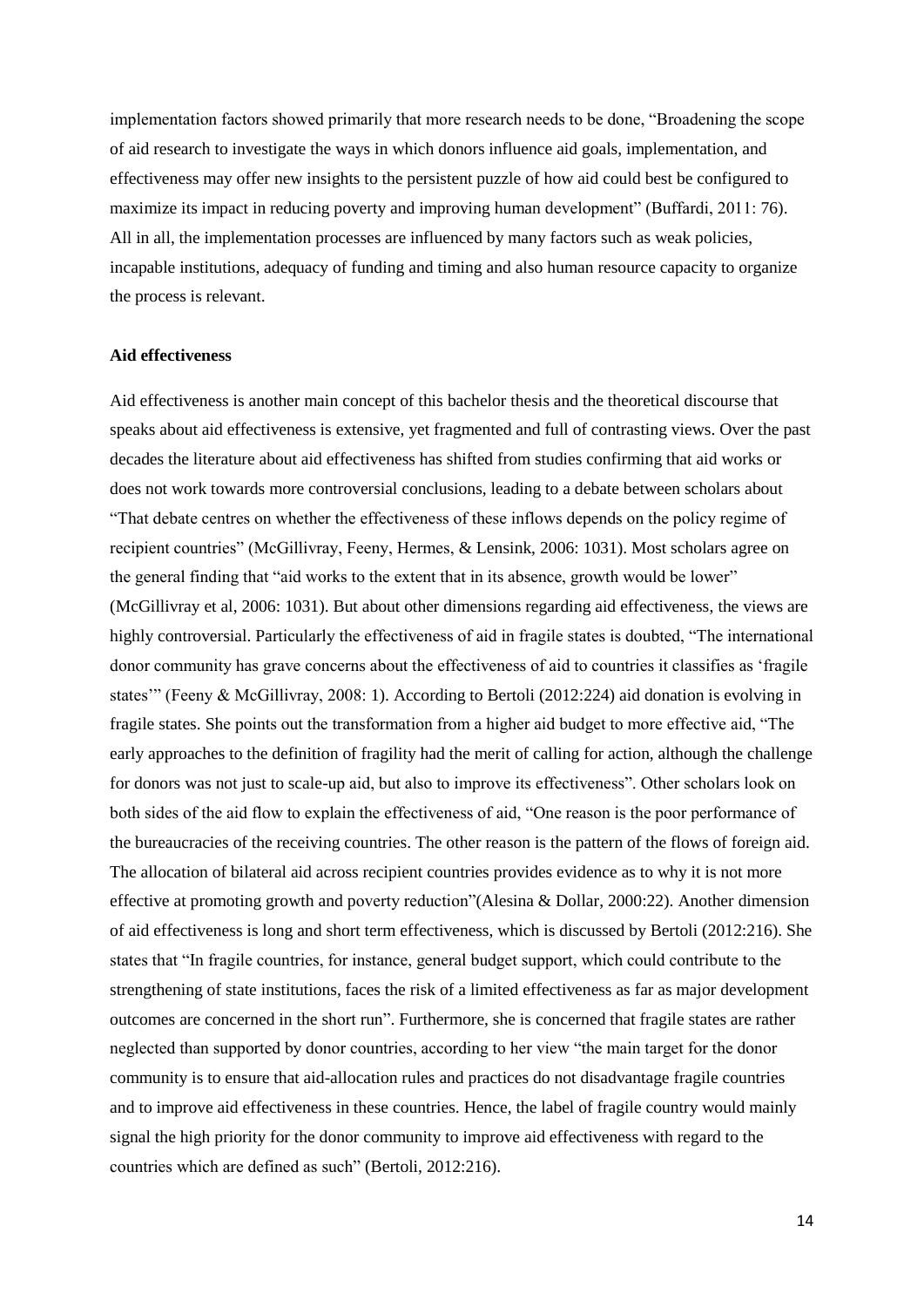Elayah (2016: 82) shows another dimension of aid effectiveness, namely the discussion taking place in the media about the lack of effectiveness of foreign development aid. He concludes that "such discussions may have contributed to the contradictory conclusions being drawn with regard to what reasonable and acceptable justifications are for the granting of development assistance. Such contradictory conclusions have also impacted on aid assistance for economic growth and institutional reforms in recipient countries". Whereas other scholars are sceptical about the effectiveness of aid, Collier & Dollar (2004:267) strengthen the importance of aid and that it is effective, but differently in each country and context. "Over the last few years this has changed radically. Aid has now been shown to be effective in reducing poverty, in reducing the risk of conflict, and even in assisting policy reform. To the charge that 'if aid is so effective, why have poverty and conflict not been reduced?', we and others have proposed that aid is conditionally effective." There are circumstances in which it reduces poverty, circumstances in which it reduces conflict risk, and circumstances in which it assists policy reform. Conclusively, aid effectiveness is a controversial topic within the complex context of foreign aid. Buffardi (2011:86) sums up the situation in her paper in the following words, "More than a half century after the formal inception of systems of international assistance, the complexity of the aid pathway, with its multiple stakeholders, objectives and implementation mechanisms continues to create much uncertainty regarding the ways in which aid can most effectively achieve its many goals". Although, the theoretical literature examining aid effectiveness is extensive, there is still room for improvement to conceptualize it more coherently. Thus, aid effectiveness for this bachelor thesis is seen as aid that is implemented in the recipient country.

#### <span id="page-14-0"></span>**2.2 Conceptual Framework**

The theoretical perspectives discussed in the previous section outline the current knowledge on the concepts relevant for the research question of this study. Those concepts are integrated in already existing public administration theory, for example principal- agent theory or new public management (NPM). Elements of NPM are easier to recognize in this study than elements of the principal-agent theory. According to Frederickson, Smith, Larimer & Licari (2016: 95) is the approach of NPM to use business administration and apply them in public administration and governance. With other words, manage the governmental tasks like the government would be a company. This is relatable to the idea of donor countries' governments who spend or invest development aid with the aim to achieve the most with the money spent, thus reach a target and work cost-effective. The core characteristics of NPM-policies are influenced heavily by business administration and therefore are connected to the concepts used in this study such as implementation, development aid thus money and effectiveness. However, the discussed theories in the theoretical framework give an insight into the wide world of aid development and yet, put their focus on the relevant theories for this research question. But the theoretical framework also illustrated the limited scope of aid research on the one hand and the fragmentation of aid research on the other hand. Development aid is discussed in detail in development studies but usually without the input of public administration studies, this can be seen as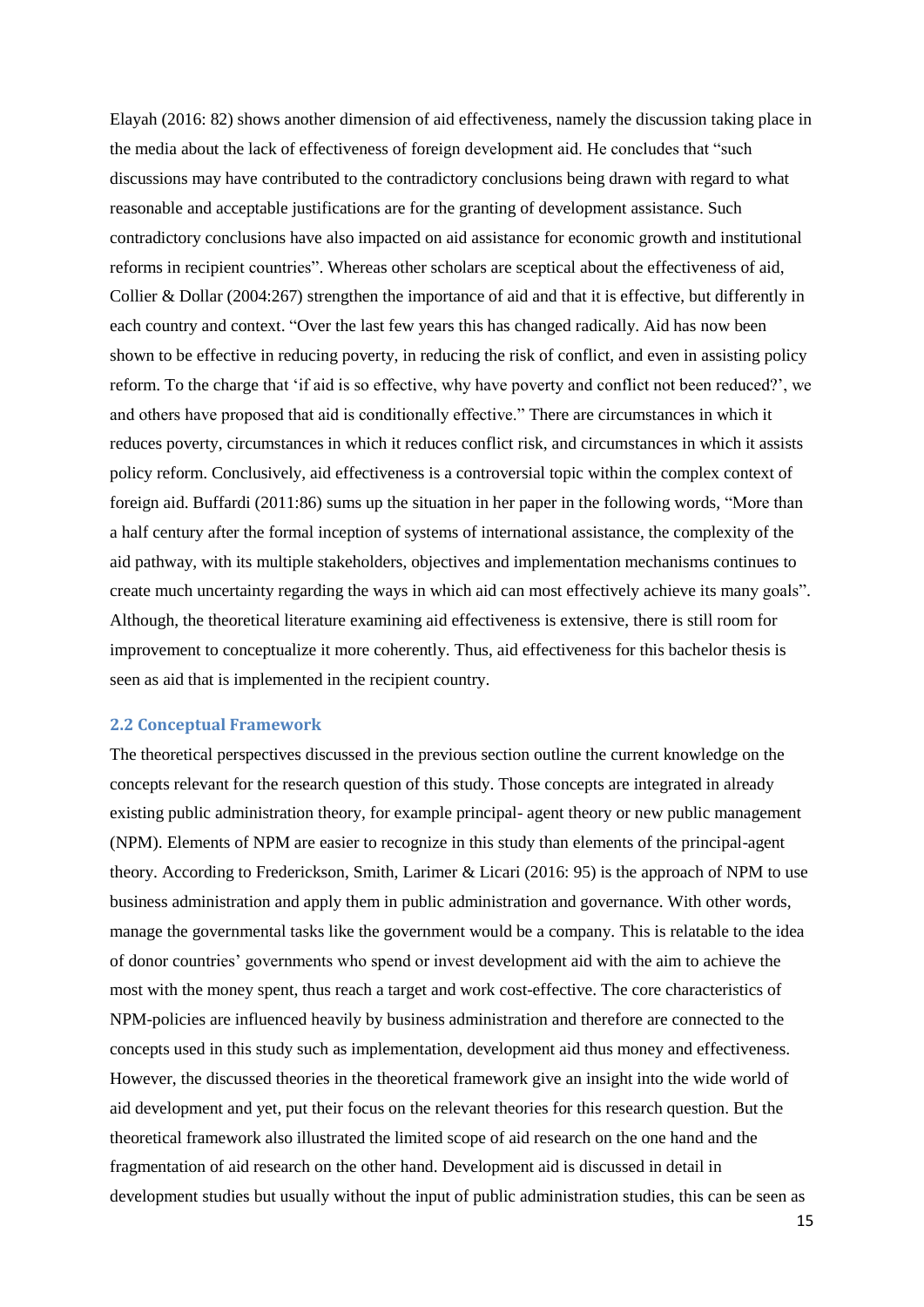the research gap. This study tries to add new knowledge to the already existing development and public administration studies. Based on the theoretical framework have the concepts for this bachelor thesis been derived. The first concept is *fragile state* and the following definition is used as basis for the concept. "Fragility is defined as the combination of exposure to risk and insufficient coping capacity of the state, system and/or communities to manage, absorb or mitigate those risks" (States of Fragility report, 2016: 22). The second concept is *state actors,* according to the definitions of international relations literature, the concept is defined as state actors governments and their respective ministries or development agencies acting on behalf of the government. The objectives and motives for donating development aid to fragile states or developing countries differ among governments; examples have been enumerated in the aforementioned theoretical framework. The third concept used is *development aid*, the definition from Minoui and Reddy (2009:7) is used to clarify the concept: "Development aid as aid expended in a manner that is anticipated to promote development, whether achieved through economic growth or other means". Concerning the broad term of foreign aid, it is important to be aware of the distinction between the different aids, "Developmental aid differs radically from humanitarian aid in that it has immense political roots and focuses on long-term economic and social development" (Diego, 2010:3). Furthermore, the bachelor thesis puts its focus on bilateral donation of development aid, so from one donor country to one recipient country. The fourth concept is *implementation factors*, the factors influencing the process are highly depending on recipient country but also on donor country. Based on the theoretical framework have the following factors been filtered to use for this concept: strong or weak policies, incapable or capable institutions and adequacy of funding and timing. Other influential factors such as corruption and human resource capacity are not taken into account in the analysis. The fifth concept *aid effectiveness* is once again, depending not only on the recipient country and but also on the donor country. Development aid aims on long term effectiveness and not such as humanitarian aid on a short term crisis relief. In the theoretical literature, aid effectiveness is not conceptualized coherently therefore the concept of aid effectiveness for this bachelor thesis is seen as aid that is implemented in the recipient country. The concepts of *fragile states* and *state actors* are used to illustrate the context of the research questions better and to clarify the terms used. The concepts of *development aid*, *implementation factors* and *aid effectiveness* are actively used in the analysis and to answer the sub-questions properly. The researcher expects for this study to gain more information about development aid spent by state actors to fragile states, to identify factors supporting and hampering the implementation and draw some conclusions about the effectiveness of the process.

The theory chapter consists of the theoretical and conceptual framework of the bachelor thesis. At first, a discussion of scientific literature has been presented and the concepts of fragile states, state actors, development aid, implementation factors and aid effectiveness have been outlined. Lastly, in the last section of chapter two the conceptual framework has been discussed.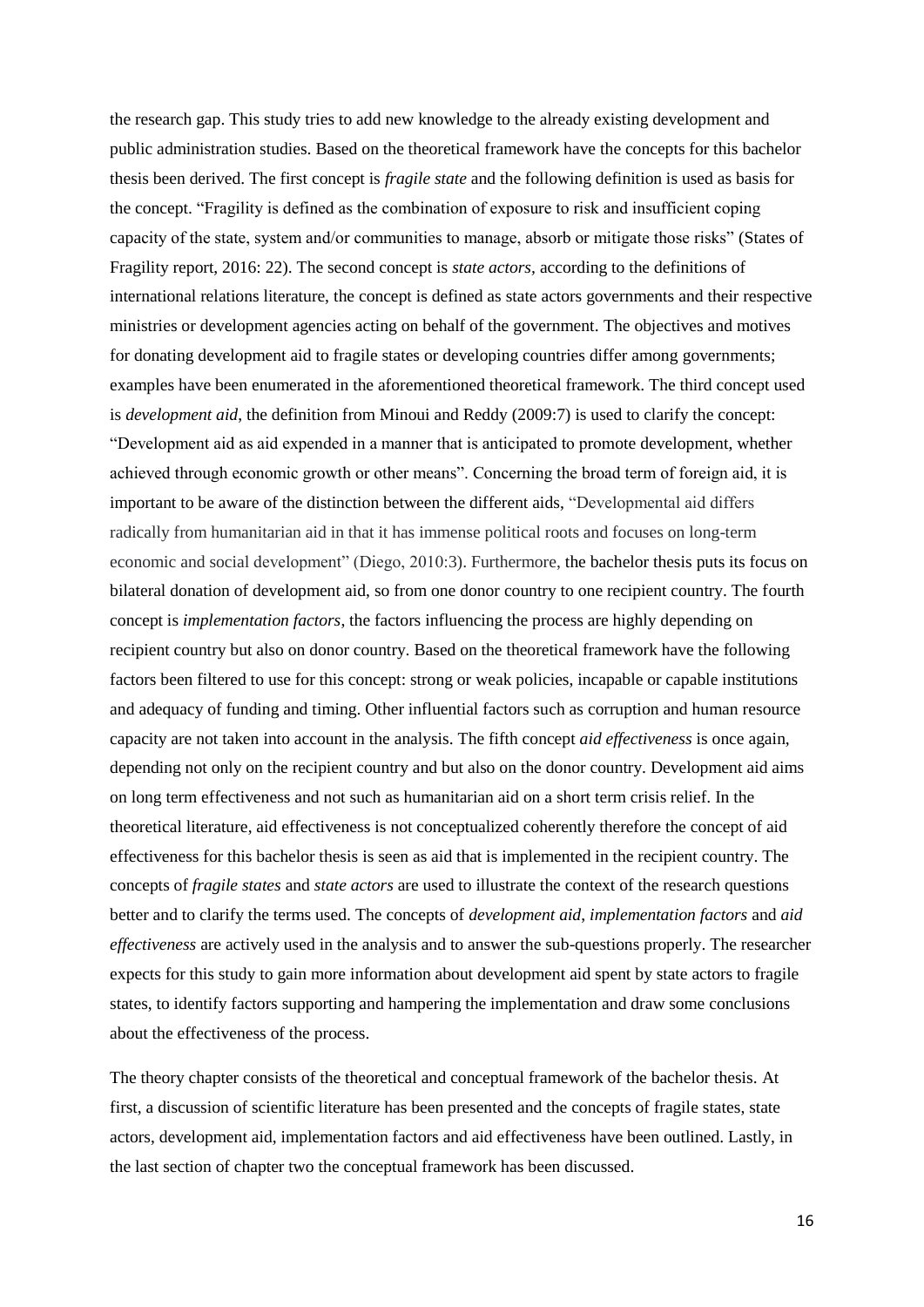## <span id="page-16-0"></span>**3.0 Methodology**

Chapter three discusses the methodological approach of this bachelor thesis. The chapter consists of the following sections, the research design, operationalization, case selection, data collection method, data analysis and the limits of the research. The bachelor thesis is composed of a case study with a longitudinal design as research design and the chosen case is the WASH sector in Lebanon. Furthermore, qualitative secondary data is used and the research method is a realistic literature review following the criteria of Pawson (2005).

#### <span id="page-16-1"></span>**3.1 Research Design**

The research question used in this bachelor thesis is a descriptive one and is answered through a qualitative data analysis. The research design used for this research is a descriptive one, doing a case study of Lebanon. A case study allows the exploration and understanding of complex issues and can be considered a robust research method particularly when an in-depth investigation is required (Zainal, 2007).The case study is conceptualized with a longitudinal design. A longitudinal study is characterized by observation looking at a certain time span and using data from those years. In comparison to an interrupted time-series study, which focuses on one moment in time where, for example a policy is implemented and then analyses the before – and after situation, a longitudinal study is more adequate for this research. Furthermore, a cross-sectional study has been taken into consideration as a research design, comparing several countries or sectors would have enabled a more comprehensive research to answer the research question but due to the limitation of time and resources a cross-sectional study is unfeasible for this bachelor thesis.

The secondary data used for this study will be analysed by using the research method of a realistic literature review, following the criteria of Pawson (2005). A realist review is usually evolving within the process, while a systematic review has a fixed framework upfront. That is why in comparison to a systematic literature review, a realistic literature review provides a more appropriate methodological approach for this study. The method focuses namely on: "Realist review is a theory- driven and interpretive type of literature review" (Berg & Nanavati, 2016: 2). The benefit of the realist review in comparison to the systematic review is pointed out by Pawson himself, "In systematic reviews, the basic evaluative question is: 'what works?', whereas in realist reviews, the question changes to: "what is it about this programme that works, for whom, and in what circumstances?" (Pawson, 2005:22). Furthermore, according to Pawson (2005) a realist literature review can have four different purposes, as it is known reviewing for theory integrity, to adjudicate between rival programme theories, to review the same theory in comparative settings or to review official expectations against actual practice. In this study the aim is to review the official expectations against the actual implementation of development aid in the water sector in Lebanon.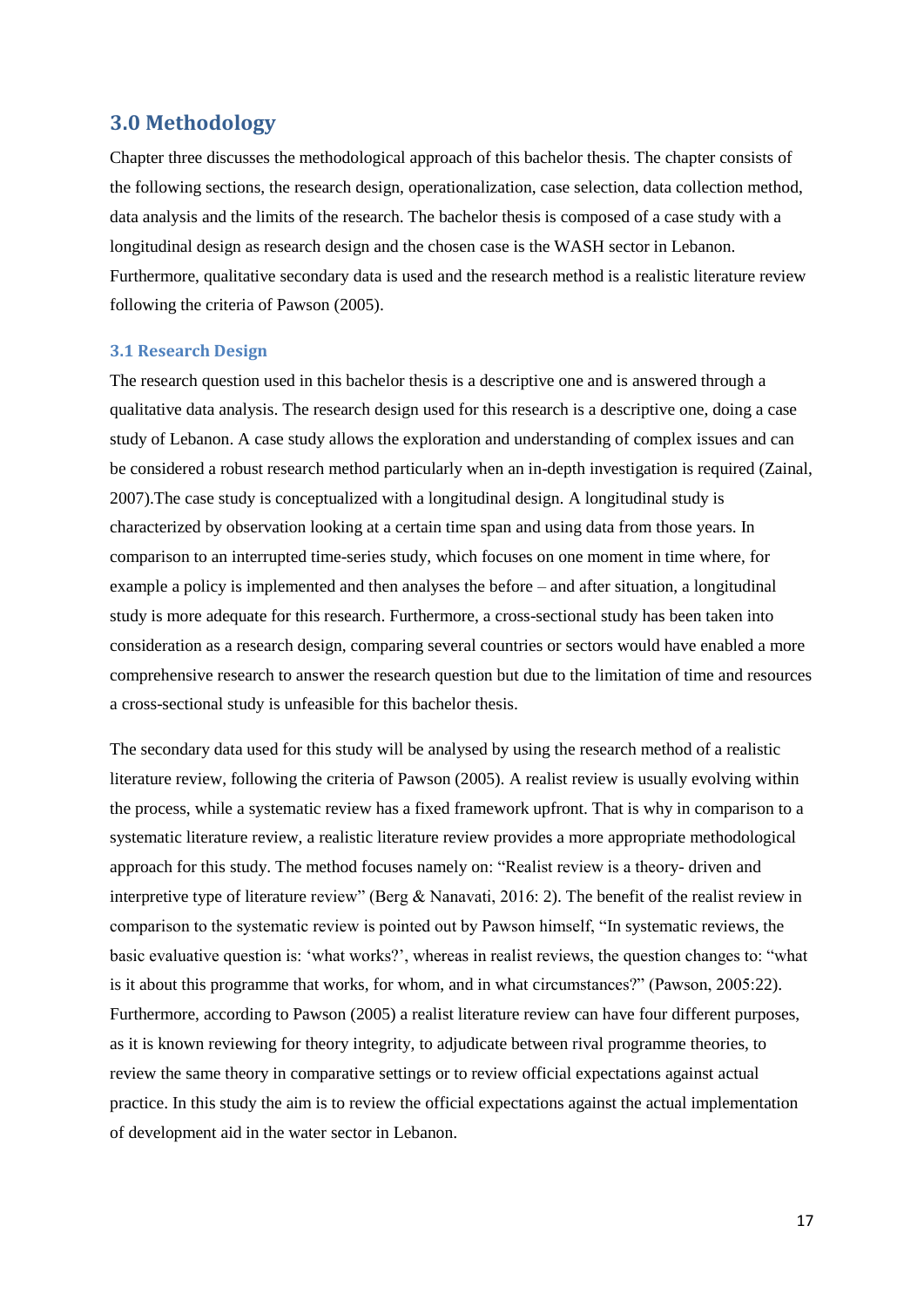The aim of this study is to enable decision-makers to reach a deeper understanding of the implementation process and how it can be made to work most effectively. The chosen research method contributes to the aim as the research method of "The realist review has emerged as a specific literature review approach that is concerned with explaining the outcomes of complex intervention programs" (Berg & Nanavati, 2016:1). The policy papers used for the analysis are chosen in regards to their relevance for the topic of this research but they also need to be written and published between 1990 up until 2017. This type of research method is the most suitable for this study because the main strength of the realistic literature review is the design and structure, which gives guidance but is not as strict as a systematic literature review. Consequently, the research method aims to generate more in depth knowledge about a certain field of interest and it helps to carefully review relevant scientific articles or policy papers.

#### <span id="page-17-0"></span>**3.2 Case selection**

The case selected for this Bachelor thesis is Lebanon with specific focus on the water, sanitation and hygiene (WASH) sector of the country. The country receives development aid for several sectors but the development aid spent for the water sector, particularly water supply and access to sanitation and hygiene is taken under investigation in this study. The WASH sector is compared to other aid sector, challenged at different levels and dependent on a variety of factors. The 'Deutsche Gesellschaft für international Zusammenarbeit (GIZ)' (2015:27) describes the complexity of the implementation process in the water sector in their paper. "Political decision-makers must set a foundation of laws and implementing regulations that allows water utilities to effectively and efficiently carry out their tasks. Water utilities are confronted with many additional challenges: they have to be up to date on state-ofthe-art technologies, be able to operate and invest in a sustainable manner, and to deploy a sufficient number of well-qualified professionals and managers in order to be able to ensure reliable water supply and sanitation. Regulators, on the other hand, should be capable of monitoring the provided services and achieve transparency. Users must also be involved as well: they need to be informed about water supply and be able to actively participate." This multi-actor dependency makes the case of Lebanon relevant from a theoretical perspective.

Furthermore, due to the limitation of time, only one country and one policy and not an analysis of several cases is conducted in this study. The decision to focus particularly on Lebanon and the water sector has been made based on several reasons. Firstly, the urgency of the matter in Lebanon played a role in the selection process. Through the influx of Syrian refugees the population in Lebanon grew from 4.5 up to 6 million (World Bank, 2016) in a short period of time, which results in new challenges for the public services of the country. Furthermore, Lebanon fulfils the fragile state criteria like absence of political stability, economic stability and so on. Moreover, Lebanon is interesting because of their lengthy instable situation, resulting from the civil war, resilient yet instable political situation and economic crisis, followed by the current refugee crisis. To tackle those challenges Lebanon relies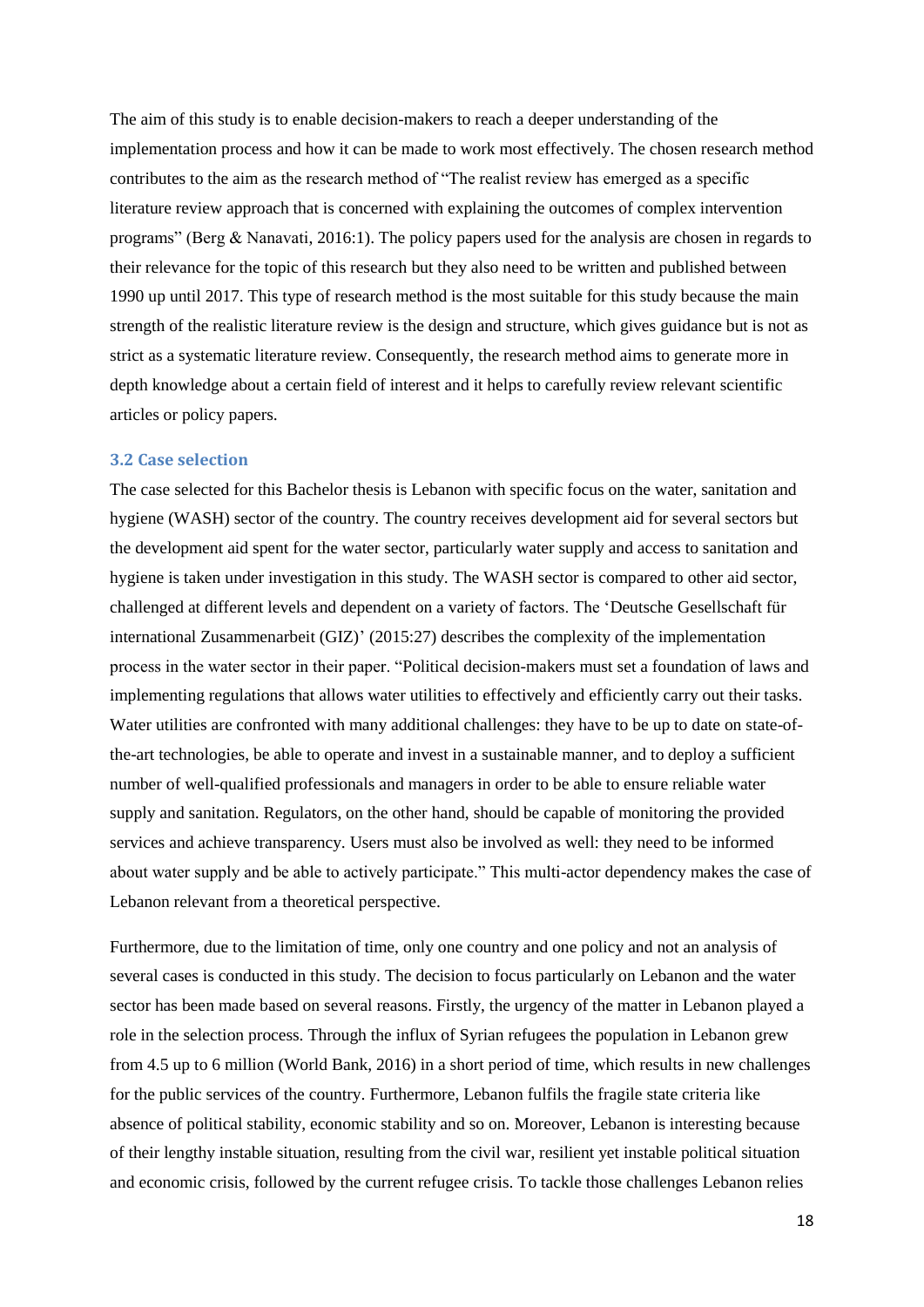heavily on development aid from bilateral and multilateral donors. It is in scientific interest to understand the mechanism of development aid implementation in this particular policy sector as well as of practical interest in order to address the process where needed. Secondly, the importance of the water sectors worldwide has gained more attention through the WASH programme of UNICEF. Thirdly, using the criteria from Seawright & Gerring (2008) to define the case study, the case examined in this study is a deviant case and fulfils the criterion for an outlier case. Lebanon can be considered as an outlier, because it is an upper middle-income country and still a fragile state. Despite the economic strength, the government and the respective ministries are not able to provide a functioning water sector, which makes the case of Lebanon interesting to study.

Another choice has been made, concerning the implementation process of development aid, because the amount of bilateral and multilateral donors worldwide is unclear, the donation by sector- specific state actors such as national governments and their ministries of foreign affairs and national agencies employed by governments are used to answer the research question. The chosen time span between 1990 and 2017 is based on the facts that the 15 year long civil war in Lebanon ended in 1990. And in the year of 2016 Lebanon recorded approximately 1.5 million refugees from Syria entering the country, thus a high influx of refugees additionally challenges the water services and is often reported a year later, therefore 2017 has been chosen. The time span also enables to do an extensive longitudinal study accessing policy papers of several years. Based on the aforementioned reasons Lebanon and the water sector is considered as a reasonable choice for a case study.

#### <span id="page-18-0"></span>**3.3 Data collection method**

The secondary data used for the analysis has been conducted through desk research. Within the limited time frame seems a desk research to be the most feasible option for this study. Agreeing with Pawson (2005:28), that in every research the data collection part is a tricky one "In practice, it is rare to find an overabundance of useable primary studies and searching is more often driven by the material available and by the limits of time and funding." The data derived for this Bachelor thesis is from several online databases providing policy papers from state actors. The researcher followed a certain procedure which can be replicated by other researchers; a replication will show that not more data could have been found by following this procedure of data collection. The procedure applied by the researcher worked the following way, first looking up the countries involved in development aid donation in Lebanon, then checking those countries' government websites and their respective ministry websites or additionally, the website of the development cooperation agency employed by the government. Then reading through the papers available on the different websites and then selecting and downloading the papers that use the key words of 'water strategy', 'global water strategy', 'Lebanon' or 'water sector'. For various countries, especially those in the Middle East, policy papers are not publicly available, their websites have been checked like those of other countries but no data was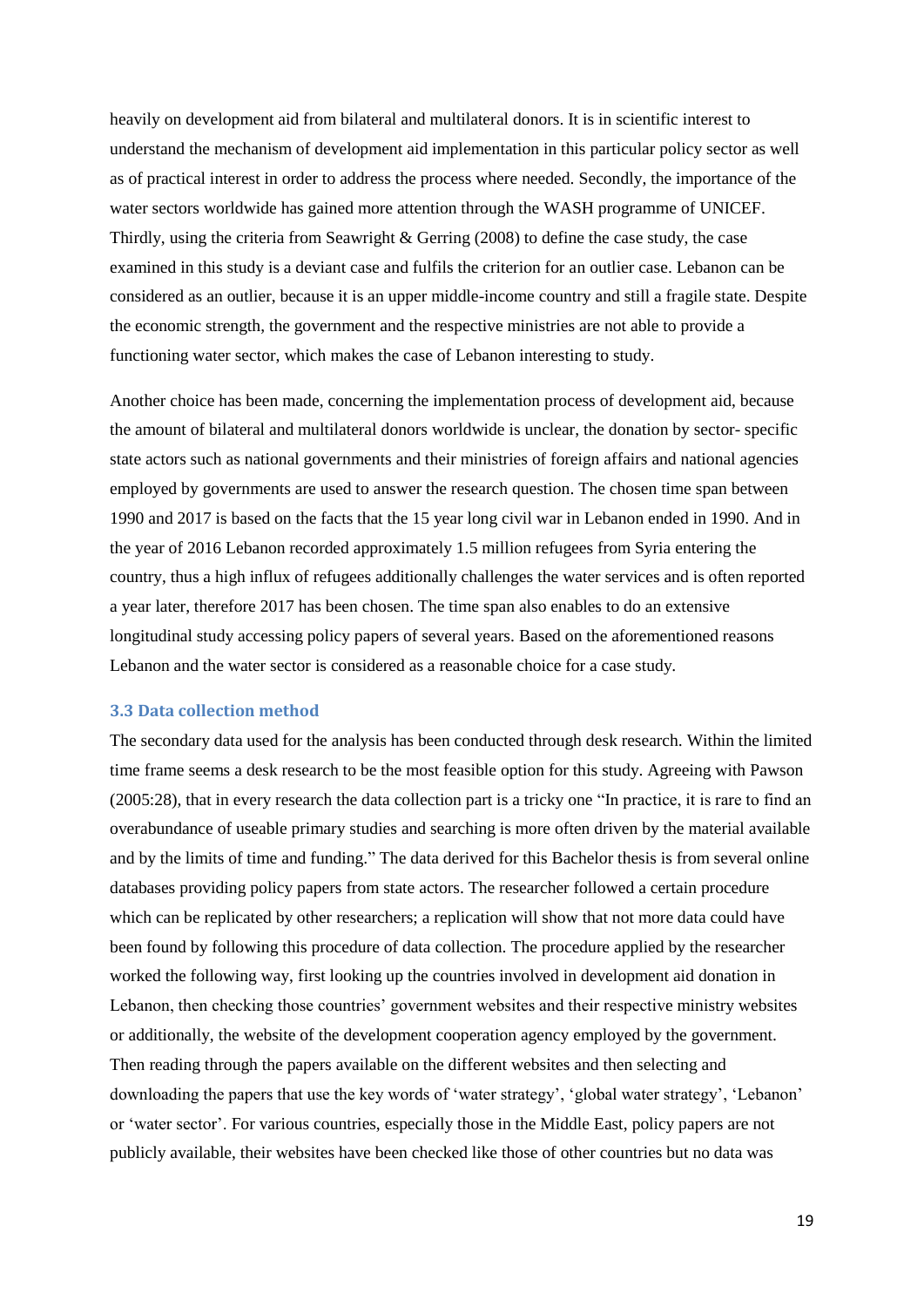available. After selecting 12 policy and strategy papers from seven different countries, considered as the most relevant ones, the data collection procedure was finished.

#### <span id="page-19-0"></span>**3.4 Selection criteria and selection process**

The policy papers are the evidence used in the realistic literature review to test the programme theories. The evidence is gathered by selective sampling and not by random sampling. The selection process for the policy papers worked as follows. The first criterion was to pick policy or strategy papers and not scientific articles, government declaration, legal documents and so on. The second criterion, used to select relevant papers for this study, was that policy papers have to be published by bilateral donors such as governments' respective ministries or development agencies employed by governments. The first step was to look up governments based on the research paper from Emilie Combaz (2013) who mapped the international donor aid to Lebanon since 2006, including development and humanitarian aid. In her paper she listed the main donors and also the aid sectors addressed since the crisis in 2006 in Lebanon. The second step was to look up more European and Middle Eastern countries and check whether they are donor countries to Lebanon water sector. The third selection criterion was the year of publishing, the paper has to be published after 1990. The fourth criterion for selecting the policy papers was that the papers have to address global strategies for the water sector or in particular the water sector in Lebanon. The inclusion and exclusion criteria for policy papers are displayed in Table 1 below.

|   | <b>Inclusion Criteria</b>                                                                                                       | <b>Exclusion Criteria</b>                                                                          |
|---|---------------------------------------------------------------------------------------------------------------------------------|----------------------------------------------------------------------------------------------------|
|   | Policy papers, strategy papers                                                                                                  | Scientific articles, government declarations, legal<br>documents etc.                              |
|   | Policy or strategy papers stemming from<br>governments' respective ministries or<br>development agencies employed by ministries | Papers stemming from international organizations<br>or institutions                                |
| 3 | Policy or strategy papers published after 1990                                                                                  | Sources published prior to the year 1990                                                           |
|   | Policy or strategy papers addressing the global<br>water sector or the water sector in Lebanon                                  | Policy or strategy papers not addressing the global<br>water sector or the water sector in Lebanon |

| Table 1: Inclusion and Exclusion criteria for Policy papers |  |  |  |
|-------------------------------------------------------------|--|--|--|
|-------------------------------------------------------------|--|--|--|

After applying the inclusion and exclusion criteria, 12 policy or strategy papers have been selected for the analysis. The selection is displayed in Table 2 below.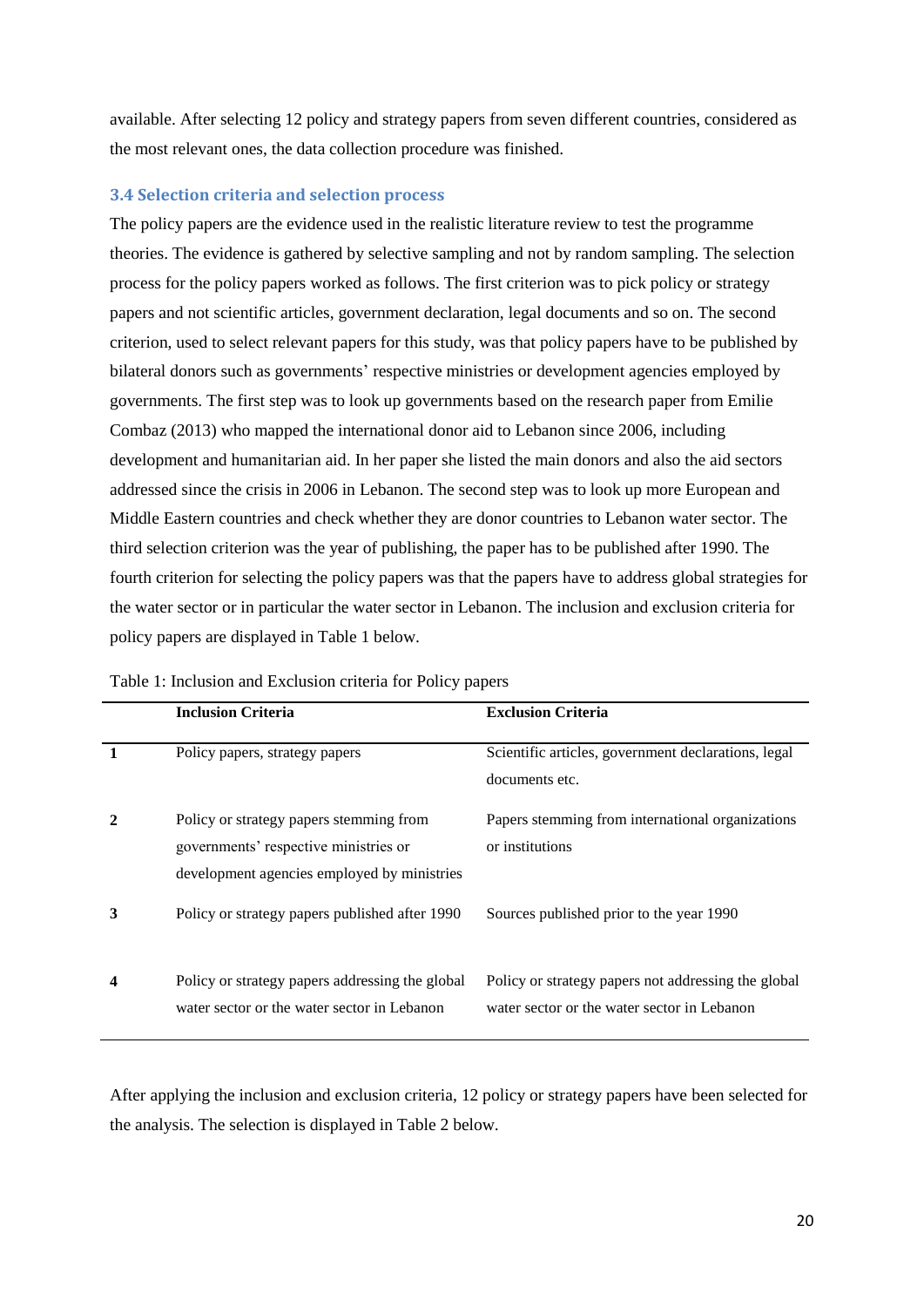Table 2: List of Policy papers

|              | Paper                               | <b>Publisher</b>                          | <b>Publication date</b> |
|--------------|-------------------------------------|-------------------------------------------|-------------------------|
| $\mathbf{1}$ | France's external action in the     | Ministry of Foreign Affairs and           | 2014                    |
|              | water and sanitation sector         | International Development, France         |                         |
|              | strategy                            |                                           |                         |
| 2            | <b>Water Sector Strategy</b>        | Federal Ministry for Economic             | 2006                    |
|              |                                     | Cooperation and Development (BMZ),        |                         |
|              |                                     | Germany                                   |                         |
| 3            | <b>BMZ</b> Water strategy paper     | Federal Ministry for Economic             | 2017                    |
|              |                                     | Cooperation and Development (BMZ),        |                         |
|              |                                     | Germany                                   |                         |
| 4            | Water for All                       | Deutsche Gesellschaft für international   | 2015                    |
|              |                                     | Zusammenarbeit (GIZ), Germany             |                         |
| 5            | Wash strategy paper 2016-2030       | Ministry of Foreign Affairs, The          | 2017                    |
|              |                                     | Netherlands                               |                         |
| 6            | A World to Gain                     | Ministry of Foreign Affairs, The          | 2013                    |
|              |                                     | Netherlands                               |                         |
| 7            | Master Plan of the Spanish          | Ministry of Foreign Affairs and           | No date                 |
|              | Cooperation 2013/2016               | Cooperation, Spain                        |                         |
| 8            | Regional Strategy for Sweden's      | Ministry of Foreign Affairs, Sweden       | 2016                    |
|              | Development Cooperation with        |                                           |                         |
|              | the Middle East and North Africa    |                                           |                         |
|              | (MENA): 2016-2020                   |                                           |                         |
| 9            | UK aid: tackling global             | Department for International Development, | 2015                    |
|              | challenges in the national interest | United Kingdom                            |                         |
| 10           | <b>Global Water Strategy</b>        | U.S. Government                           | 2017                    |
| 11           | <b>USAID Water and Development</b>  | United States Agency for International    | No date                 |
|              | Country Plan for Lebanon            | Development (USAid)                       |                         |
| 12           | Safeguarding the World's Water:     | United States Agency for International    | No date                 |
|              | Report of Water Sector Activities   | Development (USAid)                       |                         |
|              | Fiscal Year 2015                    |                                           |                         |

#### <span id="page-20-0"></span>**3.5 Relevance and Rigour**

The relevance and rigour are another important element of the research method. According to Pawson (2005) relevance in a realist review is not about whether the study covers a certain topic but whether it addresses the programme theories under test. Thus the relevance of the literature review is focused on the programme theories and not particularly on the topic. This definition distinct the relevance of the literature review clearly from the scientific and societal relevance of the study discussed in section 1.2. The second term is rigour, which is according to Pawson (2005) whether a particular inference drawn by the original researcher has sufficient weight to make a methodologically credible contribution to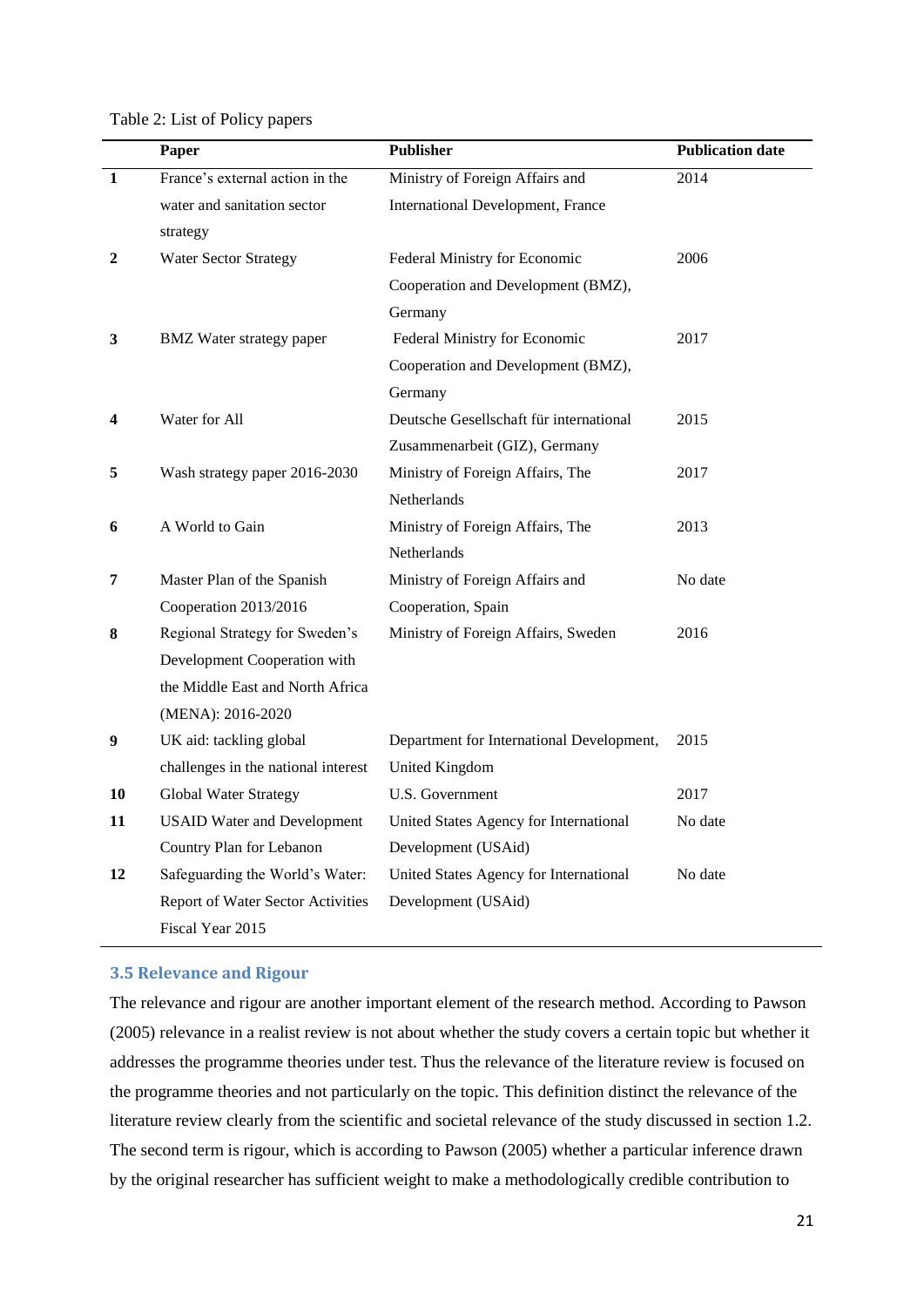the test of a particular intervention theory. With other words, rigour asked whether the research conducted supports the conclusions drawn from it by the researcher.

#### <span id="page-21-0"></span>**3.6 Data analysis**

The data used for this study are twelve policy papers from sector-specific state actors. The selection criteria and selection process is outlined in section 3.4. The research method of a realistic literature review works then in the following way, firstly adequate policy papers are selected. Then three programme theories addressing each of the sub-questions are constructed including criteria to test in the analysis, followed by extracting the data from the policy papers and then synthesizing the data, meaning to check the data extraction table again to find similarities or differences in the finding. According to Pawson (2005), the realist synthesis is needed because it is the essential process of synthesizing data that tries to make sense of the different contributions of the extracted data. Based on this process, the three programme theories can be refined. The conclusion of this study is drawn based on the data extraction and synthesizing process, the refinement of the programme theories illustrates the result of the realistic literature review. After the analysis process, an answer to the central research question and its sub-questions based on the findings is provided.

#### <span id="page-21-1"></span>**3.7 Operationalization**

This paragraph discusses the operationalization of the concepts used in this study. The case selected for this research is Lebanon and its water sector. The case selection is discussed in further detail in section 3.2. The unit of analysis is the water sector including water, sanitation and hygiene (WASH) and the unit of observation are the policy papers provided by state actors. The secondary data used for this research is analysed by a qualitative data analysis using the research method of a realistic literature review. This sort of research method has an unfolding design, evolving within the writing process of the bachelor thesis. Because of the descriptive research approach, the main concepts are of relevance and not the independent or dependent variables of the research question. The three theoretical concepts used in this research are development aid, implementation factors and aid effectiveness, those are also the concepts contained in the sub-questions. The sub-questions again build the basis for the programme theories constructed in the realistic literature review. However, according to Pawson (2005:11):"The results of the review combine theoretical understanding and empirical evidence, and focus on explaining the relationship between the context in which the intervention is applied, the mechanisms by which it works and the outcomes which are produced."

The context of this study is Lebanon and its water sector, the mechanism are the programme theories and their refinement and the outcome are the results of the analysis providing insight about what works and what does not work. To conclude from the results, the data has to be tested by using criteria derived from the programme theories. According to Pawson (2005) the data extraction procedure works as follows, the data is extracted by note-taking and key words and not by extracting data as such. It supports the evaluative framework with evidence, when data is extracted from different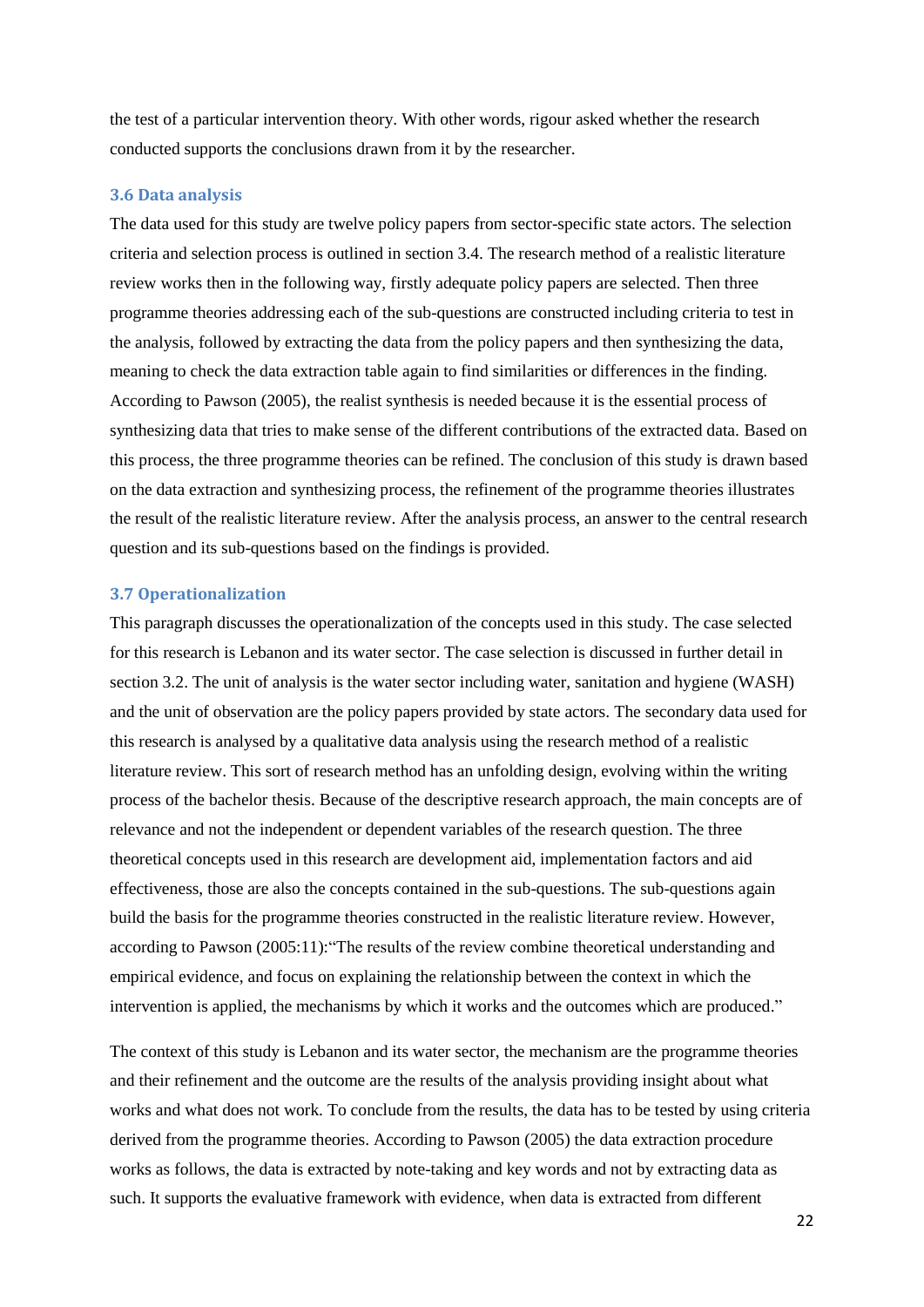documents. The criteria used in the programme theories are explained in table 3 below and are tested in the analysis. Those criteria are outlined in the data extraction table as well. The extraction of the data is completed by filtering the eligible papers by keywords, using the following ones: "Lebanon", "water", "implementation", "support", "lack", "stakeholders", "monitoring", "evaluation" and "effectiveness". In the data extraction table is then stated whether those criteria are present or not present in each of the pre-selected policy papers.

| <b>Criterion:</b>                | <b>Explanation:</b>                                                         |
|----------------------------------|-----------------------------------------------------------------------------|
| Factors: Strength of policies    | Factors existing to support implementation                                  |
| Factors: Weakness of policies    | Factors existing to hamper implementation                                   |
| Factors: Capable or incapable    | Capable institutions are institutions handling administrative and financial |
| institutions                     | tasks effectively                                                           |
| Factor: Adequacy of funding      | Funding is sufficient enough to meet the needs                              |
| Factor: Adequacy of timing       | Implementation is not completed too late                                    |
| <b>Stakeholders</b>              | Actors involved in the process of implementation                            |
| Effectiveness: Monitoring        | Presence of monitoring instruments                                          |
| <b>Effectiveness:</b> Evaluation | Presence of evaluation measures                                             |

Table 3: Explanation of Criterion used in Programme theories:

#### <span id="page-22-0"></span>**3.8 Limits of the research design and research method**

Nonetheless, in all research designs and methods potential threats are involved. The threats concerning a realistic literature review are the lack of sufficient data available or a strong variation in quality of the data, or the limited possibility to generalize the results, because of the subjective and contextspecific nature of the results. Besides that, the researcher can also limit the analysis by prioritizing particular papers and theories. Another threat, particularly for this research, is that usually scientific articles about policy interventions are used for a realist review and not policy papers like in this research, which made the structuring and execution of the research method challenging for the researcher. Furthermore, the validity of the answers to the research questions for more countries than Lebanon and for more sectors than the WASH sector in Lebanon is limited, due to the case study design of a single- country and single-sector selection. Given the possible threats of the research design and research methods is the choice of methodology still be the best option for this research.

The methodology chapter addressed the following range of subjects, the research design, operationalization, case selection, data collection method, data analysis and the limits of the research. To conclude, a case study with a longitudinal design is conducted using the case of the water sector in Lebanon. Besides that, qualitative secondary data is used for the analysis, while the research method is a realistic literature review following the criteria of Pawson (2005).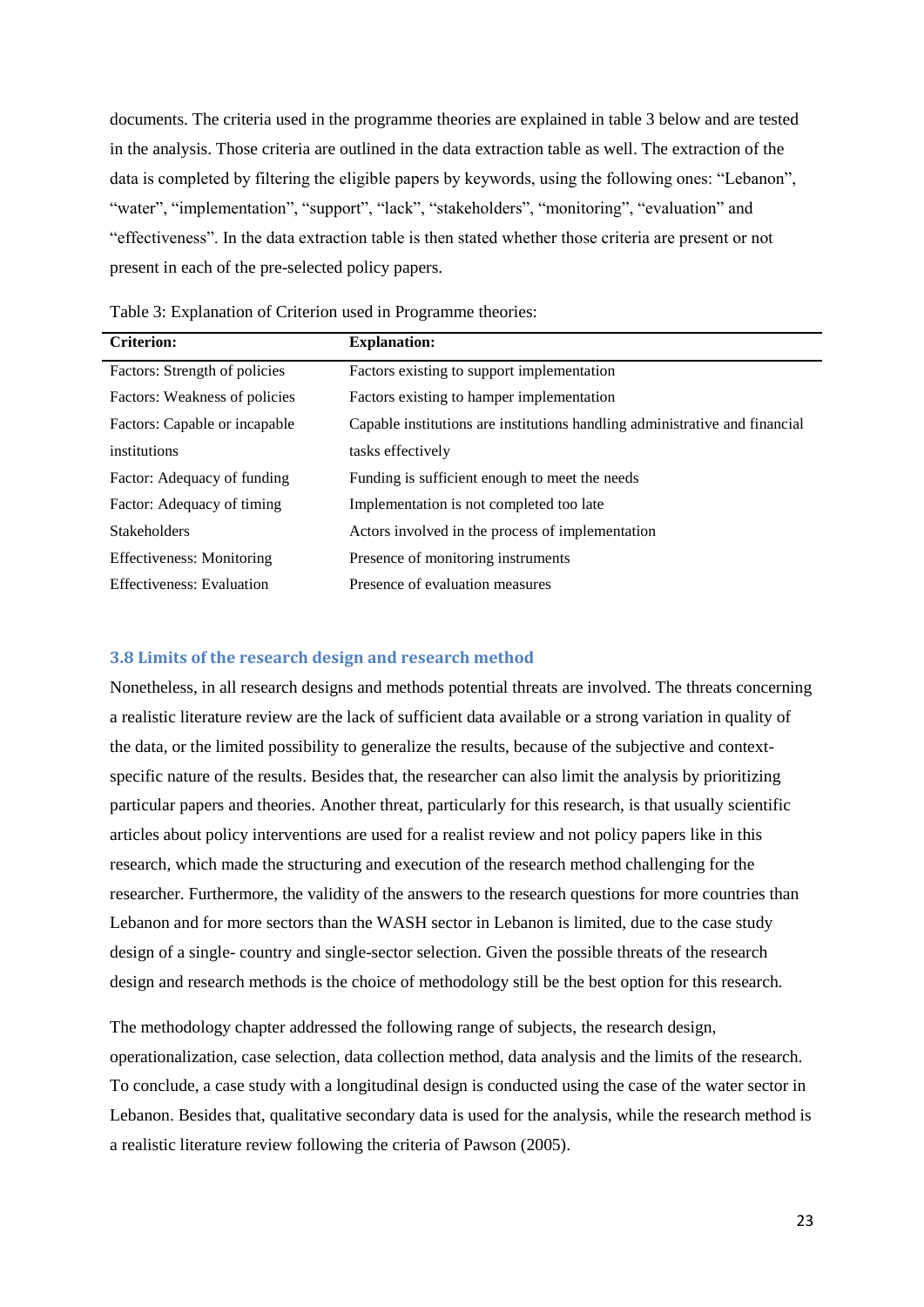# <span id="page-23-0"></span>**4.0 Analysis**

The fourth chapter is the analysis chapter, where the realistic literature review is presented. First the programme theories are formulated; secondly the data extraction is conducted, followed by the data synthesis. Then the programme theories are refined and the results are discussed and answer to the sub-questions is provided. The last section of the chapter discusses the underlying questions of each realistic review, namely: What works: for whom, in what circumstances and in what respect? The scope of this review has been clarified in the context section 1.1 and the procedure of the review has been outlined in the methodology chapter 3.0. The evidence used for this review is enumerated in the selection criteria and selection process section 3.4. Finally, the purpose of the review is to identify the key elements relevant for an effective implementation process of development aid in the water sector in Lebanon.

#### <span id="page-23-1"></span>**4.1 Programme theories**

This section discusses the programme theories which provide the basis for the realistic literature review. Programme theories are according to Pawson (2005) the underlying assumptions about how an intervention is meant to work and what impacts it is expected to have. For this review the underlying assumptions named as programme theories are derived from the sub-questions of the central research question. The concepts used in the research questions are derived from scientific literature as elaborated on in the theory chapter 2.0, meaning that the assumptions are built on theoretical grounds. In the realistic literature review three programme theories are tested following the guidelines of Pawson (2005). The three programme theories are outlined in the following paragraphs.

#### **Programme theory 1**

The first programme theory illustrates the underlying assumption of the first sub-question, which has been formulated in section 1.3 as: *What are the factors that support and hamper the implementation of development aid in the sector of water, sanitation and hygiene?* Hence programme theory 1a is defined as: The factors supporting the implementation process of development aid in the WASH sector are strong policies, capable institutions, the adequacy of funding, and adequacy of timing. Programme theory 1b is defined as: The factors hampering the implementation process of development aid in the WASH sector are weak policies, incapable institutions. Programme theory 1 has been split up, in order to make the analysis more nuanced. The concepts used in the programme theories have been outlined in the theory chapter 2.0. The central component of this programme theory are the implementation factors, by factors supporting or hampering the implementation process of development aid in the sector of water, sanitation and hygiene are meant the strength or weakness of the policies, capable or incapable institutions, the adequacy of funding and timing. Those are the four specific criteria of this programme theory which are built upon theoretical grounds, the explicit expectation for the data examination is to identify these criteria throughout the policy papers published by several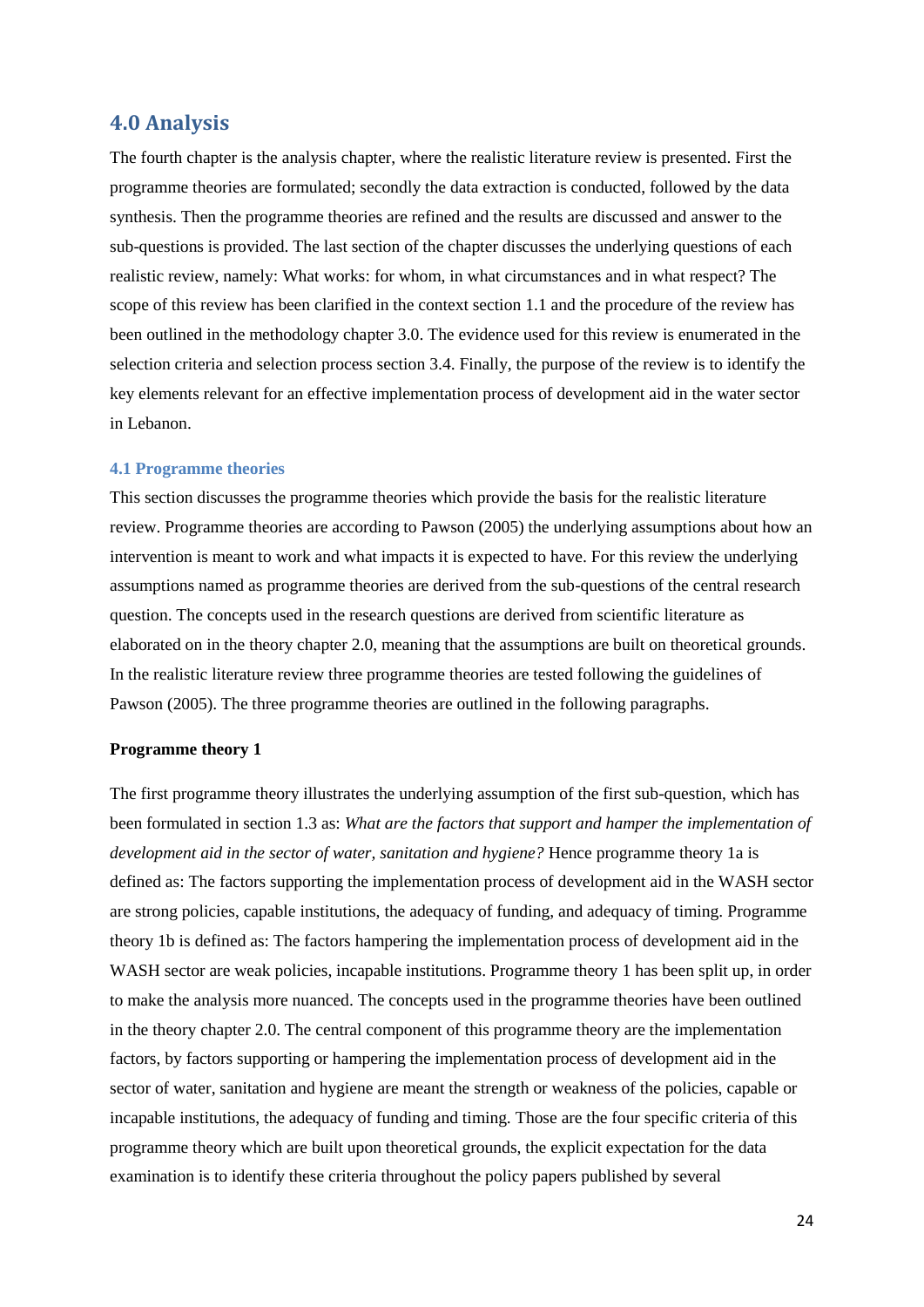governments. The criteria of the programme theory have been outlined in the operationalization section 3.7 in the methodology chapter. The programme theories are tested in the following data extraction section 4.2.

#### **Programme Theory 2**

The second programme theory for the realistic literature review illustrates the underlying assumption of the second sub research question, which has been formulated in section 1.3 as: *Who are the stakeholders involved in the process of sector- specific development aid implementation?* Therefore programme theory 2 is defined as: The stakeholders involved in the implementation process are the governments in the donor, and in the recipient country. The concepts used in the programme theory have been outlined, like with programme theory 1, in the theory chapter 2.0 of this bachelor thesis. The stakeholders on governmental level involved in the implementation process are the central component of this programme theory. The NPM element of focusing on donors of performing countries is relevant in this programme theory, therefore the criterion to test the theory is whether the stakeholders of the donor country are present or not present in the policy papers. The criterion of the programme theory has been outlined in the operationalization section 3.7 in the methodology chapter.

#### **Programme Theory 3**

The third and last programme theory illustrates the underlying assumption of the third sub research question, which has been formulated in section 1.3 as: *To what extent is development aid given by state actors to the sector of water, sanitation and hygiene effective?* Therefore programme theory 3a is defined as: The effectiveness of development aid spent by state actors for the water sector is the existence of monitoring instruments. Programme theory 3b is defined as: The effectiveness of development aid spent by state actors for the water sector is the existence of evaluation measures. Programme theory 3 has been split up, in order to make the analysis more nuanced. The concepts used in the programme theory have been outlined, like with programme theory 1 and 2, in the theory chapter 2.0 of this bachelor thesis. The central component of the programme theory is aid effectiveness. The criteria used to test the theory are whether monitoring instruments and/or evaluation measurers for aid effectiveness are present in the policy papers or not. The criteria of the programme theory have been outlined in the operationalization section 3.7 in the methodology chapter.

Below, in Table 4 a summary of the programme theories is displayed to provide an overview of the theories under test.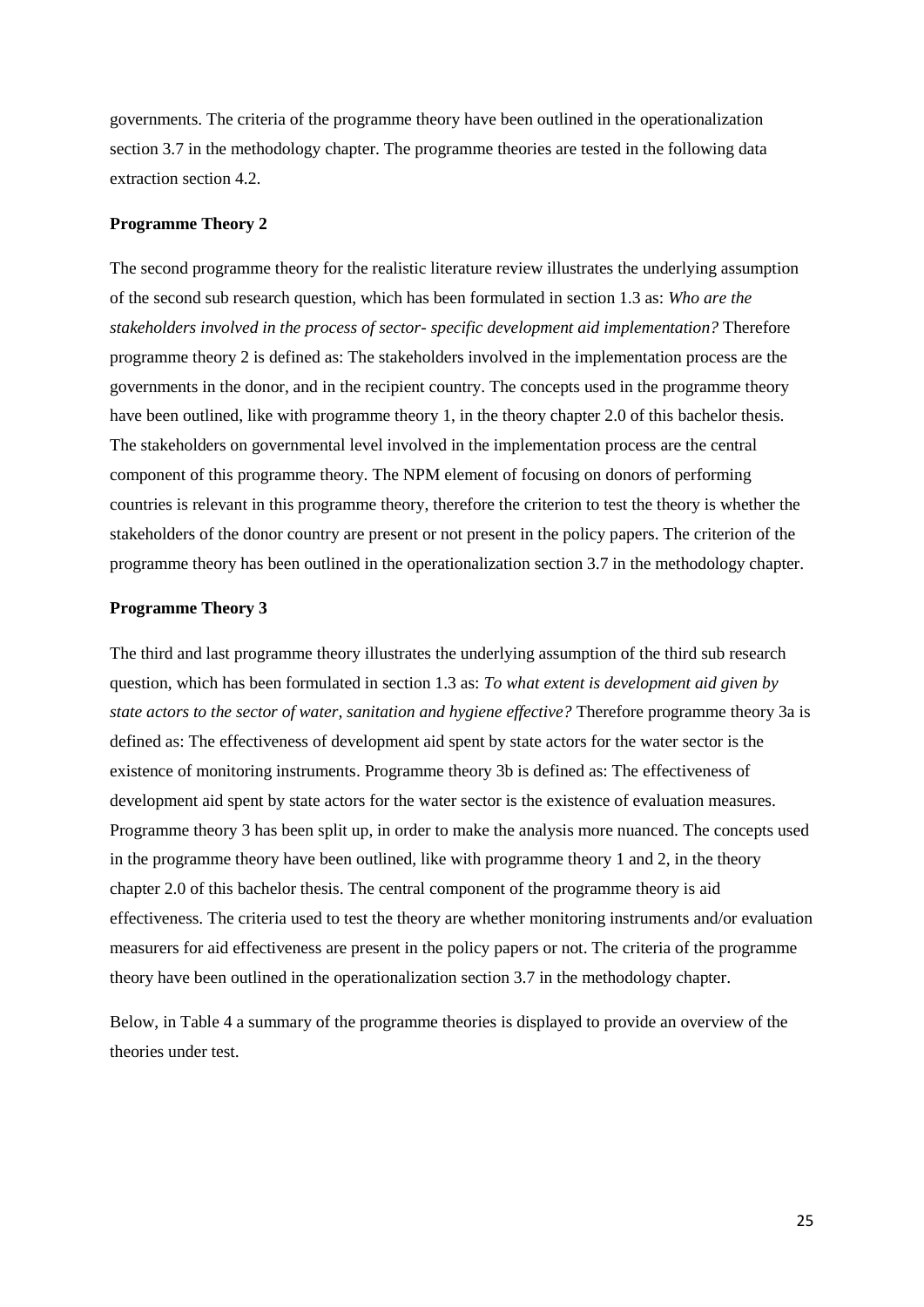|                     | Programme         | Programme        | Programme          | Programme        | Programme        |
|---------------------|-------------------|------------------|--------------------|------------------|------------------|
|                     | Theory 1a:        | Theory 1b:       | Theory 2           | Theory 3a:       | Theory 3b:       |
| <b>Assumption:</b>  | The factors       | The factors      | The stakeholders   | The              | The              |
|                     | supporting the    | hampering the    | involved in the    | effectiveness of | effectiveness of |
|                     | implementation    | implementation   | implementation     | development      | development      |
|                     | process of        | process of       | process are the    | aid spent by     | aid spent by     |
|                     | development aid   | development aid  | governments in     | state actors for | state actors for |
|                     | in the WASH       | in the WASH      | the donor, and     | the water sector | the water sector |
|                     | sector are strong | sector are weak  | recipient country. | is the existence | is the existence |
|                     | policies, capable | policies,        |                    | of monitoring    | of evaluation    |
|                     | institutions, the | incapable        |                    | instruments.     | measures.        |
|                     | adequacy of       | institutions.    |                    |                  |                  |
|                     | funding, and      |                  |                    |                  |                  |
|                     | adequacy of       |                  |                    |                  |                  |
|                     | timing.           |                  |                    |                  |                  |
| <b>Criterion</b> of | Factors           | Factors          | Stakeholders of    | Monitoring       | Evaluation       |
| programme           | addressed in the  | addressed in the | donor and          | instruments in   | measures         |
| theory:             | policy paper are  | policy are       | recipient country  | the policy       | addressed in     |
|                     | strength of the   | weakness of      | addressed in the   | paper            | the policy       |
|                     | policies, capable | policies,        | policy paper       |                  | paper            |
|                     | institutions, the | incapable        |                    |                  |                  |
|                     | adequacy of       | institutions     |                    |                  |                  |
|                     | funding, and the  |                  |                    |                  |                  |
|                     | adequacy of       |                  |                    |                  |                  |
|                     | timing            |                  |                    |                  |                  |
|                     |                   |                  |                    |                  |                  |

Table 4: Summary of Programme Theories

Following the logic of Pawson's (2005) realist review, the papers are at first selected based on selection criteria, followed by evaluating the papers regarding relevance and rigour. This is then followed by formulating the programme theories, after which the data extraction follows which is presented in the following section.

#### <span id="page-25-0"></span>**4.2 Data extraction**

One of the most crucial steps while conducting a realistic review is the extraction of data to populate the programme theories. Therefore a data extraction template is developed, wherein each programme theory is addressed. Programme theory 1 is given two columns, one to address the factors supporting the implementation process and one to address the factors hampering the implementation process. Programme theory 2 is given one column, where the stakeholder assumption is addressed. Programme theory 3 is given two columns as well, one where the monitoring instruments for effectiveness are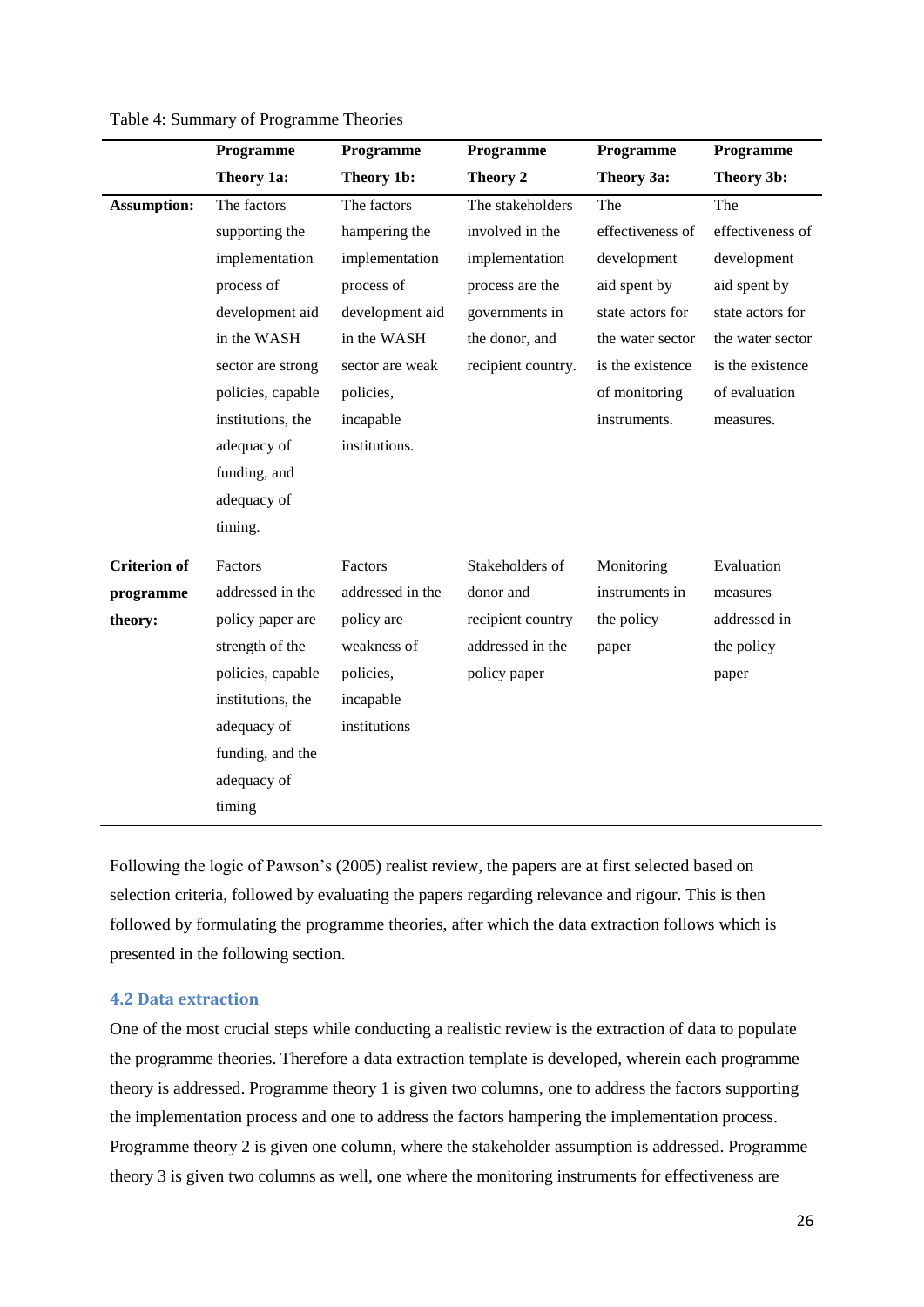tested and one where the evaluation is addressed. To provide a comprehensive picture of the template a few standard categories are given, such as name of the policy paper, publisher, publication date, and limitations. The category of limitations is included into the template to cover the dimension of rigour, meaning according to Pawson (2005) the assessment of a particular inference drawn by the original researcher of the article and whether it has sufficient weight to make a methodologically credible contribution to the test of a particular intervention theory. According to Pawson (2005) the data extraction procedure works as follows, the data is extracted by note-taking and key words and not by extracting data as such. It supports the evaluative framework with evidence, when data is extracted from different documents. In this research, the data is extracted by filtering the eligible papers by keywords, using the following ones: "Lebanon", "water", "implementation", "support", "lack", "stakeholders", "monitoring", "evaluation" and "effectiveness". The criteria outlined in the programme theory section 4.1 were tested and in the data extraction table is stated whether those criteria are present or not present, to ultimately populate the programme theories with evidence. It is necessary to mention that in order to prevent a lack of data the eligible papers, containing data to populate the evidence, are used for all three programme theories. For a realist literature review, it is also possible to use other evidence sources such as peer reviewed journal literature, policy reviews or grey literature like reports. For this study policy papers have been chosen, according to the inclusion and exclusion criteria outlined in section 3.4. The conducted data extraction is displayed in Table 5, which can be found in the appendix of this Bachelor thesis.

#### <span id="page-26-0"></span>**4.2 Data Synthesis**

In the fourth chapter the realistic literature review is presented, the analysis is conducted according to the criteria of Pawson. The final step of the review is to synthesize the evidence thus the data, which is examined in the following section. The synthesising process of the evidence differs with every research and there is no strict guideline given, the realist review perceives the task of synthesis as one of refining theory. Pawson (2005) recommends using 'contradictory' evidence to generate insights about the influence of context. For the synthesis process the data retrieved from the extensive data extraction table addressing each of the three programme theories is used. The data synthesis for this realistic literature review works as follows: According to Pawson (2005) the first step that the researcher conducts is a final quality appraisal of the studies or articles that he has chosen as sources for the data to synthesize. Then the researcher needs to return to the data extraction table for each programme theory and carefully examine the extracted data, scanning for similarities, differences or even contradictory findings and statements concerning the underlying assumptions about how each of the programmes is supposed to work. It is important to mention that with the realistic literature review each researcher has to develop his/her own method of data synthesis. For this research, the data extraction table presents the basis for the data synthesis, in the following synthesis the data extraction table is checked again for similarities, differences or contradictory findings for each of the programme theory. Table 6 below displays the data synthesis, where each programme theory is given one column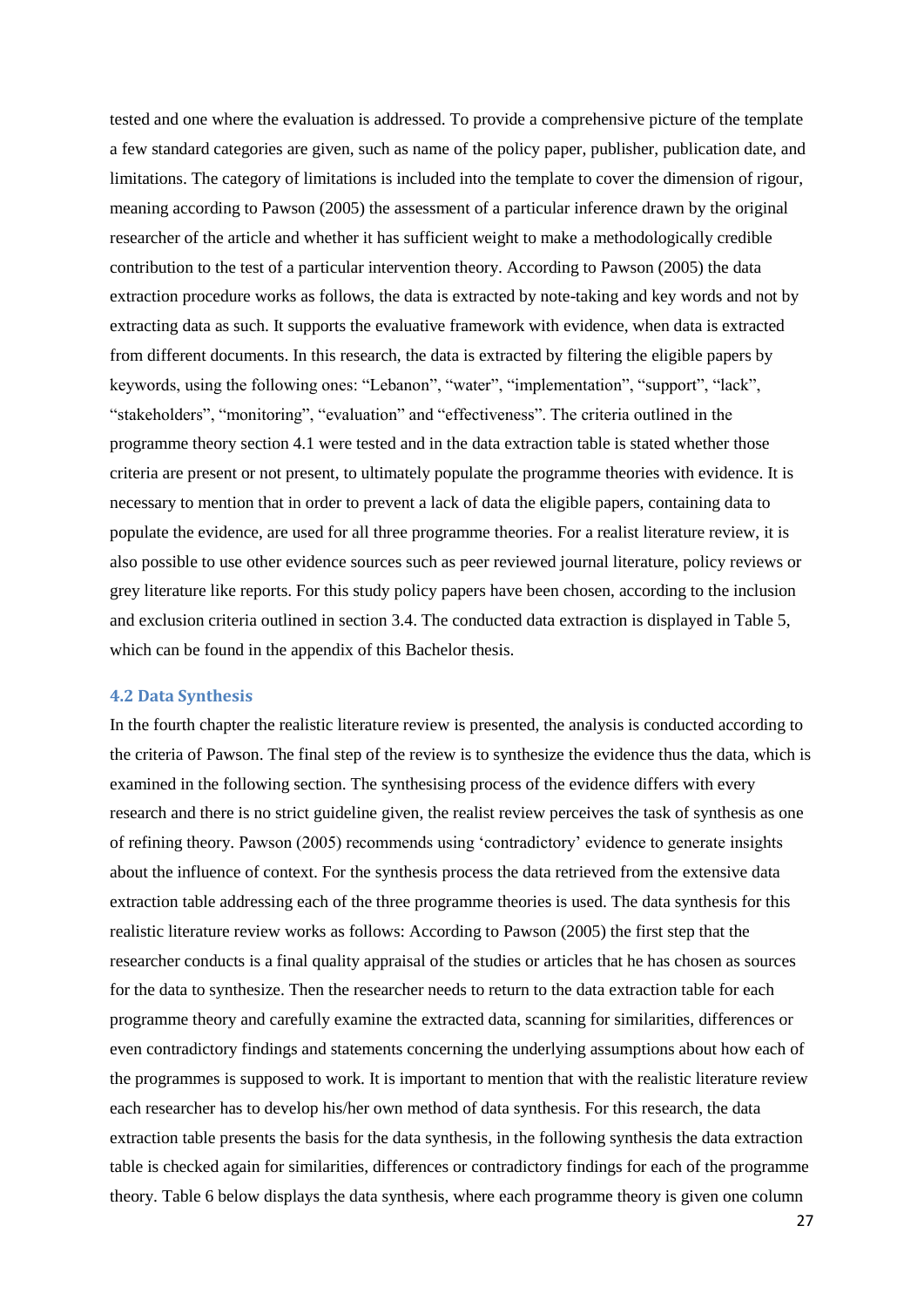and each of the two findings is given one column, whereas contradictory findings are not displayed, because no strong contradictions have been found in the data extraction table.

|                     | Programme          | Programme         | Programme           | Programme         | Programme         |
|---------------------|--------------------|-------------------|---------------------|-------------------|-------------------|
|                     | Theory 1a:         | Theory 1b:        | Theory 2:           | Theory 3a:        | Theory 3b:        |
|                     | <b>Factors</b>     | <b>Factors</b>    | <b>Stakeholders</b> | <b>Monitoring</b> | <b>Evaluation</b> |
|                     | supporting         | hampering         |                     |                   |                   |
| <b>Similarities</b> | Strong focus on    | Corruption,       | The stakeholders    | 10 out of 12      | 9 out of 12       |
| of findings         | transparency,      | Lack of           | of donor and        | papers address    | papers address    |
| in policy           | capable            | accountability    | recipient country   | monitoring        | evaluation of     |
| papers              | institutions, good | and institutional | are present in all  |                   | their policy      |
|                     | policies,          | capacity,         | papers              |                   |                   |
|                     | accountability     | absence of        |                     |                   |                   |
|                     | and regulatory     | transparency,     |                     |                   |                   |
|                     | framework          | weak policies     |                     |                   |                   |
| <b>Differences</b>  | Some add human     | In 7 of 12        | Some focus on       | Monitoring is     | Some              |
| of findings         | right principles   | papers no         | involving local     | regarded as       | encourage         |
| in policy           | as important       | hampering         | or international    | necessary, some   | improvement of    |
| papers              | factor             | factors were      | stakeholder, or     | promote           | evaluation tool,  |
|                     |                    | mentioned         | on private sector   | improved          | evaluation        |
|                     |                    |                   | stakeholders,       | monitoring,       | necessary to      |
|                     |                    |                   | expectations        | monitoring        | raise quality,    |
|                     |                    |                   | towards             | makes a           | use evaluation    |
|                     |                    |                   | stakeholders        | contribution to   | for new policies  |
|                     |                    |                   | differs             | sustainability    |                   |

|  |  | Table 6: Data Synthesis |
|--|--|-------------------------|
|--|--|-------------------------|

Finally, the synthesis process aims to achieve programme theory refinement and provide an answer to each of the sub-questions. The review process is ultimately done to answer the central research question and the question asked by Pawson (2005) and relevant in every realistic literature review: What works: for whom, in what circumstances, and in what respect?

#### **Refinement of programme theories**

In this paragraph the refinement of the three programme theories will be elaborated on. Based on the synthesizing process all three programme theories are refined. The first programme theory, assumption 1a can be refined as: The factors supporting the implementation process of development aid in the WASH sector are an appropriate regulatory framework, good policies, capable institutions, accountability and transparency. The programme theory 1b can be refined as: The factors hampering the implementation process of development aid in the WASH sector are corruption and a lack of the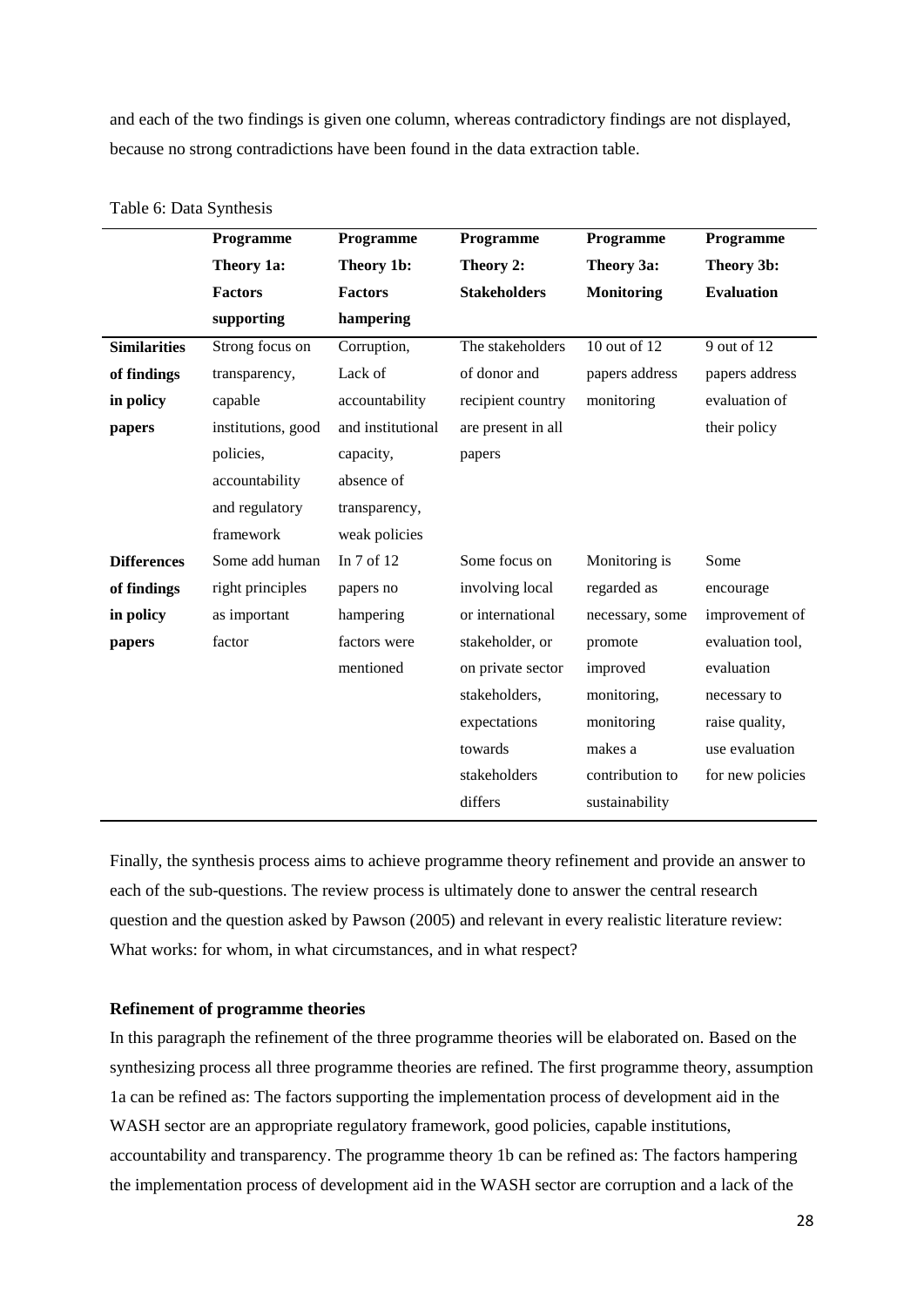aforementioned supporting factors. Different factors have been identified in the analysis than the ones assumed in the first place, which has led to a refinement of the first programme theory. Followed by, the second programme theory, which can be refined as: The stakeholders involved in the implementation process are the governments in the donor and recipient country, as well as local stakeholders, international stakeholders or stakeholders from the private sector. Through the review became clear that not only the donor and recipient countries' governments are involved in the implementation process but also local, private or international stakeholders, therefore the programme theory has been refined according to this. Programme theory 3a of the third and last programme theory can be refined as: The effectiveness of development aid spent by state actors is the existence of monitoring instruments, whereas each country has different monitoring objectives. Programme theory 3b can be refined as: The effectiveness of development aid spent by state actors is the existence of evaluation measures, whereas each country has different evaluative objectives. The analysis showed that the aid effectiveness, meaning the use of monitoring instruments and evaluation exists as assumed, but that the objectives of the donor countries differ to do the monitoring and evaluation. The data synthesis lead to a refinement of the programme theories, thus made more specific assumptions about how the implementation works possible. In Table 6, displayed below, the refined programme theories are summarized to provide an overview of the distinction between the programme theories summarized in Table 4 and the refined programme theories.

|                | Programme          | Programme          | Programme           | Programme        | Programme          |
|----------------|--------------------|--------------------|---------------------|------------------|--------------------|
|                | Theory 1a:         | Theory 1b:         | Theory 2:           | Theory 3a:       | Theory 3b:         |
| <b>Refined</b> | The factors        | The factors        | The stakeholders    | The              | The effectiveness  |
| assumptions:   | supporting the     | hampering the      | involved in the     | effectiveness of | of development     |
|                | implementation     | implementation     | implementation      | development aid  | aid spent by state |
|                | process of         | process of         | process are the     | spent by state   | actors is the      |
|                | development aid in | development        | governments in      | actors is the    | existence of       |
|                | the WASH sector    | aid in the         | the donor and       | existence of     | evaluation         |
|                | are an appropriate | <b>WASH</b> sector | recipient country,  | monitoring       | measures,          |
|                | regulatory         | are corruption     | as well as local    | instruments,     | whereas each       |
|                | framework, good    | and a lack of      | stakeholders,       | whereas each     | country has        |
|                | policies, capable  | the                | international       | country has      | different          |
|                | institutions,      | aforementioned     | stakeholders or     | different        | evaluative         |
|                | accountability and | supporting         | stakeholders from   | monitoring       | objectives.        |
|                | transparency.      | factors.           | the private sector. | objectives.      |                    |
|                |                    |                    |                     |                  |                    |

| Table 7: Summary of refined Programme theories |
|------------------------------------------------|
|------------------------------------------------|

To conclude, the evidence generated by the data synthesis process is used to populate the first, second and third programme theory with evidence and thus refine it. After completing this sequence of data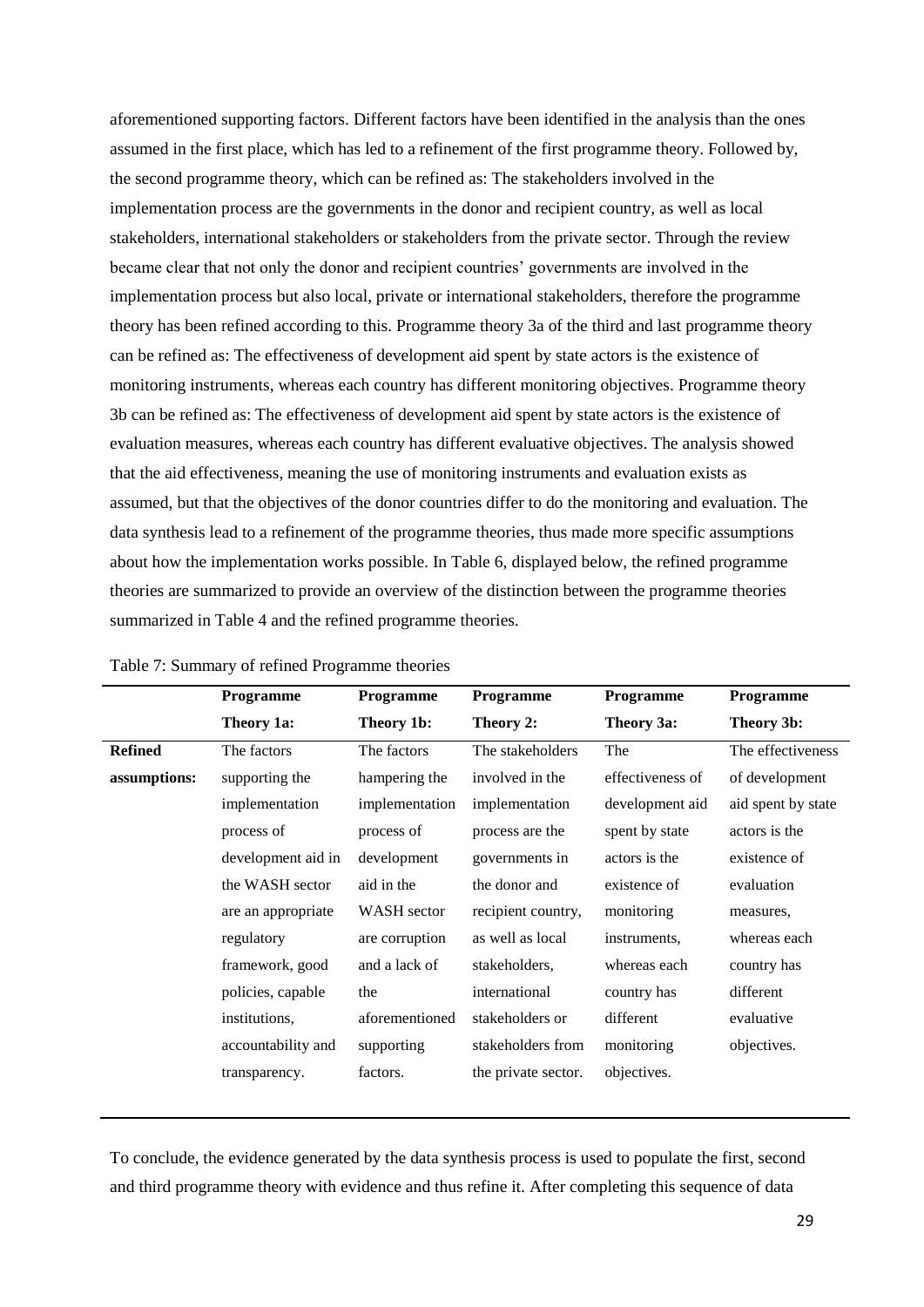synthesis for every programme, the theories are refined and an answer to each of the three subquestions is provided. The refinement of the programme theories is elaborated on in the following section 4.3 discussion of results.

#### <span id="page-29-0"></span>**4.3 Discussion of results**

After formulating programme theories, extracting data, synthesizing data and refining the programme theory, in this section the results of the analysis are discussed in more detail. In the data extraction table the three programme theories and their criterion have been tested, whether they were present in the selected policy paper or not. The programme theories are discussed one after another, followed by a short paragraph about the limitations.

After extracting the data from the policy papers it became clear that the most data is gathered about the factors supporting the implementation process. The first programme theory has been refined thoroughly, because the factors assumed in the first place, could not all been identified in the policy papers. The criterion of good policies and capable institutions were found throughout the papers, one paper also mentioned funding. New relevant factors supporting the implementation process were identified in most of the policy papers such as accountability, transparency and an appropriate regulatory framework. For example, the Spanish Ministry of Foreign Affairs and Cooperation (n.d.:36) states "We will support transparency and accountability and will fight against corruption, making sure to adopt the necessary measures in partner countries." The importance of transparency is also mentioned in the policy paper from the United Kingdom: "In addition, it will work with and encourage all implementing partners of UK aid, including private contractors and recipient governments, to meet global transparency standards" (Department for International Development, United Kingdom, 2015:22). A few countries also emphasized the importance of human rights principles, "When implementing projects our actions are guided by the human rights principles of non-discrimination and equal opportunity, participation and empowerment, accountability and transparency" (German Federal Ministry for Economic Cooperation and Development (BMZ), 2017: 11).

In contrast to the supporting factors, the factors hampering the implementation process were often not present in the policy papers, the researcher assumes that the factors are present and rather not mentioned because the policies papers outline the country's strategy and focus on what needs to be done right and not what makes the implementation process difficult. The factors hampering the process are the lack of the supporting factors such as weak policies, incapable institutions, lack of accountability and lack of transparency, plus additional factors such as corruption, fragmented responsibilities, and lack of information. Yet, some papers named the obstacles in the implementation process, for example the 'Water for all' paper from the GIZ stated that "Fragmented responsibilities, a lack of accountability and, opportunities to participate, corruption and the absence of transparency all have negative impacts in many respects" (Deutsche Gesellschaft für international Zusammenarbeit (GIZ), 2015:2). The aforementioned factors hinder the coordinated decision-making around the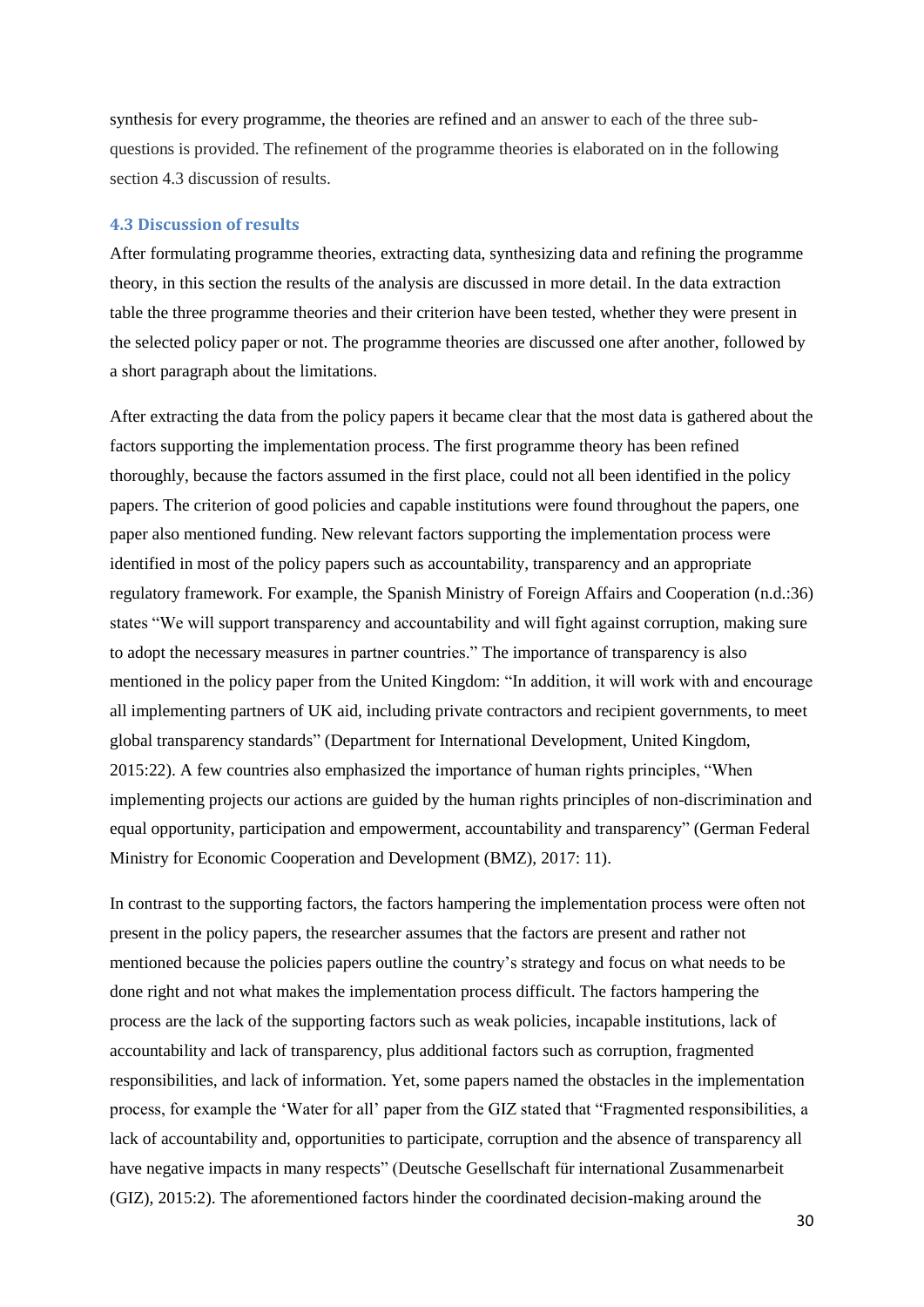management of development aid in the water sector. This shows that good governance is the fundament for implementing well. The government of the United Kingdom "has increased activity on good governance, which is vital for development. It has supported the rule of law, tackled corruption and crime and helped build robust, strong, open, accountable institutions and strengthened property rights" (Department for International Development, United Kingdom, 2015:5). Many supporting factors need to be present in order to provide water supply for those in need, the BMZ water strategy papers sums that up: "Good governance, pro-poor policy, capable and legitimate institutions on all levels with well-trained professional personnel, financing systems that are not susceptible to corruption, and efficient and effective public financial management, are important factors in providing access to water supply and sanitation for all" (German Federal Ministry for Economic Cooperation and Development (BMZ), 2017:11) . Through the data extraction process it became clearly recognizable that factors influencing the implementation process shall better get improved on local, regional and national level. Furthermore, the 'water sector strategy' articulates clearly that "even if good governance, participation, institutions and capacities are in place, implementing comprehensive reform processes may take many years" (German Federal Ministry for Economic Cooperation and Development (BMZ), 2006:20) .

The second programme theory addresses the stakeholders and at first the answer to the second subquestion about the stakeholders seems obvious, but it is important to test who is exactly involved and which stakeholders are important from the perspective of the donor countries. Through the realistic literature review next to the already assumed stakeholders of donor and recipient government, the following ones have been identified as relevant in several policy papers, namely local stakeholders, stakeholders from the private sector but also international stakeholders like UN-agencies. There is a strong emphasis on local stakeholders, for example: "USAID also engages with local communities, municipalities, civil society, and the local private sector as key partners for addressing water sector concerns" (United States Agency for International Development (USAid), n.d.:1). However, the Spanish Policy paper strengthens the "collaboration between the business sector and the rest of the system's stakeholders" (Spanish Ministry of Foreign Affairs and Cooperation, n.d.:76). Most of the papers see the strong tie with the private sector, including the United States: "To advance the vision of the Strategy, the U.S. government will work with partner countries, the private sector, and other stakeholders" (U.S. Government, 2017:6). In contrast, Sweden is the only country, with a strong emphasis on integrating women in the process. Considering the politics of Sweden this is not surprising, but still a striking finding because it seems that it is the only country regarding gender equality as central in the stakeholder question. "Gender equality aspects must be included clearly with the aim of seeing both women and men as stakeholders and users," is outlined in the Regional Strategy for Sweden's Development Cooperation with the Middle East and North Africa (MENA): 2016-2020 (2016:9). Besides that, two important appeals were found when extracting the data, the US calls out to all recipient governments: "National governments must make water and sanitation issues a priority in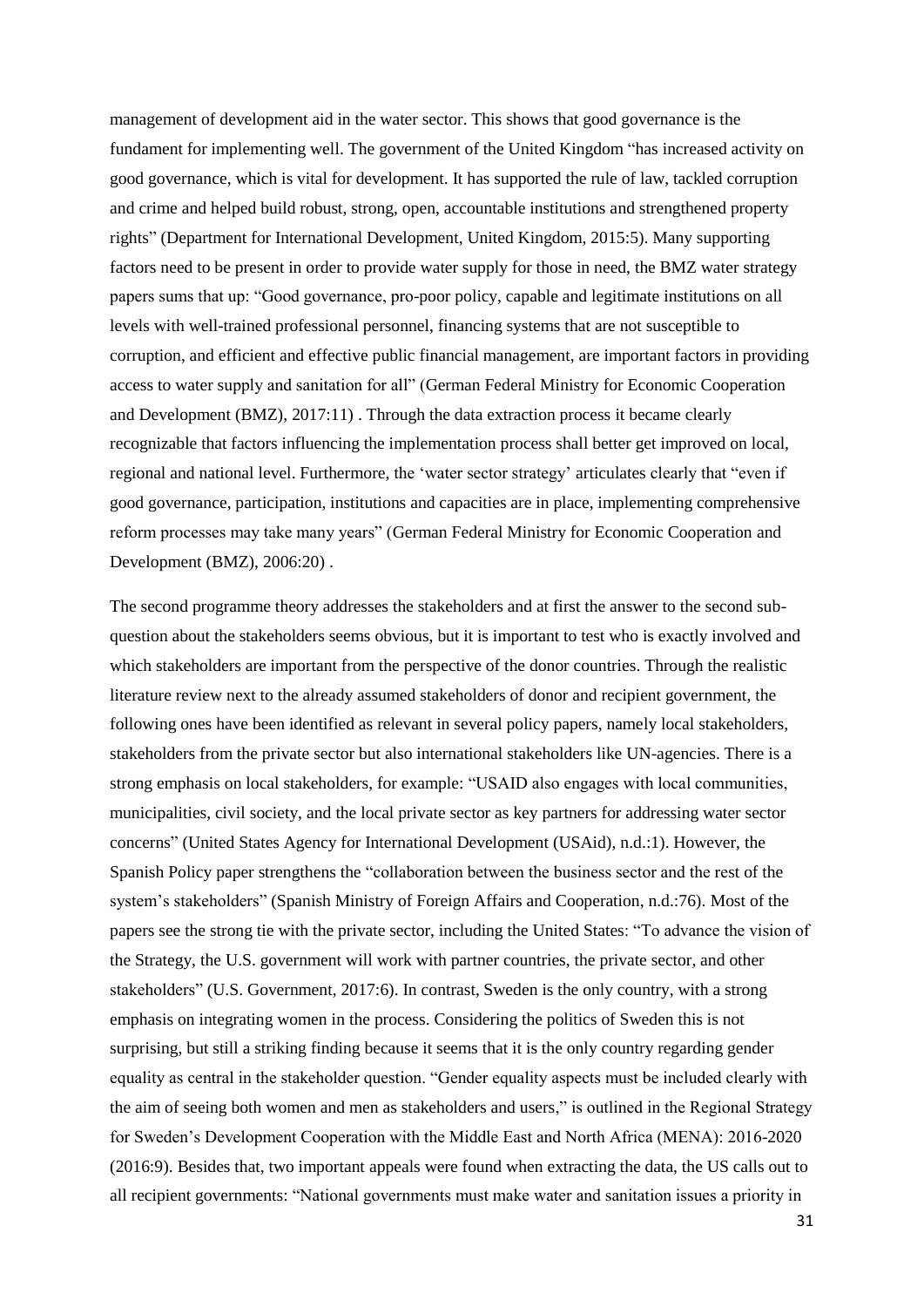their development plans, policies, and strategies, while both national and local governments must create enabling environments that will improve drinking water and sanitation service delivery" (U.S. Government, 2017:9). The second appeal is made by the "Water sector strategy" about the relationship between donor and recipient country, "Donors should respect and foster the partner countries' ownership and programming capacities, and should not overwhelm or undermine them." (German Federal Ministry for Economic Cooperation and Development (BMZ), 2006:17).

The third programme theory addresses aid effectiveness and has been tested in the analysis as well. Even though aid effectiveness is a controversial topic, it is addressed in one or the other way in most of the papers. The papers mentioning monitoring instruments or evaluation processes usually have different monitoring and evaluative objectives. Some encourage improvement of evaluation tool, improvement of sectors monitoring or evaluation is necessary to raise quality or to use evaluation for new policies. For example, the French Ministry of Foreign Affairs and International Development (2014:7): "Encourage the improvement of the sector's monitoring and evaluation tools: at the national and world levels, notably through the competent United Nations agencies and programmes, to analyse developments in access to safe drinking water and sanitation as well as remaining challenges more accurately." The Dutch Ministry of Foreign Affairs (2017: 15) also considers sector monitoring as important, "We will support the development of national capacity for sector monitoring and data generation for informed sector planning and policy development." Whereas the Spanish Ministry of Foreign Affairs and Cooperation (n.d.:78) does "Reviewing the Evaluation Policy to raise quality and utility of evaluations and improve coordination between the different actors of the system." The Spanish Ministry of Foreign Affairs and Cooperation (n.d.:84) underlines the relevance of monitoring and evaluating for the donor and recipient country, "Accountability is closely linked to results-oriented strategy, since in a partnership between donors and partner countries, achieved results must be monitored, evaluated and reported, in order for co-responsibility to truly exist on both ends." Additionally, one of the policy papers states that the evaluation is important to make accurate budget decisions, meaning ensure high-impact, cost effective investments and implementation. Another paper states that interventions in one sector also has consequences in other sectors, therefore is careful monitoring a must-do, whereas another paper states the important of evaluation for future policies. While extracting the data to populate programme theory 3 with evidence, one finding is surprising as the policy papers focus on monitoring and evaluation at international or national level but not explicitly at local level.

The limitations have also been examined in the data extraction process, data about limitations has not been found in the policy papers, with the exception of two papers. The researcher assumes that limitations are not presented, because the strategies shall show the efforts of one country and not the limitations to act, even though the papers clearly illustrate the complexity of the intended strategies in the context. The two exceptions were found, Germany which reflected in one paper on the lessons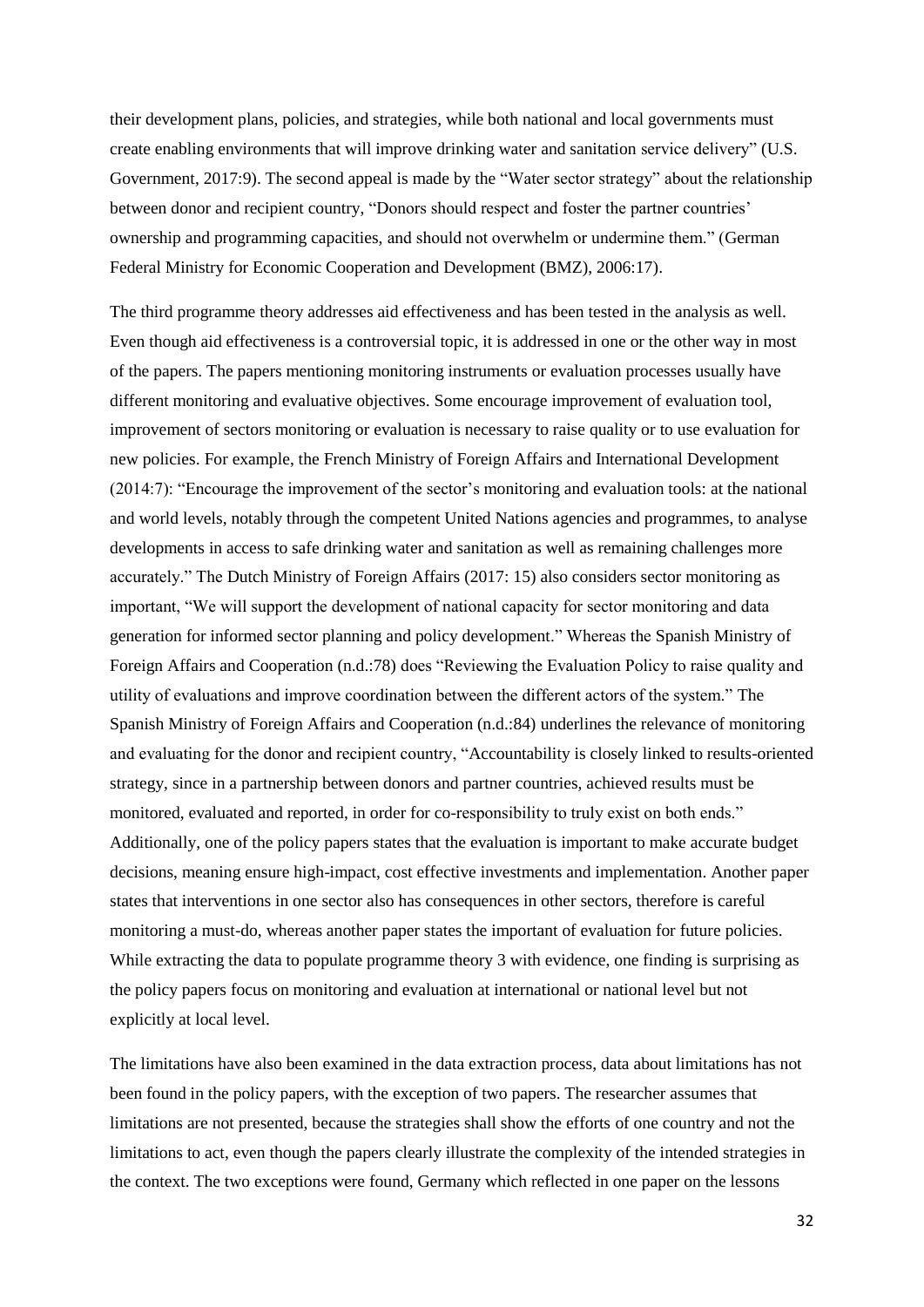learned from previous projects and Spain which admitted in their Master Plan that goals have not been achieved because of the financial crisis in Spain. The presence of limitations might be influenced by the type of paper. Additional striking findings were made conducting the analysis, some of the policy papers focus stronger on the economic aspect of the relationship between donor and recipient country, where economic efficiency has more importance than aid effectiveness. Furthermore, in newer policy papers the implementation of development aid and development cooperation with other countries is strongly bound to sustainability, something that has been steered by the Paris Agreement and the danger of climate change and recent disasters related to flooding, droughts and shrinking water resources. After the discussion of the results, in the following section an answer to the sub-questions is provided.

#### <span id="page-32-0"></span>**4.4 Answer to sub-questions**

Followed by the data synthesizing, the refinement of the programme theories and the discussion of the results, in this section the answers to the sub-questions of the central research question are given. Based on the conducted realistic literature review the following answers can be given. About the first sub-question: *What are the factors that support and hamper the implementation of development aid in the sector of water, sanitation and hygiene?,* could have some insights been gained in the analysis. Factors supporting the implementation process are an appropriate regulatory framework in the recipient country, good policies and capable institutions also facilitate a better implementation. Besides that, based on the results of the realistic literature review, transparency and accountability are important for the implementation of development aid. Factors hampering the implementation process became clear those factors are corruption and a lack of accountability and transparency, as well as weak policies and incapable institutions. Those supporting and hampering factors have been identified when analysing policy papers about development aid strategies or about strategies specifically addressing the water sector, thus those factors cannot be generalized for the implementation process in a different context or aid sector. The second sub-question: *Who are the stakeholders involved in the process of sector- specific development aid implementation?* addresses the stakeholders involved in the implementation process. When first reading the question, the answer seems at first sight obvious, but the analysis showed that even though all papers address the stakeholders of the donor country and the recipient country, their perception about other important stakeholders differ. Local stakeholders, international stakeholders and stakeholders from the private sector, next to the governments of the donor and recipient country, are involved in the implementation process in the water sector. The third sub-question: *To what extent is development aid given by state actors to the sector of water, sanitation and hygiene effective?* addresses aid effectiveness in the WASH sector. Aid effectiveness is a broad concept that has been conceptualized in the theory chapter 2 and tested in the realistic literature review, using monitoring instruments and evaluation efforts to test whether aid effectiveness is addressed in the selected policy papers. Based on the analysis the last sub-question can be answered as follows, to a large extent the selected donor countries are concerned about aid effectiveness. Donor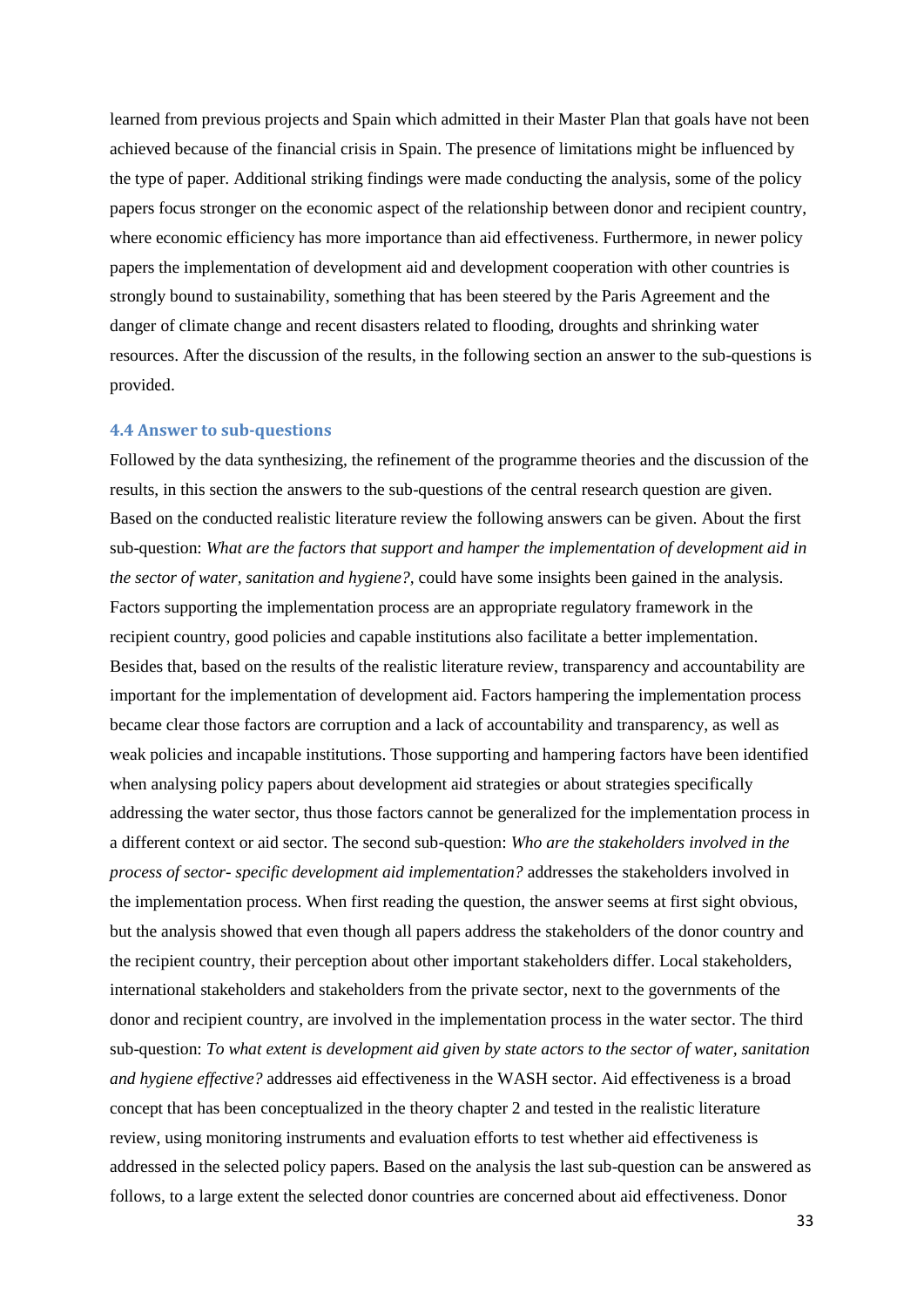countries use monitoring instruments for evaluation to raise the quality of their strategies, improve evaluation tools, and develop new policies, meaning the donor countries show efforts to make the implementation process as effectively as possible. Finally, the insights gathered from answering the sub-questions of this study help to answer the central research question in the conclusion chapter 5.0 at the end of this bachelor thesis.

#### <span id="page-33-0"></span>**4.5 What works: for whom, in what circumstances and in what respect?**

The final step of synthesizing the data to refine the theories is done with the intention to determine what works for whom and under what circumstances. According to Pawson (2005:22): "In systematic reviews, the basic evaluative question is: 'what works?', whereas in realist reviews, the question changes to: 'what is it about this programme that works, for whom, and in what circumstances?'". At first, for the donor and recipient countries (for whom) no general solution can be given, the stakeholders involved depend on the focus of the donor country, whether they work with the private sector, local stakeholders or international stakeholders such as the UN. The individual relationship between donor and recipient country and the scope of the project play a role when answering what works best. The circumstances are the process of implementation, thus which factors need to be given in order to make the process work as smoothly as possible. The recipient country needs to have capable institutions and a working regulatory framework, furthermore good policies, transparency and accountability are important for the implementation. When those factors are not given on donor and recipient country side, then it is unlikely to have a smooth and effective development aid implementation process (in what respect).

Driven by the question from Pawson in chapter 4.0 the realistic literature review has been conducted. First the programme theories are formulated, secondly the data extraction is examined to populate the programme theories with evidence, followed by the data synthesis. Then the results are discussed and the programme theories are refined and an answer to the sub-questions is provided. The last section of the chapter discusses the underlying questions of each realistic review, namely: What is it about this programme that works, for whom, and in what circumstances? The aim of the thesis is to test the theoretical insight in a new context, the previous chapter tried to achieve this with the help of the realistic literature review.

# <span id="page-33-1"></span>**5.0 Conclusion**

After the conduction of the realistic literature review and answering the sub-questions in the previous chapter, the last chapter of this bachelor thesis concludes the main findings of the analysis and provides an answer to the central research question. At the end of this conclusion chapter also the limits, strengths of this bachelor thesis and recommendations for future research are addressed. The aim of the research was to test theoretical concepts in a new context, in particular the factors,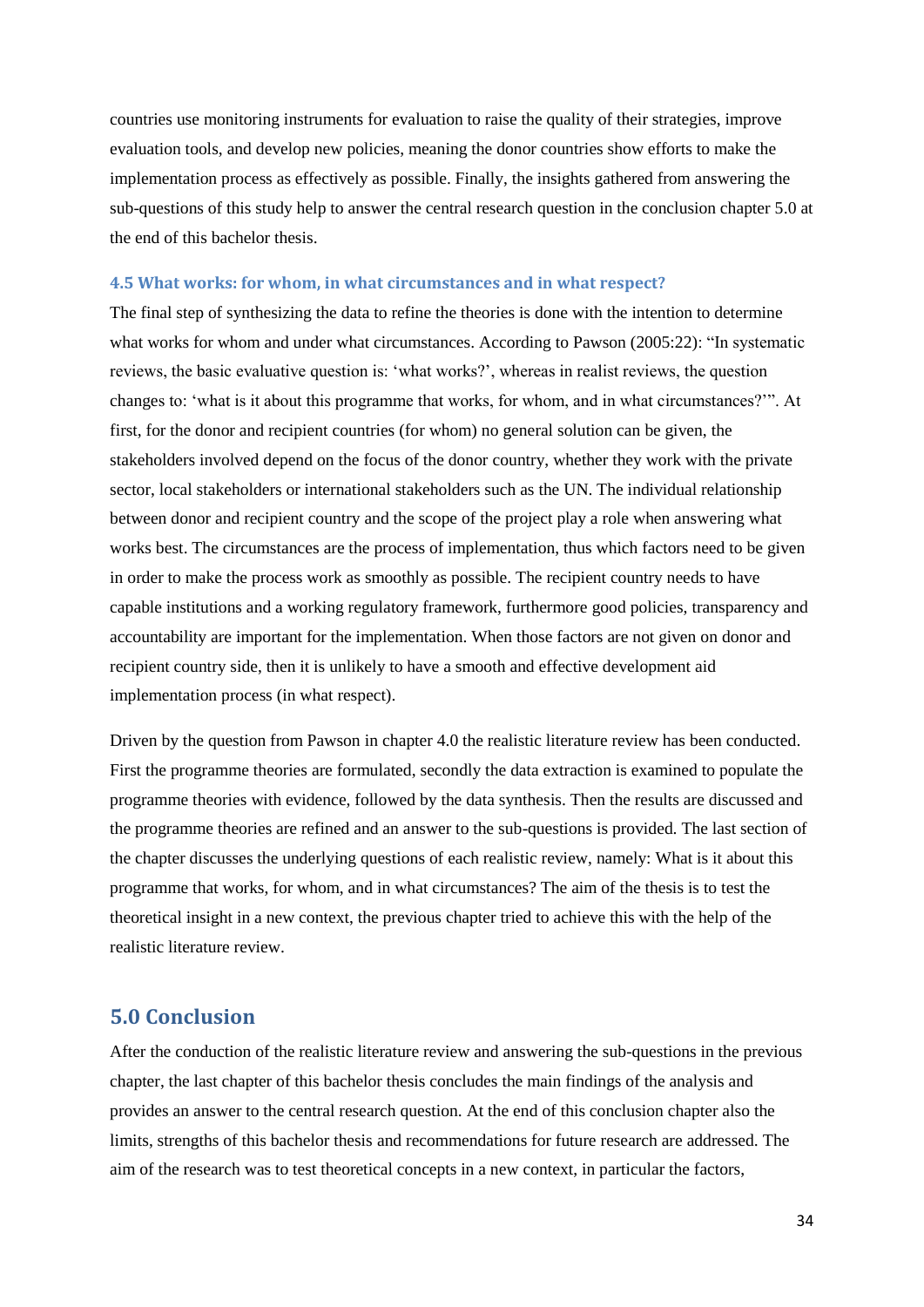stakeholders influencing the implementation of development aid in the water sector in Lebanon by state actors and whether this implementation is effective.

According to Pawson (2005:32):"The analysis and conclusions section of a realist review is not a final judgement on what works or the size of an effect. Rather, it takes the form of revisions to the initial understanding of how an intervention was thought to work. The progress made in a review is not one from ignorance to answer, but from some knowledge to some more knowledge" Just as Pawson describes it, based on the analysis new insights has been gained. The expectations of the researcher mentioned in conceptual framework section 2.2 have been exceeded, because valuable and interesting information has been conducted through the analysis. New factors supporting the implementation process of development aid were identified in the policy papers that had not been assumed to be relevant before, such as accountability, transparency and an appropriate regulatory framework. It also became clear, that for supporting factors the most data has been gathered, whereas factors hampering the implementation process were in most papers not mentioned. The researcher assumes that the contrast in presence of factors stems from the type of paper, policy or strategy papers from government shall indicate their plans, possibilities and prospects and not their eventual failures or difficulties. Nevertheless, factors hampering the process have been identified such as lack of transparency, lack of accountability, corruption, fragmented responsibilities, and lack of information. Hampering factors assumed beforehand such as weak policies, and incapable institutions have been confirmed as well when conducting the analysis. Further insights about stakeholders has been gathered through the analysis, beforehand it has been assumed that donor and recipient government are the main stakeholders involved, that can be confirmed but additional ones such as local stakeholders, stakeholders from the private sector and international stakeholders like UN-bodies have been identified in the data extraction process of the policy papers as well. Apart from supporting and hampering factors and stakeholders, also the effectiveness of development aid has been tested. Even though aid effectiveness is a controversial topic to address, monitoring instruments or evaluation measures to check on aid effectiveness are present one or the other way in the selected policy papers. While it was surprising that the policy papers revealed different objectives to do so, some papers mentioned to encourage improvement of evaluation tools or to improve sector monitoring. Other papers mentioned to aim for evaluation, because it is necessary to raise the quality of policies, whereas another paper stated that evaluation is used in order to make new policies.

Apart from the aforementioned results, a few striking findings have been encountered. The first one is that the Swedish policy paper is the only paper that addressed gender equality in regards to stakeholders, in the paper it is explicitly stated that women and men are considered as stakeholders and users. Secondly, it became clear that some policy papers have a strong focus on the economic aspect of the relationship between donor and recipient country, whereas others focus in the development aid spending as well as in development cooperation with other countries on sustainability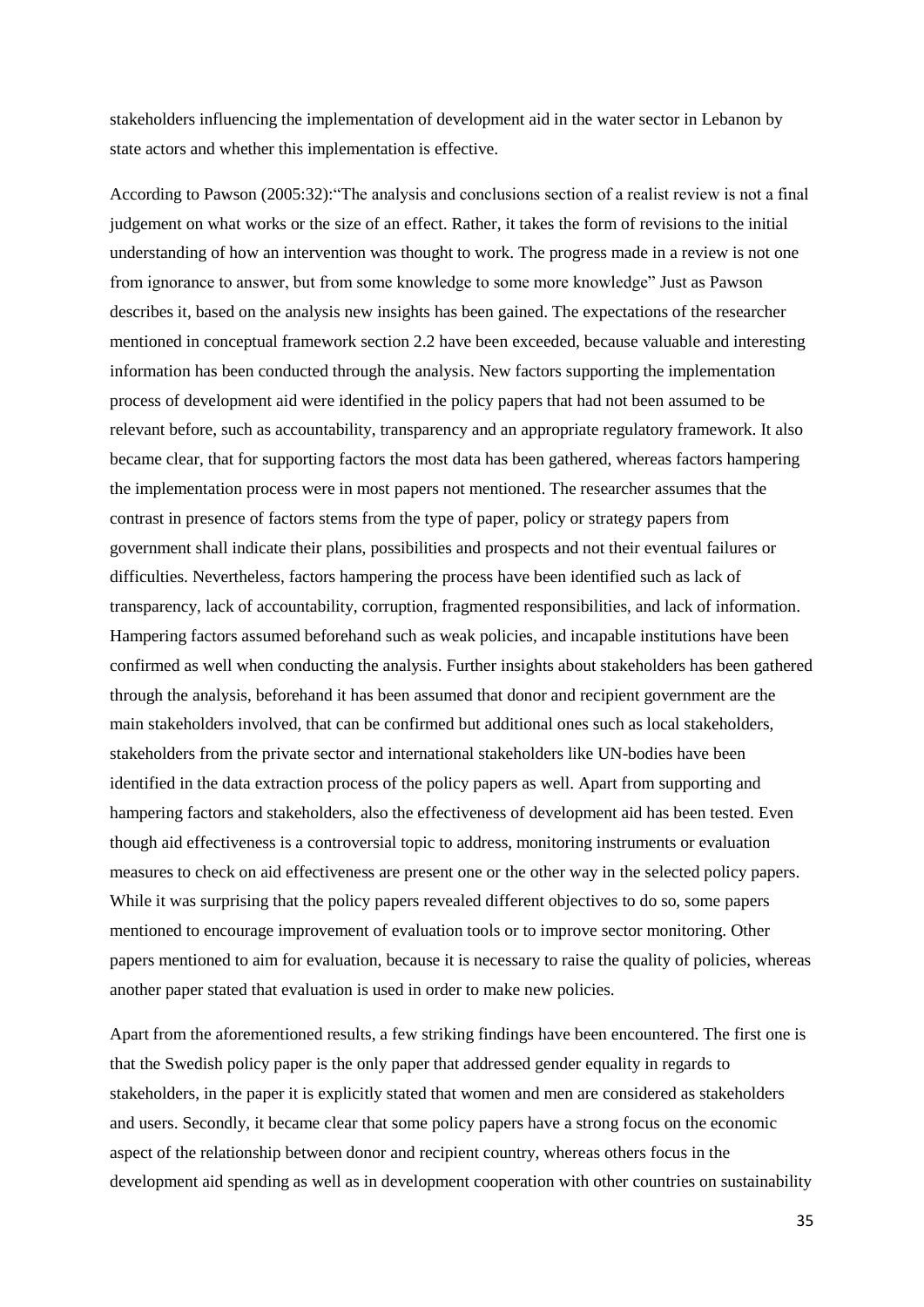of the projects. According to the researcher, the focus of the policy paper depends on the donor country and their agenda, whether sustainability or economic growth have a higher priority. The researcher assumes that the efforts of sustainable implementation have increased in the past years, because they weren't visible in older papers, which can be related to the international agreements such as the signed Paris Agreement. Thirdly, it has been striking that two exceptions have been found regarding the limitation of the papers. In almost all papers limitations are not presented, the researcher assumes that it depends on the type of paper and the policy papers show the country's effort to improve the situation in the water sector and not their limitations to act. Yet, two countries named limits, Germany reflected on the failure of previous projects and which lessons can be drawn from them and Spain admitted in their Master Plan that their opportunities to act as planned were limited due to the financial crisis of the country.

In conclusion, the results of the conduction of the realistic literature review help to answer the central research question raised by this study. Finally, the aim of each researcher is to generate new knowledge and somehow have an impact. Pawson (2005) agrees on that: "Finally, and perhaps most importantly, we should expect the findings of a realist review to influence the design of new programmes" (Pawson, 2005:32). The knowledge acquired through the research of this study will most probably not influence future policies of donor countries and has no influence on the situation in Lebanon. But the research gave an insight in the process of development aid implementation in the WASH sector and might inspire other researcher to conduct further research in this field. Furthermore, theoretical concepts derived from academic literature have been tested in this study. Literature from development and public administration studies have been combined for this study and the analysis showed the strong relation between both fields of study, which might be as well of interest for future research.

### <span id="page-35-0"></span>**5.1 Answer to the central research question**

Based on the evidence generated from the extraction table, the data synthesis and refinement of the programme theories an answer to the central research question is given in this section. The bachelor thesis aimed to get to the bottom of the following research question: *What are the factors influencing the implementation of development aid by sector- specific state actors in the sector of water, sanitation and hygiene in Lebanon between 1990 and 2017?* On the basis of the conducted analysis it is concluded that the central research question can partially be answered. Through the analysis have factors influencing the implementation of development aid by state actors been identified, those are factors supporting and hampering the implementation process. Namely, factors supporting the implementation process are an appropriate regulatory framework, strong policies and also capable institutions facilitate a better implementation. Furthermore, based on the results of the realistic literature review transparency and accountability are considered as important factors for a successful and smooth implementation of development aid. Besides that, also factors hampering the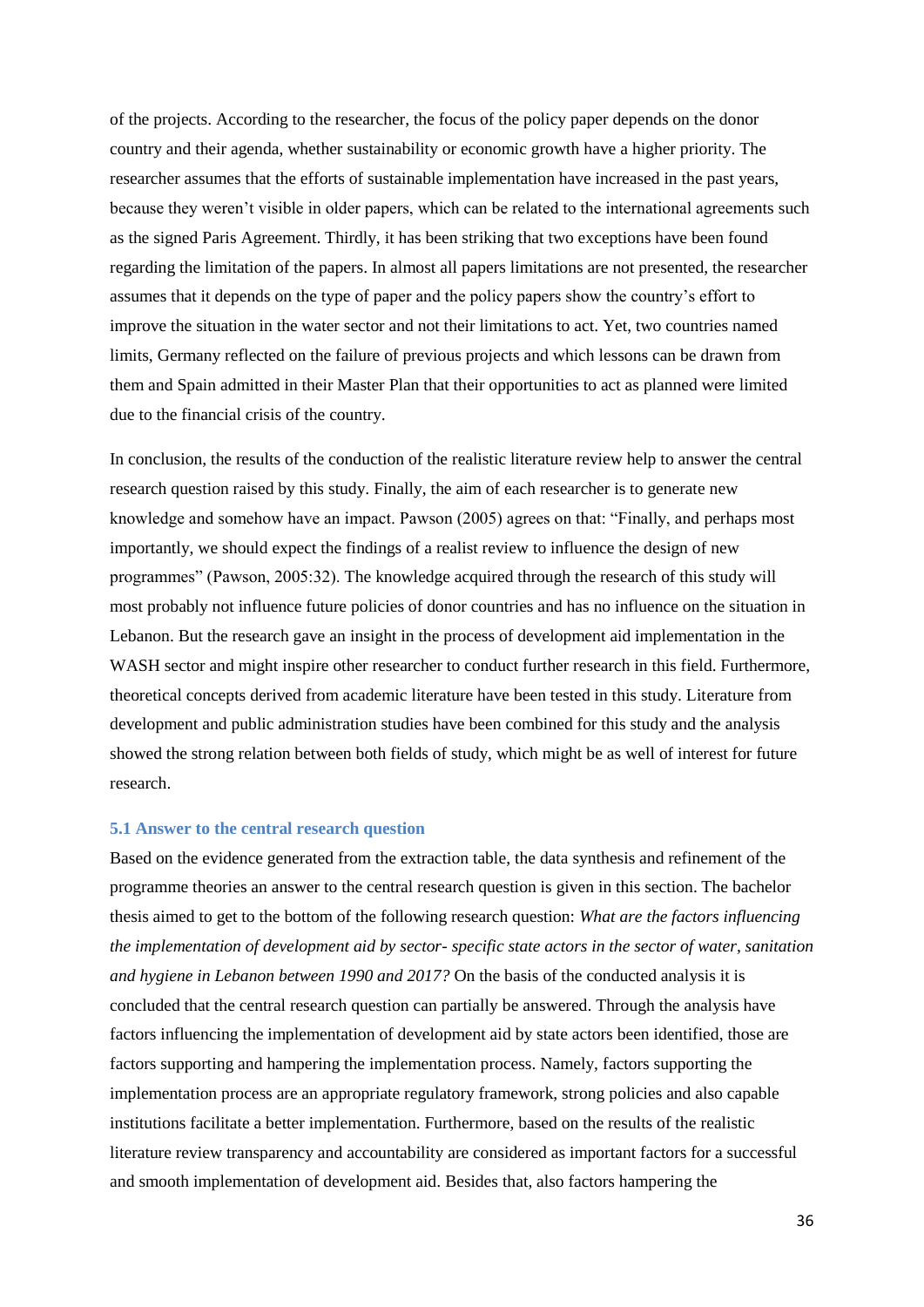implementation process have been identified as well. Those factors are corruption, a lack of accountability and a lack of transparency, as well as weak policies and incapable institutions. Those supporting and hampering factors influence the development aid implementation of donor country to a recipient country, the policy papers under investigation focused almost all exclusively on development aid spent to the water sector in developing countries or fragile states, therefore the findings are valid for the implementation in this specific aid sector. However, not enough detailed knowledge has been conducted to fully answer the research question. For example, not all papers focused exclusively on the water sector and only the policy papers of one country, the United States, focused specifically on the water sector in Lebanon. Besides that the analysed policy papers are published since 2005, which means that no knowledge about the factors influencing the implementation process from 1990-2005 has been acquired. Therefore it can only be assumed, that the identified factors have also been important for the implementation process before 2005. Hence, the central research question can only partially be answered. Apart from the central research question, sub-questions have been raised in the introduction chapter 1.3 and answered in the analysis section 4.4, to provide a comprehensive picture about what influences the development aid implementation, who is involved in the process and how effective the aid implementation in the water, sanitation and hygiene sector actually is. Ultimately, the three sub-questions helped to give an answer to the central research question of this study.

#### <span id="page-36-0"></span>**5.2 Limits and Strengths' of the study, and recommendations for future research**

Finally, there are limitations to the research of this bachelor thesis. For future research is it helpful to be aware of those. The first limitation is the availability of relevant academic literature, the theoretical concepts of development aid, implementation factors and aid effectiveness are fragmented or very controversial. Another limitation is the data available, unfortunately only data from European countries or the US were available, but data from other countries such as Kuwait donating development aid to Lebanon was not publicly available. Besides that, the data found on government websites is from 2005 onwards and not from earlier years. Furthermore, realistic literature reviews' are usually used for policy intervention theory and not for policy papers therefore is literature review conducted in this thesis seen as a first attempt with this data. For that reason the structure and the execution of this review differs from other reviews which also followed the criteria by Pawson (2005). Like with other case studies, the results of the analysis cannot be generalized for other fragile states or other aid sectors and are only applicable for the specific context of the case. Yet, the insights gained from this case study can be transferred to other case studies, the dimensions used or other aspects of the study can be transferred to another case. In contrast to the limits of the study, contains this research several strong points. The first strength of the study is the combination of theory from public administration and development studies to analyse the implementation of development aid in the water sector in Lebanon by state actors. Secondly, Lebanon is used as case study, a country categorized as a middle-income country and fragile state alike, which makes the research about this unique case particularly interesting. Thirdly, new factors supporting and hampering the development aid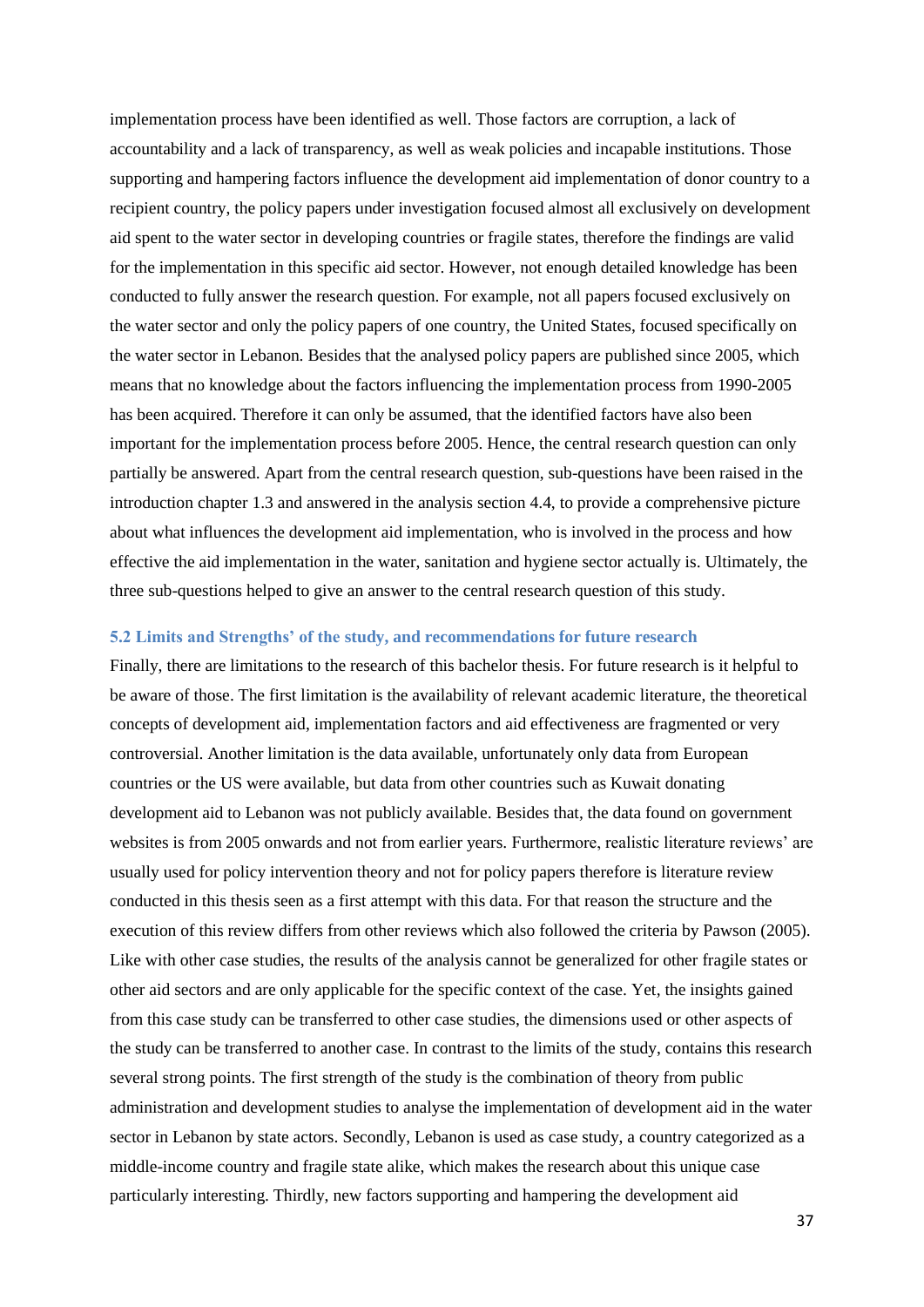implementation process have been identified through the conduction of the realistic literature review. Besides that, has the research method of a realistic literature review, following the criteria of Pawson (2005) been conducted with policy papers from state actors, which can be considered as a new attempt to use this research method with this type of papers. Finally, for future research the following recommendations can be given, if more time is available to conduct the study, then more time can be used to look up a more comprehensive amount of data, papers that address the issue more specifically for the case of Lebanon. This leads to the second recommendation, the coding can be made more nuanced, so that the data extraction can be worked out in greater detail and the answer to the research question can be given more precisely. To conclude, the conducted study gave further insight in an interesting field of research and made a contribution to the already existing scientific knowledge.

This bachelor thesis aimed to answer the central research question '*What are the factors influencing the implementation of development aid by sector- specific state actors in the sector of water, sanitation and hygiene in Lebanon between 1990 and 2017?'* In order to properly research this question, relevant literature has been discussed and the main concepts been outlined in the theory chapter. Followed by the methodology chapter, where the research design, operationalization, data collection method, case selection, data analysis and the limits of these methods been addressed. Chapter four of this thesis presents the analysis, which has been conducted by using the research method of a realistic literature review. The last chapter of the bachelor thesis is the conclusion chapter, where the results of the analysis are summarized, an answer to the central research question is provided and the limits, strength of the study are outlined and recommendations for future research are given.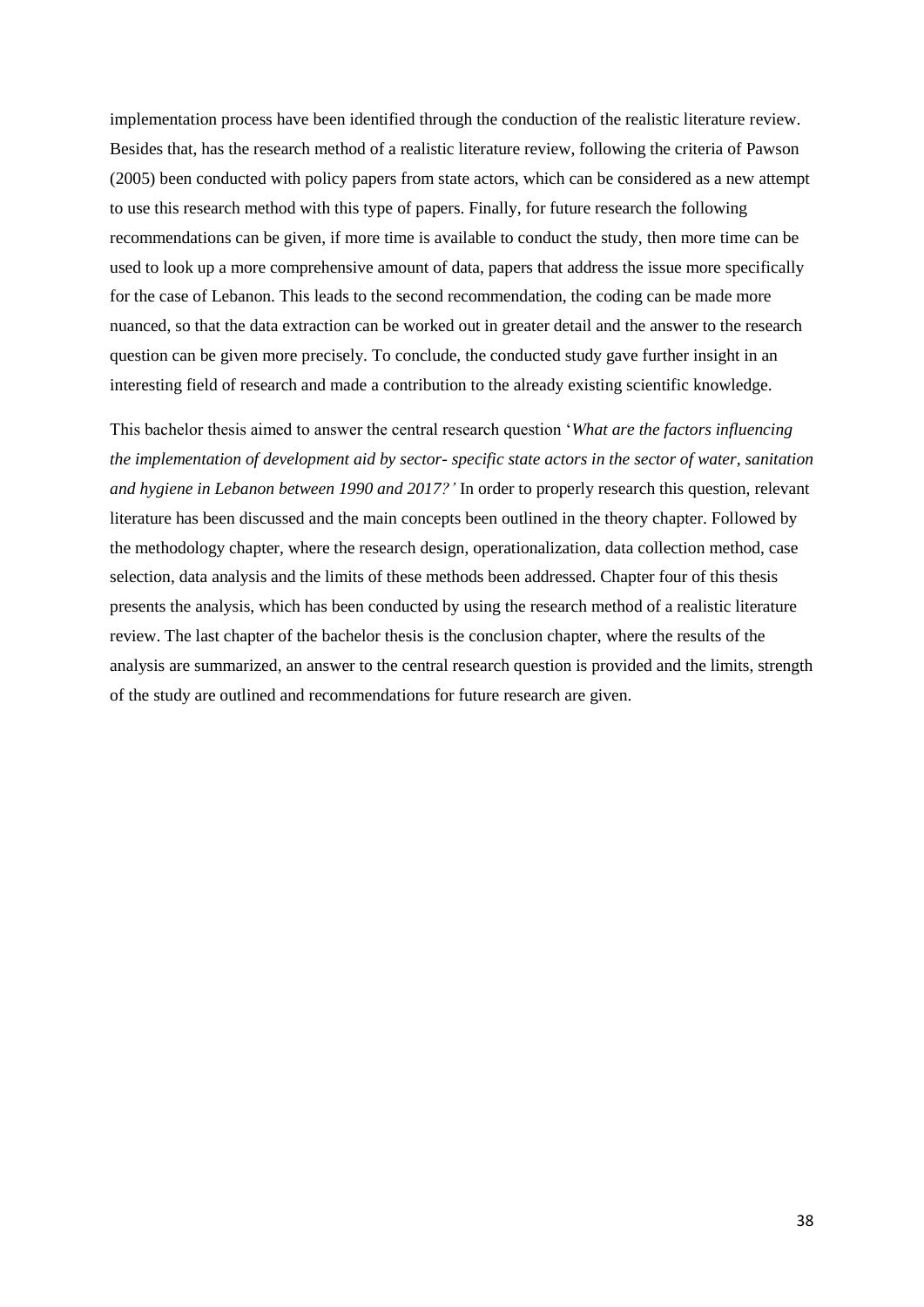# <span id="page-38-0"></span>**References**

#### <span id="page-38-1"></span>**Academic literature**

Alesina, A. & Dollar, D. (2000). *Who gives foreign aid to whom and why?*Journal of Economic Growth.

Berg, R.C. & Nanavati J. (2016). *Realist Review: Current Practice and Future Prospects.* Journal of research practice.

Berthelemy, J.-C. (2006). *Bilateral Donors' Interest vs. Recipients' Development Motives in Aid Allocation: Do all Donors behave the same?* Review of Development Economics.

Bertoli, S. & Tecci, E. (2012). *A fragile guideline to development assistance.* Development policy review.

Breuning, M. & Ishiyama, J. T. (2003). *Donor characteristics and the Dispersion of Foreign Assistance*. International Politics. Palgrave Journals.

Brinkerhoff, D. W. (2010). *Developing capacity in fragile states*. Public Administration and Development.

Brinkerhoff, D. W., Morgan, P. (2010). *Capacity and capacity development: coping with complexity*. Public Administration and Development .

Buffardi, A. (2011). *Incorporating Donor Dimensions into Aid Implementation and Effectiveness Research.* The Evans School Review

Buffardi, A. (2011*). Incorporating Donor Dimensions into Aid Implementation and Effectiveness Research.* The Evans School review.

Collier, P. & Dollar, D. (2004). *Development Effectiveness: What have we learnt?* The Economic Journal.

Combaz, E. (2013). *International aid to Lebanon*. Applied Knowledge Services: Helpdesk Research Report.

Department for International Development (DFID). (2005). *Why we need to work more effectively in fragile states.*

Dibeh, G. (June 2007). *Foreign Aid and Economic Development in Postwar Lebanon.* United Nations University.

Diego, N. M. (2010). *The General Ineffectiveness of Foreign Aid: A look at Poverty Reduction.*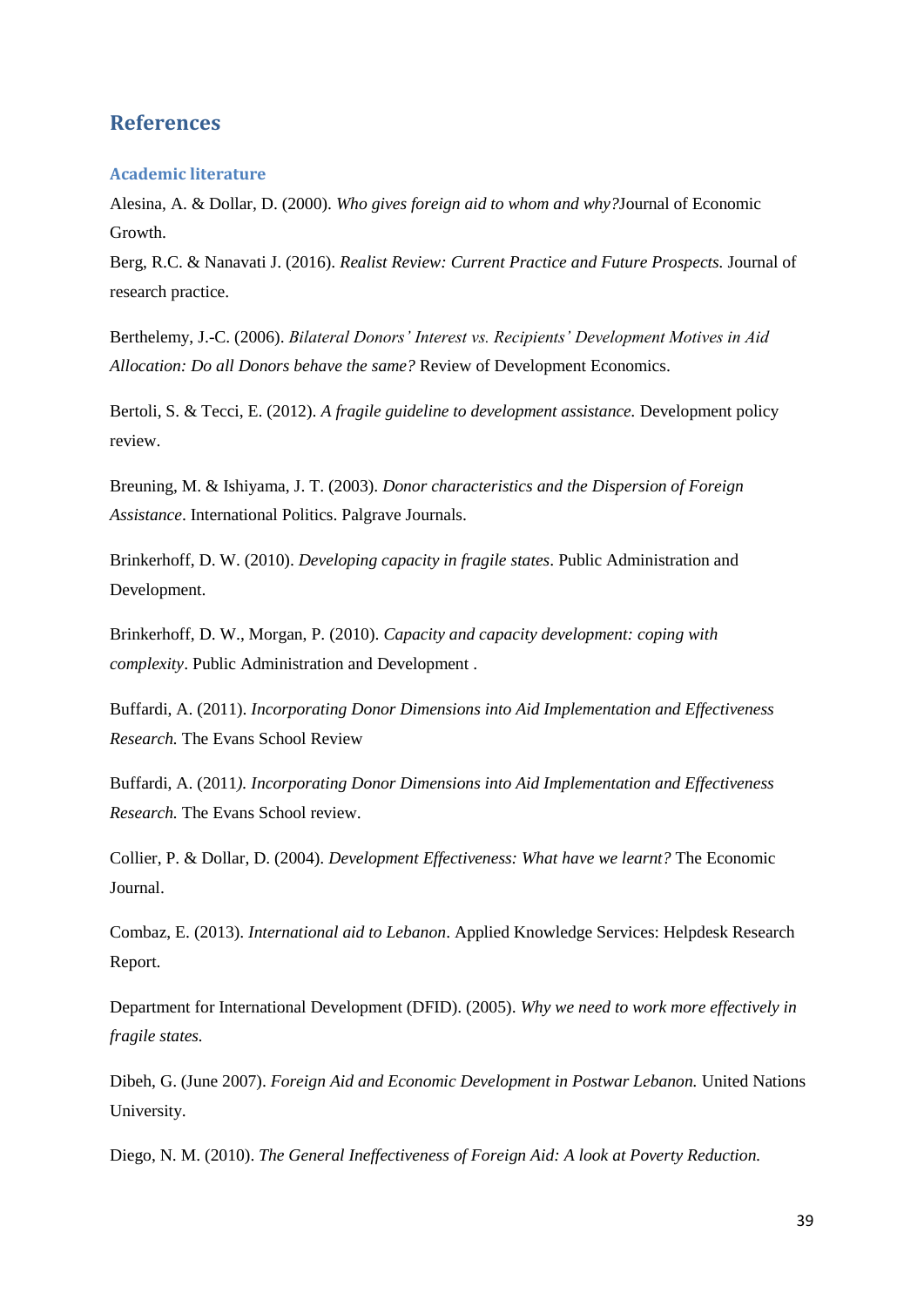Eade, D. (2007). *Capacity building: who builds whose capacity?* Development in Practice.

Elayah, M. (2016). *Lack of foreign aid effectiveness in developing countries between a hammer and an anvil.* Contemporary Arab Affairs.

Feeny, S. & McGillivray M. (2008). *Aid Allocation to fragile states: Absorptive capacity constraints.*  Journal of International Development.

Frederickson, H.G., Smith, K.B., Larimer C.W., Licari, M.J (2016). *The Public administration theory primer.*Third edition.

Geurts, P. (1999). *Van probleem naar onderzoek. Een praktische handleiding met COO-cursus [From problem to research. A practical guide with COO-course]*. Uitgeverij Coutinho.

Kadirova, D. (2014). *Implementation of post-conflict reconstruction and development aid initiatives: Evidence from Afghanistan.* Journal of International Development.

Matland, R.E. (1995). *Synthesizing the Implementation Literature: The Ambiguity-Conflict Model of Policy Implementation.* Journal of Public Administration Research and Theory.

McGillivray, M. (2003). *Modelling Aid Allocation: Issues, approaches and results.* Journal of Economic development.

McGillivray, M., Feeny, S., Hermes, N. and Lensink, R. (2006). *Controversies over the impact of development aid: it works; it doesn't; it can, but that depends…*.Journal of International Development.

Minoui C. & Reddy S.G. (2009). *Development Aid and Economic Growth: A positive Long-run relation.* IMF working paper.

Monkam, N. (2008). *The money- moving syndrome and the effectiveness of foreign aid.* 

Niyonkuru, F. (2016). *Failure of Foreign Aid in Developing Countries: A quest for alternatives.* Business and Economis Journal.

Ouma, D.S. (2012). *Factors affecting the effective implementation of donor funded projects in Kenya: A case of word bank funded projects in Kenya.* University of Nairobi.

Pawson, R., Greenhalgh, T., Harvey, G. &Walshe, K. (2005). *Realist review – a new method of systematic review designed for complex policy interventions.* Journal of Health Research & Policy.

Ram, R. (2003). *Roles of Bilateral and Multilateral Aid in Economic Growth of Developing countries.* Department of Economics, Illinois State University.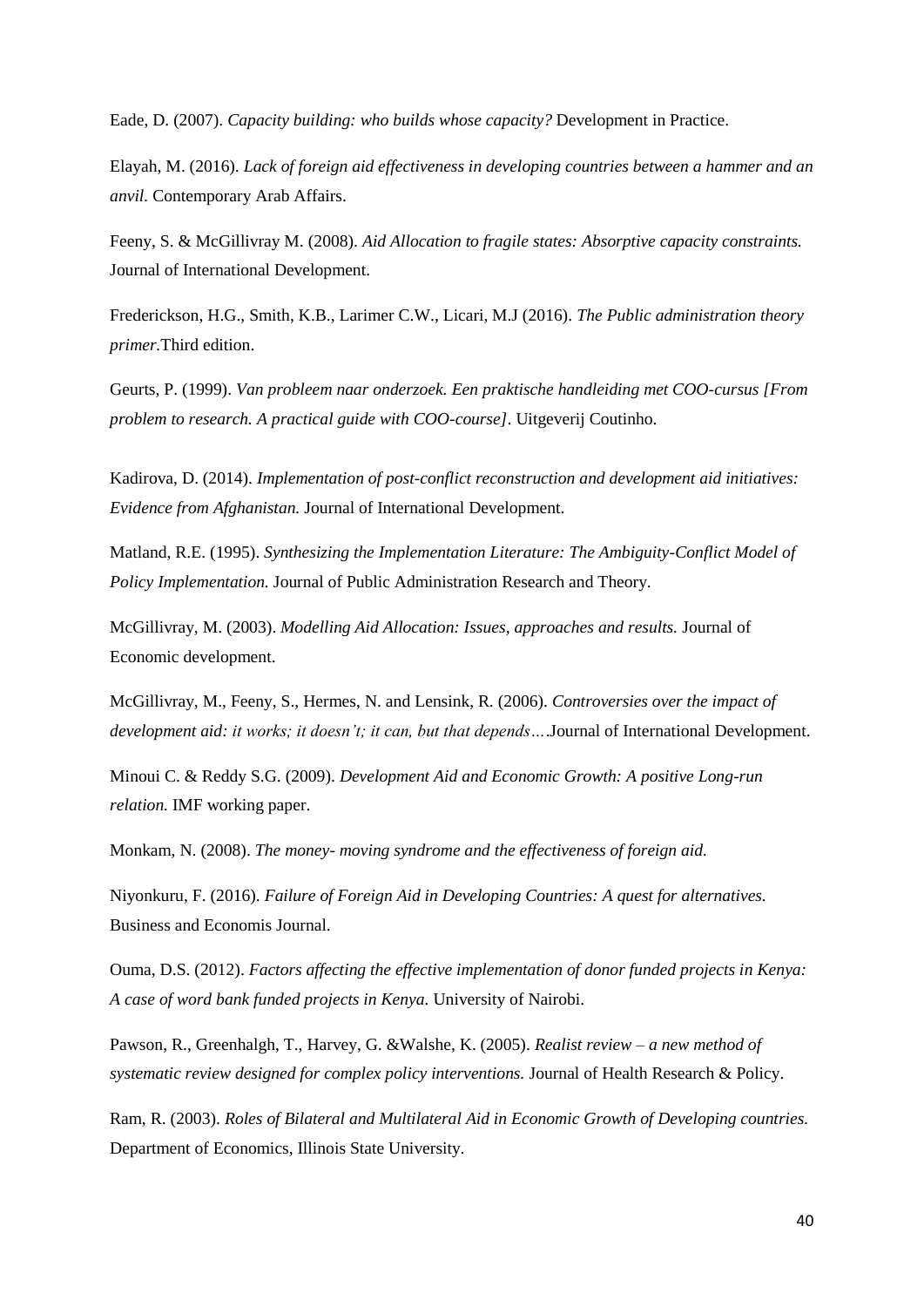Seawright and Gerwing (2008). *Case Selection Techniques in Case Study Research A Menu of Qualitative and Quantitative Options.* Political research quarterly. White, H. (2003). *Trends in the volume and allocation of official flows from donor countries*. International Review of Economics and Finance.

Zainal, Z. (2007). *Case study as a research method.* Universiti Teknologi Malaysia.

Zoellick, R. (2008). *Fragile States: Securing Development.* Journal Survival.

#### <span id="page-40-0"></span>**Websites**

2018 Index of Economic Freedom (2018). *Lebanon*. Retrieved on June 5<sup>th</sup>. 2018 from <https://www.heritage.org/index/country/lebanon>

Aquastat. Lebanon. Retrieved on  $30<sup>th</sup>$  of May from

[http://www.fao.org/nr/water/aquastat/countries\\_regions/LBN/](http://www.fao.org/nr/water/aquastat/countries_regions/LBN/)

Central Intelligence Agency. The Worldfactbook: Lebanon. Retrieved on  $30<sup>th</sup>$  of May from https://www.cia.gov/library/publications/the-world-factbook/geos/le.html

Fragile State Index (2018). Retrieved on 27<sup>th</sup> of March from [https://knoema.de/FSI2014/fragile-states](https://knoema.de/FSI2014/fragile-states-index-fsi?country=1000930-lebanon)[index-fsi?country=1000930-lebanon](https://knoema.de/FSI2014/fragile-states-index-fsi?country=1000930-lebanon)

States of Fragility (November 2016). *Understanding Violence.* Retrieved on February 23th, 2018 from http://www.oecd.org/dac/states-of-fragility-2016-9789264267213-en.htm

Sustainable Development Knowledge Platform (2017). *Sustainable Development Goal 6.* Retrieved on March 25th, 2018 from<https://sustainabledevelopment.un.org/sdg6>

The Daily Star Lebanon (13<sup>th</sup> of April 2018). *Lebanon's economic situation still fragile: IMF*. Retrieved on June 5<sup>th</sup>, 2018 from [http://www.dailystar.com.lb/Business/Local/2018/Feb-14/437970](http://www.dailystar.com.lb/Business/Local/2018/Feb-14/437970-lebanons-economic-situation-still-fragile-imf.ashx) [lebanons-economic-situation-still-fragile-imf.ashx](http://www.dailystar.com.lb/Business/Local/2018/Feb-14/437970-lebanons-economic-situation-still-fragile-imf.ashx)

The Fund for Peace ( 2017). *Fragile States Index*. Retrieved on February 25th, 2018 from <http://fundforpeace.org/fsi/>

The World Bank (2016). *Population total.* Retrieved on March 13th, 2018 from *<https://data.worldbank.org/indicator/SP.POP.TOTL>*

The World Bank (2016). *Net official development assistance and official aid received (current US\$)*. Retrieved on March 25th, 2018 from *<https://data.worldbank.org/indicator/DT.ODA.ALLD.CD>*

The World Bank (2018). *Lebanon's Economic Outlook-April 2018*. Retrieved on June 5<sup>th</sup>, 2018 from <http://www.worldbank.org/en/country/lebanon/publication/economic-outlook-april-2018>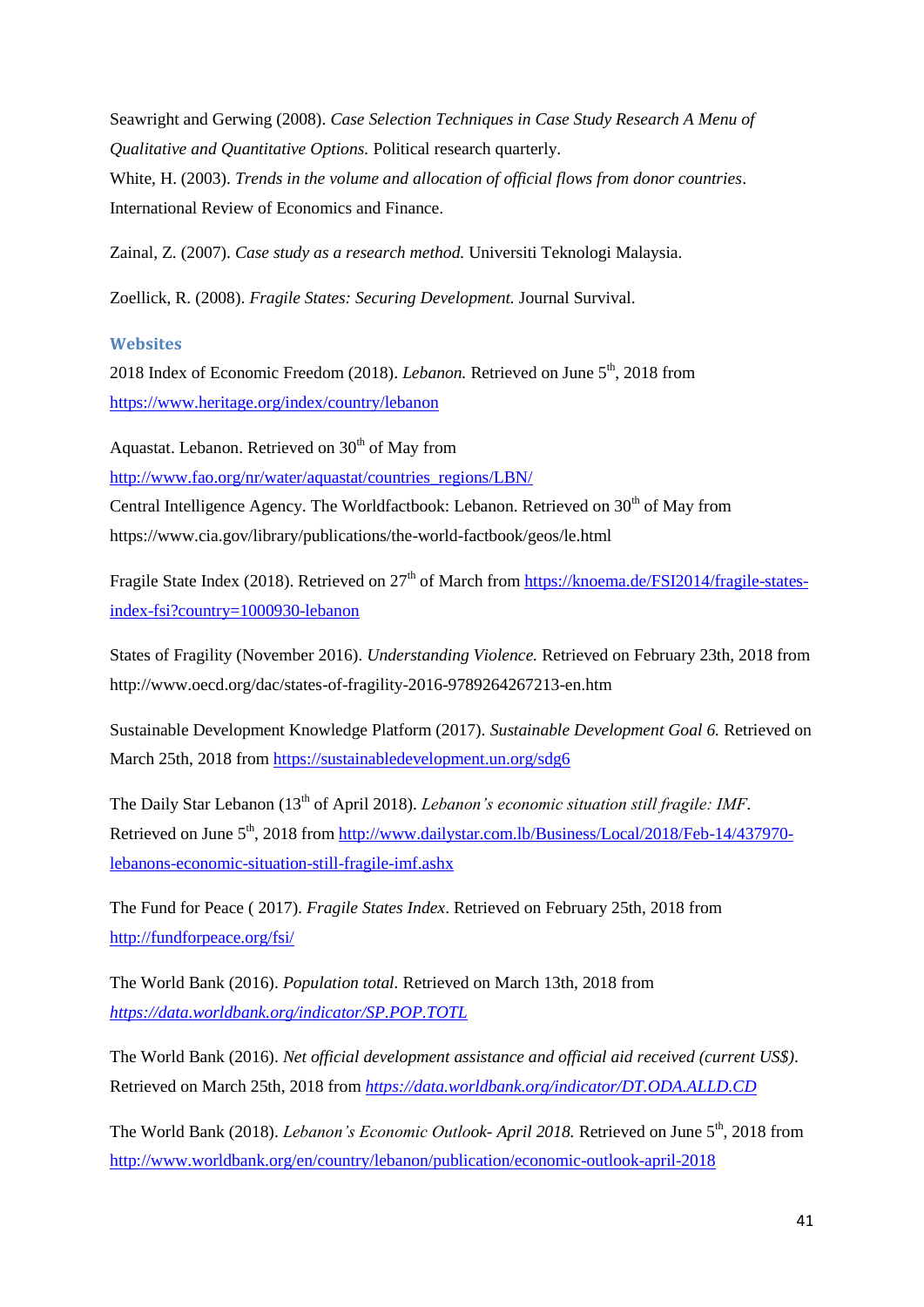The World Bank, (2018. *Data for Lebanon, upper middle income*. Retrieved on April 30<sup>th</sup>, 2018 from *<https://data.worldbank.org/?locations=LB-XT>*

Unicef (April 2016). *About WASH.* Retrieved on March 26, 2018 from https://www.unicef.org/wash/3942\_3952.html

Unicef (July 2017). *Evalutaion of the Water sanitation and Hygiene(WASH) Pogramme within the UNICEF country programme in Lebanon (2013-2016).*

United Nations Department of Economic and Social Affairs (2014). *The human right to water and sanitation*. Retrieved on March 25th, 2018 from [http://www.un.org/waterforlifedecade/human\\_right\\_to\\_water.shtml](http://www.un.org/waterforlifedecade/human_right_to_water.shtml)

Walnycki, A., International institute for environment and development (2017). *Five fundamentals to keep Lebanon's water flowing.* Retrieved on March 25th, 2018 from *[https://www.iied.org/five](https://www.iied.org/five-fundamentals-keep-lebanon-water-flowing)[fundamentals-keep-lebanon-water-flowing](https://www.iied.org/five-fundamentals-keep-lebanon-water-flowing)*

#### <span id="page-41-0"></span>**Policy papers**

Department for International Development of the United Kingdom (2015). *UK aid: tackling global challenges in the national interest.*

Deutsche Gesellschaft für international Zusammenarbeit (GIZ) (2017). *Water for All.*

Dutch Ministry of Foreign Affairs (2017). *Wash Strategy Paper 2016-2030.*

Dutch Ministry of Foreign Affairs(2013). *A World to Gain.*

French Ministry of Foreign Affairs and International Development (2014*). France's external action in the water and sanitation sector strategy.*

German Federal Ministry for Economic Cooperation and Development (BMZ) (2006). *Water Sector Strategy.*

German Federal Ministry for Economic Cooperation and Development (BMZ) (2017). *BMZ Water strategy paper.*

Government of Lebanon & UN resident and humanitarian Coordinator for Lebanon (January 2017). *Crisis response plan 2017-2020.* Retrieved on March 25th, 2018 from *<https://reliefweb.int/report/lebanon/lebanon-crisis-response-plan-2017-2020-enar>*

Lebanese Ministry of Energy and Water (2010). *National Water Sector Strategy.*

Spanish Ministry of Foreign Affairs and Cooperation of Spain (No date). *Master Plan of the Spanish Cooperation 2013/2016.*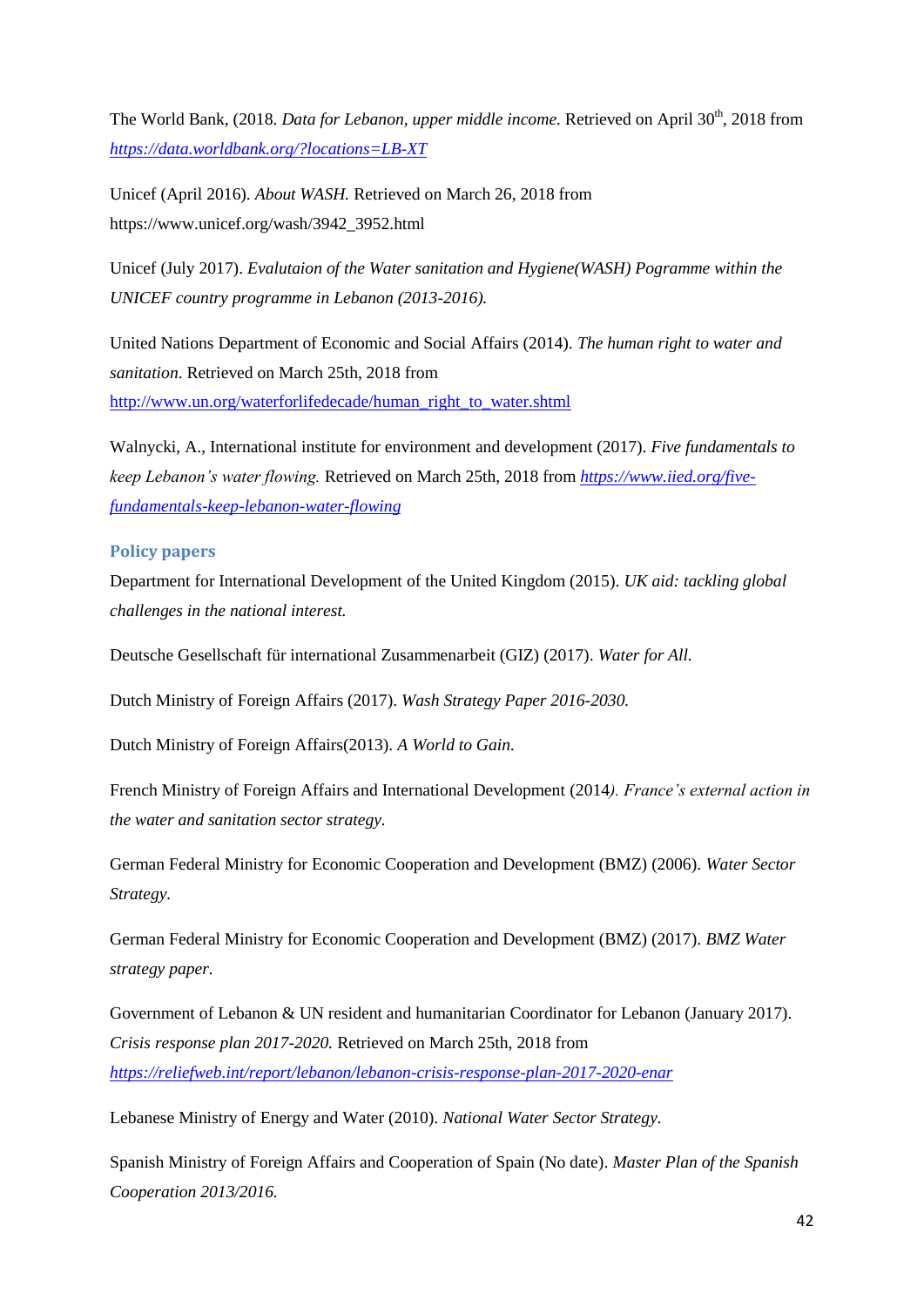Swedish Ministry of Foreign Affairs (2016). *Regional Strategy for Sweden's Development Cooperation with the Middle East and North Africa (MENA): 2016-2020.*

U.S. Government (2017). *Global Water Strategy.*

United States Agency for International Development (USAid) (no date). *USAID Water and Development Country Plan for Lebanon.*

United States Agency for International Development (USAid) (no date). *Safeguarding the World's Water: Report of Water Sector Activities Fiscal Year 2015*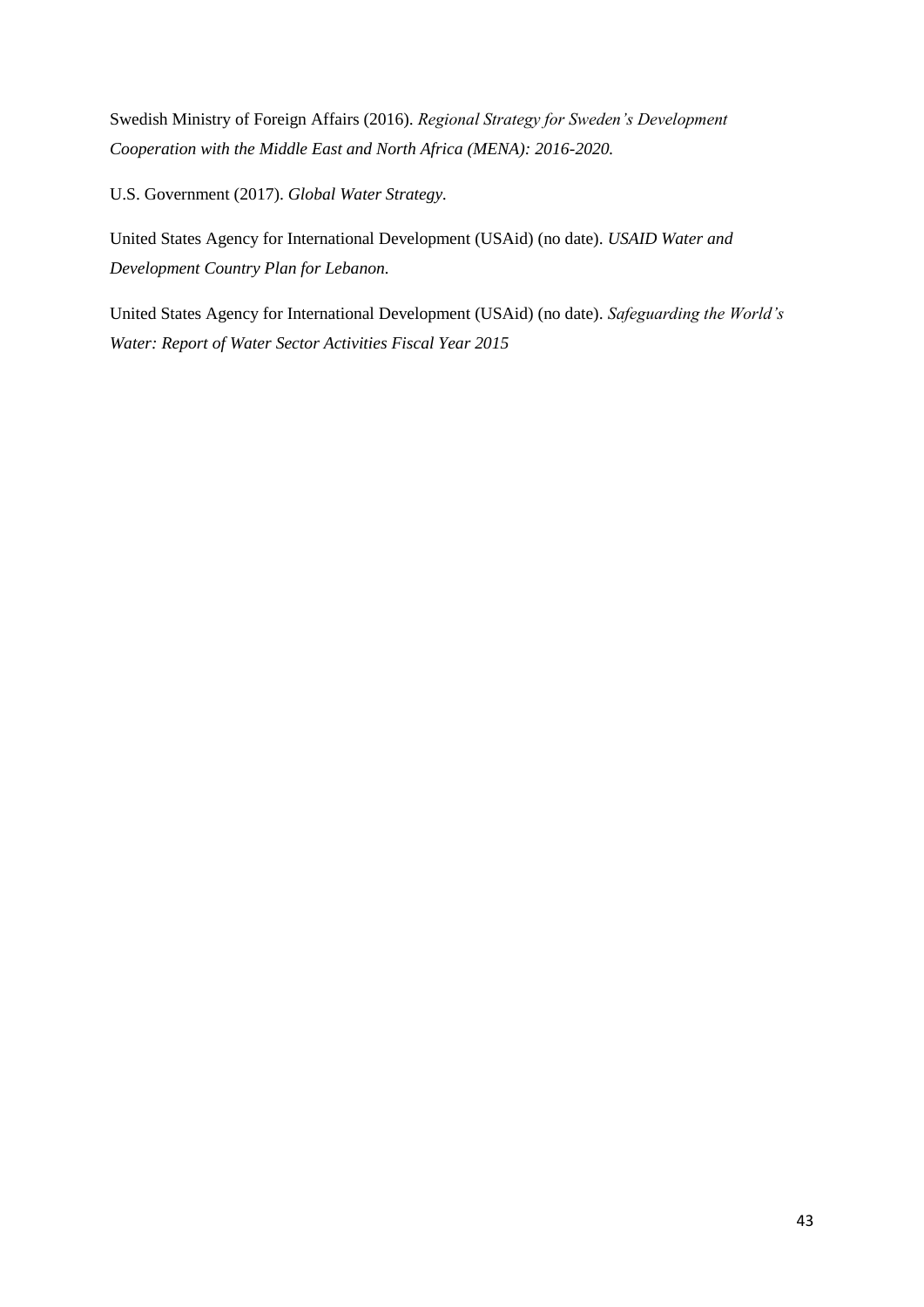# **Appendix**

Table 5: Data extraction

<span id="page-43-0"></span>

| <b>Policy Paper</b>                                                           | <b>Publisher</b>                                                                     | <b>Publication</b><br>date | <b>Factors</b><br>supporting the<br>implementation<br>process | <b>Factors</b><br>hampering the<br>implementation<br>process | <b>Stakeholders</b> | <b>Monitoring</b><br><i>instruments</i><br>for<br>effectiveness | <b>Evaluation of</b><br>effectiveness | Limitations |
|-------------------------------------------------------------------------------|--------------------------------------------------------------------------------------|----------------------------|---------------------------------------------------------------|--------------------------------------------------------------|---------------------|-----------------------------------------------------------------|---------------------------------------|-------------|
| France's external<br>action in the water and<br>sanitation sector<br>strategy | Ministry of Foreign<br>Affairs and<br>International<br>Development, France           | 2014                       | Present                                                       | Not present                                                  | Present             | Present                                                         | Present                               | Not present |
| <b>Water Sector Strategy</b>                                                  | Federal Ministry for<br>Economic<br>Cooperation and<br>Development (BMZ),<br>Germany | 2006                       | Present                                                       | Present                                                      | Present             | Present                                                         | Not present                           | Present     |
| <b>BMZ</b> Water strategy<br>paper                                            | Federal Ministry for<br>Economic<br>Cooperation and<br>Development (BMZ),<br>Germany | 2017                       | Present                                                       | Not present                                                  | Present             | Present                                                         | Present                               | Not present |
| <b>Water for All</b>                                                          | Deutsche Gesellschaft<br>für international<br>Zusammenarbeit<br>(GIZ), Germany       | 2015                       | Present                                                       | Present                                                      | Present             | Not present                                                     | Present                               | Not present |
| Wash strategy paper<br>2016-2030                                              | Ministry of Foreign<br>Affairs, The<br>Netherlands                                   | 2017                       | Present                                                       | Not present                                                  | Present             | Present                                                         | Present                               | Not present |